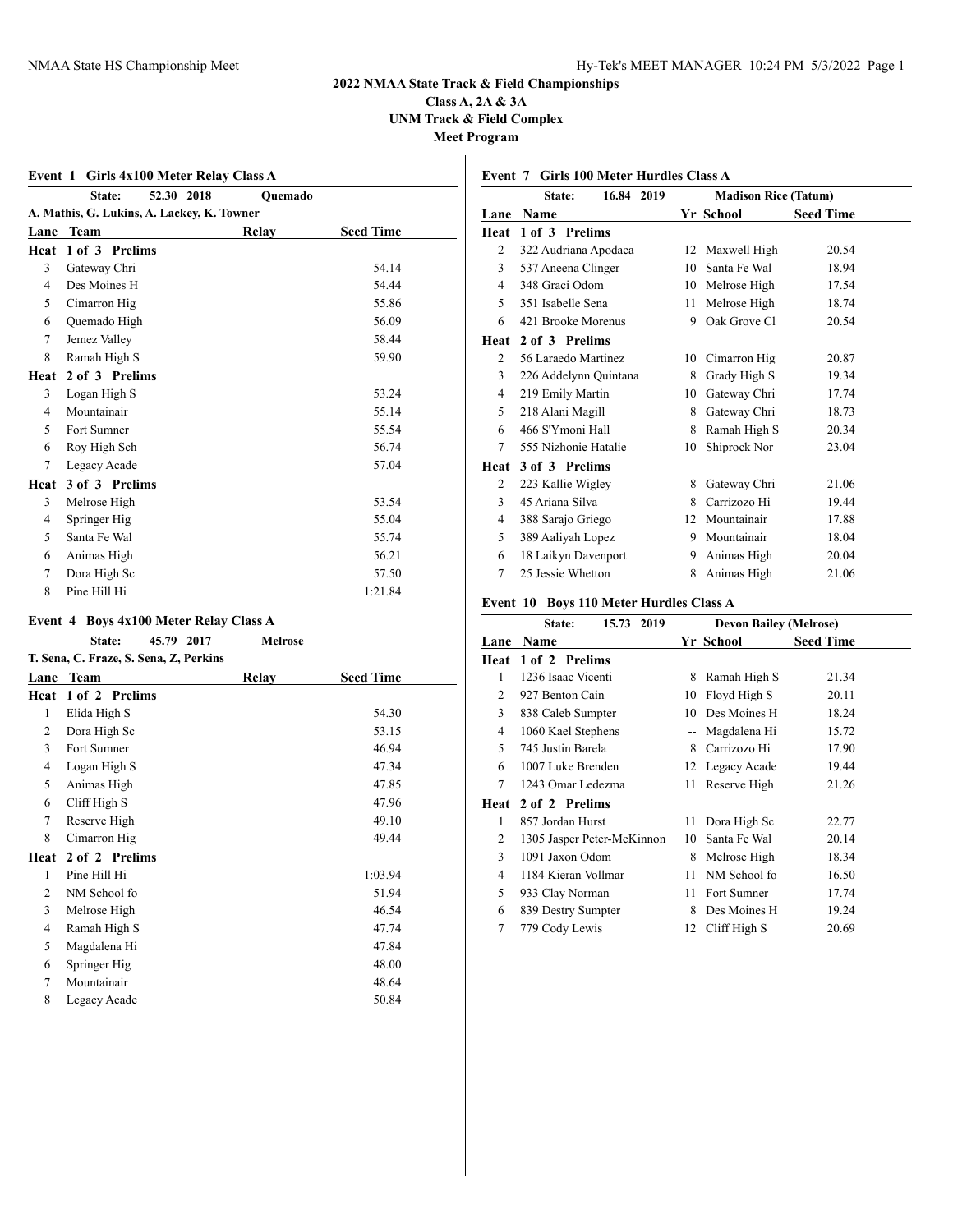**Class A, 2A & 3A UNM Track & Field Complex Meet Program**

**Event 13 Girls 100 Meter Dash Class A**

|      | 13.13 2019<br>State:    |    |              | <b>Hannah Torres (Mountainair)</b> |
|------|-------------------------|----|--------------|------------------------------------|
| Lane | <b>Name</b>             |    | Yr School    | <b>Seed Time</b>                   |
| Heat | 1 of 2 Prelims          |    |              |                                    |
| 1    | 146 Dakota Jones        | 8  | Dora High Sc | 14.25                              |
| 2    | 260 Amyah Chosa         | 11 | Jemez Valley | 13.54                              |
| 3    | 382 Tanna Crisp         | 11 | Mosquero Hig | 13.34                              |
| 4    | 340 Jayda Brittenum     | 12 | Melrose High | 12.74                              |
| 5    | 293 Kaylee Williams     | 10 | Logan High S | 12.84                              |
| 6    | 573 Kirsten Gurule      | 12 | Springer Hig | 13.34                              |
| 7    | 463 Chancie Clawson     | 10 | Ramah High S | 13.94                              |
| 8    | 446 Victoria Tori) Hood | 11 | Quemado High | 14.26                              |
| Heat | 2 of 2 Prelims          |    |              |                                    |
| 1    | 45 Ariana Silva         | 8  | Carrizozo Hi | 14.24                              |
| 2    | 322 Audriana Apodaca    | 12 | Maxwell High | 13.44                              |
| 3    | 286 Sierra Horne        | 12 | Logan High S | 13.34                              |
| 4    | 568 Valeria Balderrama  | 10 | Springer Hig | 12.24                              |
| 5    | 278 Taliyah Martinez    | 8  | Legacy Acade | 13.04                              |
| 6    | 275 Jyzel Lopez         | 9  | Legacy Acade | 13.44                              |
| 7    | 388 Sarajo Griego       | 12 | Mountainair  | 14.04                              |
| 8    | 21 Naomi Kimble         | 12 | Animas High  | 14.32                              |

### **Event 16 Boys 100 Meter Dash Class A**

|      | 11.31 2019<br>State:   |    |   | <b>Dyson Day (Logan)</b> |                  |
|------|------------------------|----|---|--------------------------|------------------|
| Lane | <b>Name</b>            |    |   | Yr School                | <b>Seed Time</b> |
| Heat | 1 of 2 Prelims         |    |   |                          |                  |
| 1    | 1450 Cali Brown        |    | 8 | Wagon Mound              | 12.74            |
| 2    | 746 Deven Zamora       | 11 |   | Carrizozo Hi             | 12.04            |
| 3    | 1126 Matthew Libby     | 12 |   | Mosquero Hig             | 11.90            |
| 4    | 931 Saul Marquez       | 11 |   | Fort Sumner              | 11.64            |
| 5    | 1181 Santiago Lopez    |    | 8 | NM School fo             | 11.84            |
| 6    | 771 Foster Brown       | 11 |   | Cliff High S             | 11.90            |
| 7    | 718 Omar Castillo      | 12 |   | Animas High              | 12.14            |
| 8    | 1236 Isaac Vicenti     |    | 8 | Ramah High S             | 13.54            |
| Heat | 2 of 2 Prelims         |    |   |                          |                  |
| 1    | 945 Eli Leonard        | 10 |   | Gateway Chri             | 12.34            |
| 2    | 1129 Aaron Griego      | 11 |   | Mountainair              | 11.94            |
| 3    | 1245 Emilio Varela     | 11 |   | Reserve High             | 11.89            |
| 4    | 1029 Haden Judd        |    | 9 | Logan High S             | 11.24            |
| 5    | 1009 Jake Bustos       |    | 9 | Legacy Acade             | 11.84            |
| 6    | 1080 Micheal Cardonita | 10 |   | Melrose High             | 11.94            |
| 7    | 1031 Aydin Kotara      | 8  |   | Logan High S             | 12.14            |
|      |                        |    |   |                          |                  |

## **Event 19 Boys 1600 Meter Run Class A**

|    | 4:49.28<br>2017<br>State: |     | <b>Jared Lee (Melrose)</b> |                  |  |
|----|---------------------------|-----|----------------------------|------------------|--|
|    | Lane Name                 |     | Yr School                  | <b>Seed Time</b> |  |
|    | Section 1 of 1 Finals     |     |                            |                  |  |
| 1  | 1217 Noah Bugayong        |     | 12 Ouemado High            | 5:08.43          |  |
| 2  | 995 Milan Waquie          | 10  | Jemez Valley               | 5:14.24          |  |
| 3  | 1185 Tobias Fernandez     | 11  | Oak Grove Cl               | 5:16.84          |  |
| 4  | 1071 Tristan Pierce       | 11. | Maxwell High               | 5:18.74          |  |
| 5  | 1056 Mathew Parker        | 10  | Magdalena Hi               | 5:26.54          |  |
| 6  | 1218 Jack George          | 9   | Quemado High               | 5:32.01          |  |
| 7  | 750 Joseph Gonzales       | 11  | Cimarron Hig               | 5:39.64          |  |
| 8  | 1033 Devin Kotara         | 9   | Logan High S               | 5:44.54          |  |
| 9  | 1055 Cy Padilla           | 10  | Magdalena Hi               | 5:45.75          |  |
| 10 | 1088 Rykor Loomis         | 10  | Melrose High               | 5:53.34          |  |
| 11 | 1211 Nunez Eriacho        | 11  | Pine Hill Hi               | 5:55.44          |  |
|    |                           |     |                            |                  |  |

#### **Event 22 Girls 4x200 Meter Relay Class A**

|                                             | State: 1:50.92 2019 |  | Logan |
|---------------------------------------------|---------------------|--|-------|
| K Cantrell, C Cordova, K Burns, D Cleveland |                     |  |       |

| Lane | <b>Team</b>    | Relay | <b>Seed Time</b> |
|------|----------------|-------|------------------|
| Heat | 1 of 3 Prelims |       |                  |
| 3    | Springer Hig   |       | 1:56.64          |
| 4    | Gateway Chri   |       | 1:59.54          |
| 5    | Cliff High S   |       | 2:01.13          |
| 6    | Quemado High   |       | 2:01.28          |
| 7    | Ramah High S   |       | 2:12.84          |
| 8    | Magdalena Hi   |       | 2:17.44          |
| Heat | 2 of 3 Prelims |       |                  |
| 3    | Melrose High   |       | 1:53.34          |
| 4    | Fort Sumner    |       | 1:59.54          |
| 5    | Roy High Sch   |       | 1:59.94          |
| 6    | Des Moines H   |       | 2:04.24          |
| 7    | Legacy Acade   |       | 2:07.44          |
| 8    | Floyd High S   |       | 2:25.07          |
| Heat | 3 of 3 Prelims |       |                  |
| 3    | Logan High S   |       | 1:52.84          |
| 4    | Santa Fe Wal   |       | 1:59.64          |
| 5    | Mountainair    |       | 1:59.64          |
| 6    | Dora High Sc   |       | 2:04.64          |
| 7    | Cimarron Hig   |       | 2:06.94          |
| 8    | Pine Hill Hi   |       | 3:03.24          |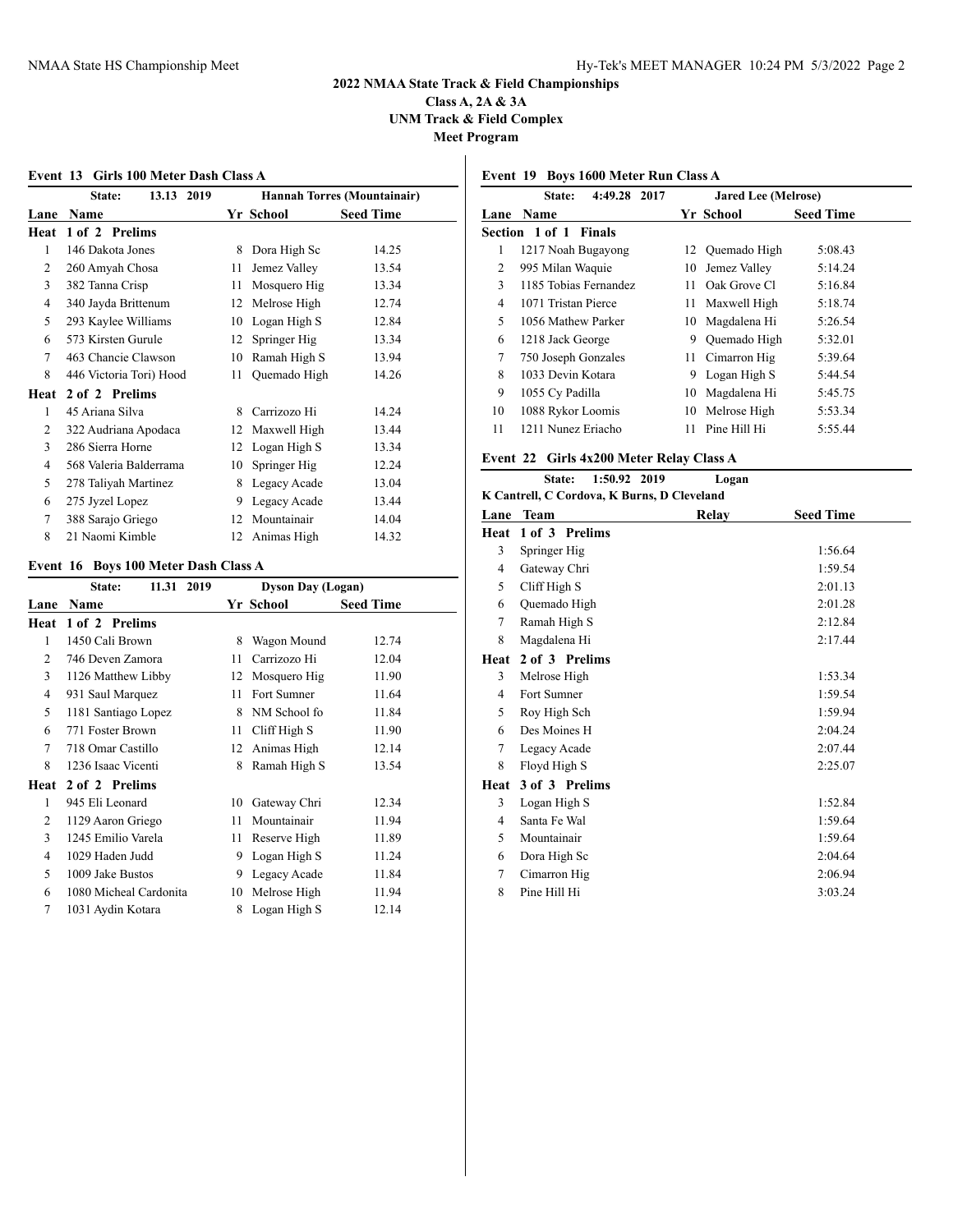### **2022 NMAA State Track & Field Championships Class A, 2A & 3A**

**UNM Track & Field Complex**

**Meet Program**

## **Event 25 Boys 4x200 Meter Relay Class A**

|                | 1:34.46 2017<br>State:                 | <b>Melrose</b> |                  |
|----------------|----------------------------------------|----------------|------------------|
|                | C. Fraze, S. Sena, T. Sena, Z. Perkins |                |                  |
| Lane           | Team                                   | Relay          | <b>Seed Time</b> |
| Heat           | 1 of 2 Prelims                         |                |                  |
| 1              | Dora High Sc                           |                | NT               |
| 2              | Santa Fe Wal                           |                | 1:52.24          |
| 3              | Melrose High                           |                | 1:36.64          |
| $\overline{4}$ | Animas High                            |                | 1:40.78          |
| 5              | Magdalena Hi                           |                | 1:40.92          |
| 6              | Ramah High S                           |                | 1:41.94          |
| 7              | Mountainair                            |                | 1:43.14          |
| 8              | Elida High S                           |                | 1:51.44          |
| Heat           | 2 of 2 Prelims                         |                |                  |
| 1              | Pine Hill Hi                           |                | 2:16.84          |
| $\overline{c}$ | Cimarron Hig                           |                | 1:56.44          |
| 3              | Fort Sumner                            |                | 1:37.64          |
| 4              | Logan High S                           |                | 1:38.84          |
| 5              | Cliff High S                           |                | 1:41.04          |
| 6              | Springer Hig                           |                | 1:41.44          |
| 7              | Des Moines H                           |                | 1:44.84          |
| 8              | Legacy Acade                           |                | 1:45.34          |

#### **Event 28 Girls 400 Meter Dash Class A**

|                | $1:01.12$ 2018<br>State: |    |              | <b>Nataley Mondragon (Melrose)</b> |
|----------------|--------------------------|----|--------------|------------------------------------|
| Lane           | Name                     |    | Yr School    | <b>Seed Time</b>                   |
| Heat           | 1 of 2 Prelims           |    |              |                                    |
| 2              | 341 Adeline Carlyle      | 10 | Melrose High | 1:14.84                            |
| 3              | 217 Sarah Lilley         | 12 | Gateway Chri | 1:04.24                            |
| $\overline{4}$ | 463 Chancie Clawson      | 10 | Ramah High S | 1:06.14                            |
| 5              | 573 Kirsten Gurule       | 12 | Springer Hig | 1:06.54                            |
| 6              | 224 Morgan Worley        | 8  | Gateway Chri | 1:08.44                            |
| 7              | 66 Neysa Gutierrez       | 8  | Cliff High S | 1:10.36                            |
| 8              | 572 Abby Eppler          | 12 | Springer Hig | 1:11.84                            |
| Heat           | 2 of 2 Prelims           |    |              |                                    |
| 1              | 315 Aliza Apache         | 10 | Magdalena Hi | 1:23.34                            |
| 2              | 392 Caytlyn Ross         | 10 | Mountainair  | 1:15.64                            |
| 3              | 286 Sierra Horne         | 12 | Logan High S | 1:05.54                            |
| $\overline{4}$ | 342 Kambree Draper       | 9  | Melrose High | 1:05.74                            |
| 5              | 488 Selma Baca           | 11 | Roy High Sch | 1:06.74                            |
| 6              | 278 Taliyah Martinez     | 8  | Legacy Acade | 1:07.04                            |
| 7              | 69 Aubrey McCauley       | 10 | Cliff High S | 1:10.93                            |
| 8              | 53 Analyse Malaney       | 12 | Cimarron Hig | 1:11.84                            |
|                |                          |    |              |                                    |

## **Event 31 Boys 400 Meter Dash Class A**

|      | 50.62 2019<br><b>State:</b> |    | <b>Jantzen Paris (Logan)</b> |                  |  |
|------|-----------------------------|----|------------------------------|------------------|--|
| Lane | <b>Name</b>                 |    | Yr School                    | <b>Seed Time</b> |  |
| Heat | 1 of 2 Prelims              |    |                              |                  |  |
| 2    | 1234 Ben Larson             | 10 | Ramah High S                 | 1:02.84          |  |
| 3    | 1071 Tristan Pierce         | 11 | Maxwell High                 | 51.51            |  |
| 4    | 1032 Christian Kotara       | 11 | Logan High S                 | 53.94            |  |
| 5    | 1133 Christian Silva        | 12 | Mountainair                  | 54.74            |  |
| 6    | 1343 Wade Burton            | 12 | Springer Hig                 | 55.84            |  |
| 7    | 1231 Whelan Clawson         | 12 | Ramah High S                 | 56.46            |  |
| 8    | 881 Dalyn Taylor            | 11 | Elida High S                 | 1:02.34          |  |
| Heat | 2 of 2 Prelims              |    |                              |                  |  |
| 3    | 1063 D'Shaun Vinyard        | 11 | Magdalena Hi                 | 52.34            |  |
| 4    | 771 Foster Brown            | 11 | Cliff High S                 | 53.54            |  |
| 5    | 767 Joshua Agnew            | 12 | Cliff High S                 | 55.76            |  |
| 6    | 1221 Mason Taylor           | 9  | Quemado High                 | 55.83            |  |
| 7    | 931 Saul Marquez            | 11 | Fort Sumner                  | 57.24            |  |
| 8    | 1009 Jake Bustos            | 9  | Legacy Acade                 | 58.64            |  |

## **Event 34 Girls 300 Meter Hurdles Class A**

|                | 49.84 2019<br>State: |    | <b>Courtney Gohres (Gateway Christian</b> |                  |
|----------------|----------------------|----|-------------------------------------------|------------------|
| Lane           | Name                 |    | Yr School                                 | <b>Seed Time</b> |
| Heat           | 1 of 2 Prelims       |    |                                           |                  |
| 1              | 498 Alexa Becerra    | 8  | San Jon High                              | 1:00.14          |
| 2              | 466 S'Ymoni Hall     | 8  | Ramah High S                              | 58.84            |
| 3              | 382 Tanna Crisp      | 11 | Mosquero Hig                              | 51.14            |
| 4              | 126 Cassidee Cruz    | 10 | Des Moines H                              | 51.34            |
| 5              | 388 Sarajo Griego    | 12 | Mountainair                               | 54.04            |
| 6              | 537 Aneena Clinger   | 10 | Santa Fe Wal                              | 54.24            |
| 7              | 480 Cassie Hawkins   | 8  | Reserve High                              | 56.74            |
| 8              | 48 Marisol Gallegos  | 10 | Chesterton A                              | 57.04            |
| Heat           | 2 of 2 Prelims       |    |                                           |                  |
| 1              | 554 Elana Hatalie    | 9  | Shiprock Nor                              | 1:07.64          |
| $\overline{c}$ | 223 Kallie Wigley    | 8  | Gateway Chri                              | 58.34            |
| 3              | 389 Aaliyah Lopez    | 9  | Mountainair                               | 51.10            |
| 4              | 348 Graci Odom       | 10 | Melrose High                              | 51.64            |
| 5              | 219 Emily Martin     | 10 | Gateway Chri                              | 52.84            |
| 6              | 218 Alani Magill     | 8  | Gateway Chri                              | 55.64            |
| 7              | 72 Jasmine Williams  | 12 | Cliff High S                              | 55.69            |
| 8              | 43 Melissa Barela    | 12 | Carrizozo Hi                              | 57.54            |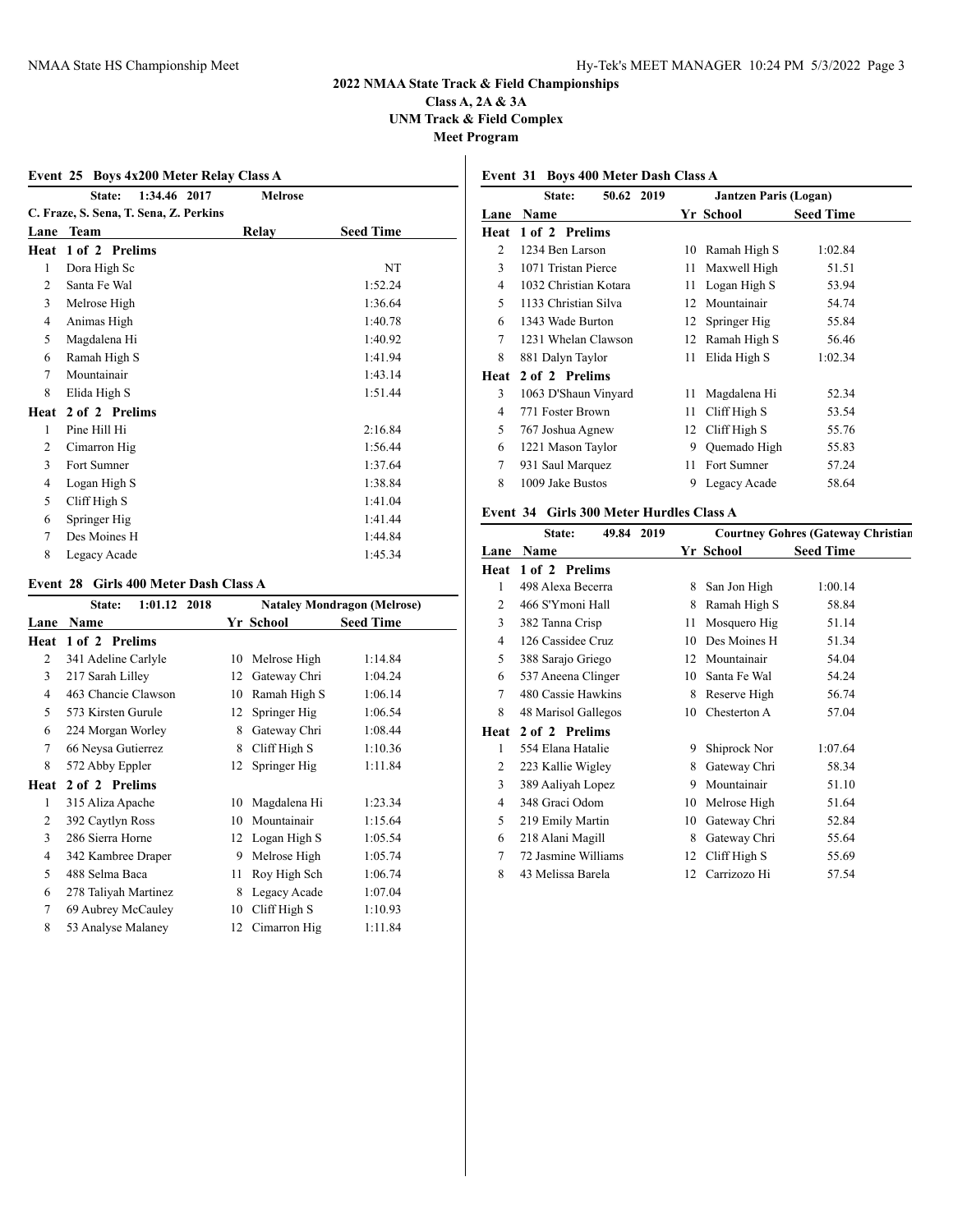## **Class A, 2A & 3A UNM Track & Field Complex Meet Program**

|                | Event 37 Boys 300 Meter Hurdles Class A |                |              |                                  |
|----------------|-----------------------------------------|----------------|--------------|----------------------------------|
|                | 41.96 2016<br>State:                    |                |              | <b>Christian Mendez (Vaughn)</b> |
| Lane           | Name                                    |                | Yr School    | <b>Seed Time</b>                 |
| Heat           | 1 of 2 Prelims                          |                |              |                                  |
| 2              | 1236 Isaac Vicenti                      | 8              | Ramah High S | 51.54                            |
| 3              | 1029 Haden Judd                         | 9              | Logan High S | 41.74                            |
| 4              | 1060 Kael Stephens                      | $\overline{a}$ | Magdalena Hi | 44.60                            |
| 5              | 1054 Joren Mirabal                      | 12             | Magdalena Hi | 44.70                            |
| 6              | 1219 Matt Lukins                        | 12             | Quemado High | 46.67                            |
| 7              | 839 Destry Sumpter                      | 8              | Des Moines H | 47.44                            |
| 8              | 880 Cason Norman                        | 8              | Elida High S | 51.54                            |
| Heat           | 2 of 2 Prelims                          |                |              |                                  |
| 1              | 1325 Hooey Ramone                       | 8              | Shiprock Nor | 54.44                            |
| $\overline{c}$ | 774 Zach Eggleston                      | 8              | Cliff High S | 53.90                            |
| 3              | 1301 Andres Gonzales                    | 12             | Santa Fe Wal | 43.15                            |
| 4              | 933 Clay Norman                         | 11             | Fort Sumner  | 44.44                            |
| 5              | 1091 Jaxon Odom                         | 8              | Melrose High | 45.04                            |
| 6              | 1095 Ezra Wofford                       | 9              | Melrose High | 45.64                            |
| 7              | 1007 Luke Brenden                       | 12             | Legacy Acade | 48.24                            |
| 8              | 927 Benton Cain                         | 10             | Floyd High S | 49.74                            |

## **Event 40 Girls 1600 Sprint Medley Class A**

|                | 4:33.43 2019<br>State: | Logan |                  |
|----------------|------------------------|-------|------------------|
| Lane           | Team                   | Relay | <b>Seed Time</b> |
| Heat           | 1 of 2 Prelims         |       |                  |
| 2              | Floyd High S           |       | 6:12.90          |
| 3              | Melrose High           |       | 4:51.94          |
| $\overline{4}$ | Gateway Chri           |       | 4:55.04          |
| 5              | Cliff High S           |       | 5:21.63          |
| 6              | Cimarron Hig           |       | 5:27.24          |
| 7              | Mountainair            |       | 5:34.54          |
| 8              | Jemez Valley           |       | 5:39.74          |
| Heat           | 2 of 2 Prelims         |       |                  |
| 2              | Ramah High S           |       | 6:04.76          |
| 3              | Logan High S           |       | 4:47.84          |
| 4              | Springer Hig           |       | 4:59.84          |
| 5              | Animas High            |       | 5:19.63          |
| 6              | Dora High Sc           |       | 5:31.74          |
| 7              | Roy High Sch           |       | 5:32.50          |
| 8              | Legacy Acade           |       | 5:41.94          |
|                |                        |       |                  |

## **Event 43 Boys 1600 Sprint Medley Class A**

|      | 3:54.49 2018<br>State:                      | Elida |                  |
|------|---------------------------------------------|-------|------------------|
|      | C. Ferguson, W. Poling, K. Burton, W. Haley |       |                  |
|      | Lane Team                                   | Relay | <b>Seed Time</b> |
| Heat | 1 of 2 Prelims                              |       |                  |
| 2    | Legacy Acade                                |       | 4:42.74          |
| 3    | Logan High S                                |       | 3:55.24          |
| 4    | Fort Sumner                                 |       | 4:02.24          |
| 5    | Springer Hig                                |       | 4:05.00          |
| 6    | Dora High Sc                                |       | 4:31.84          |
| 7    | Cimarron Hig                                |       | 4:33.34          |
| 8    | Mountainair                                 |       | 4:41.94          |
| Heat | 2 of 2 Prelims                              |       |                  |
| 1    | Gateway Chri                                |       | 4:55.54          |
| 2    | Shiprock Nor                                |       | 4:43.64          |
| 3    | Melrose High                                |       | 3:59.04          |
| 4    | Quemado High                                |       | 4:00.02          |
| 5    | Cliff High S                                |       | 4:21.36          |
| 6    | Ramah High S                                |       | 4:24.94          |
| 7    | Animas High                                 |       | 4:34.14          |
| 8    | Jemez Valley                                |       | 4:34.94          |
|      |                                             |       |                  |

## **Event 46 Girls 200 Meter Dash Class A**

|                | State:                 | 26.82 2018 |    | <b>Nataley Mondragon (Melrose)</b> |                  |
|----------------|------------------------|------------|----|------------------------------------|------------------|
| Lane           | Name                   |            |    | Yr School                          | <b>Seed Time</b> |
| Heat           | 1 of 2 Prelims         |            |    |                                    |                  |
| 1              | 644 Aracely Caraveo    |            | 11 | Vaughn High Scho                   | 31.24            |
| 2              | 62 Harmony Abalos      |            | 11 | Cliff High S                       | 29.83            |
| 3              | 278 Taliyah Martinez   |            | 8  | Legacy Acade                       | 27.44            |
| 4              | 216 Hannah Lilley      |            | 12 | Gateway Chri                       | 28.14            |
| 5              | 260 Amyah Chosa        |            | 11 | Jemez Valley                       | 28.14            |
| 6              | 293 Kaylee Williams    |            | 10 | Logan High S                       | 28.49            |
| $\tau$         | 489 Sylviana Baca      |            | 9  | Roy High Sch                       | 28.64            |
| 8              | 463 Chancie Clawson    |            | 10 | Ramah High S                       | 29.00            |
| Heat           | 2 of 2 Prelims         |            |    |                                    |                  |
| 1              | 447 Kiana Towner       |            | 9  | Quemado High                       | 31.15            |
| $\mathfrak{D}$ | 45 Ariana Silva        |            | 8  | Carrizozo Hi                       | 30.74            |
| 3              | 340 Jayda Brittenum    |            | 12 | Melrose High                       | 27.54            |
| 4              | 421 Brooke Morenus     |            | 9  | Oak Grove Cl                       | 27.74            |
| 5              | 286 Sierra Horne       |            | 12 | Logan High S                       | 28.34            |
| 6              | 197 Allyssa Casaus     |            | 9  | Fort Sumner                        | 28.44            |
| 7              | 538 Serenity Fuentes   |            | 10 | Santa Fe Wal                       | 28.94            |
| 8              | 568 Valeria Balderrama |            | 10 | Springer Hig                       | 28.94            |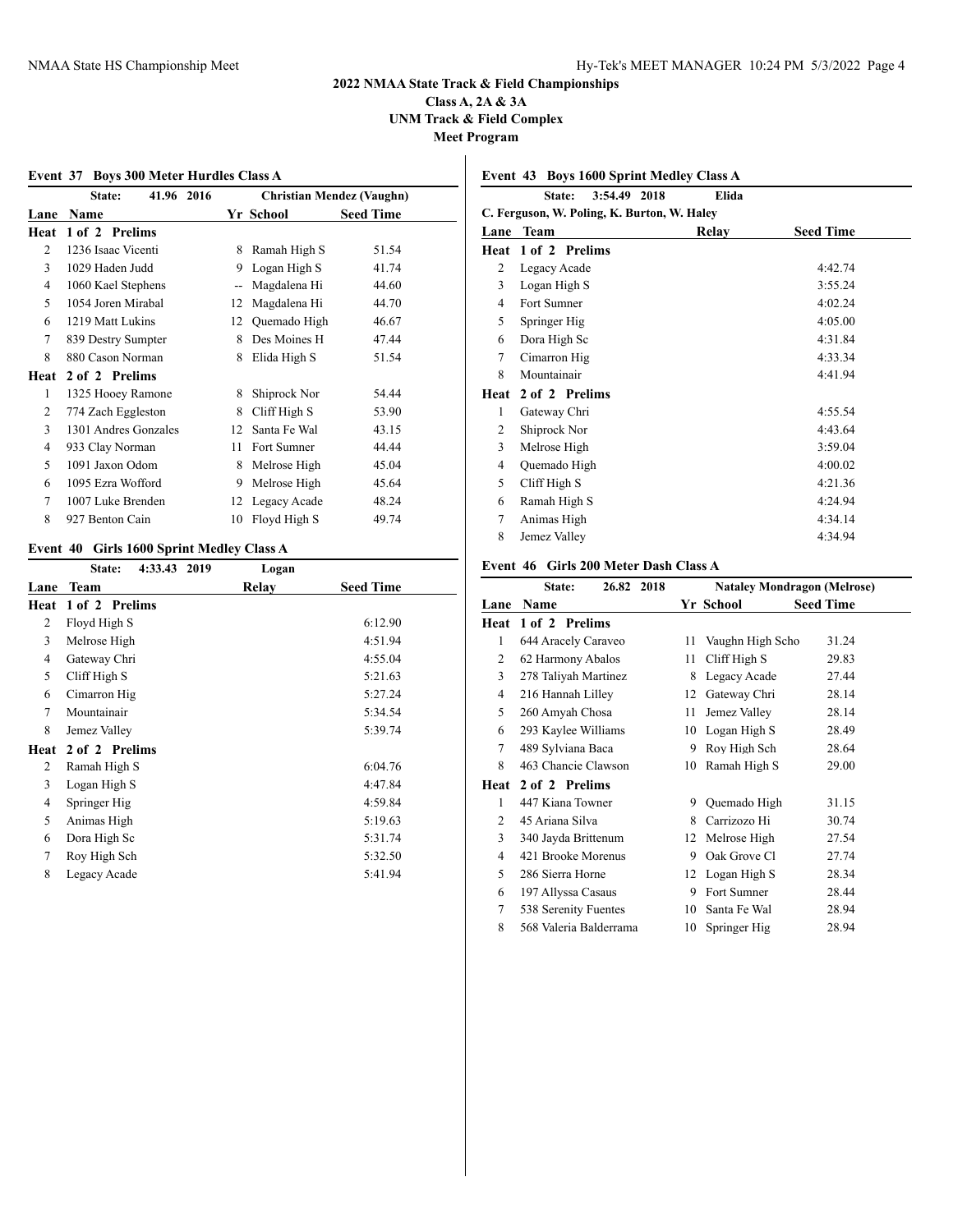## **Class A, 2A & 3A UNM Track & Field Complex Meet Program**

|                | Event 49 Boys 200 Meter Dash Class A |    |                              |                  |
|----------------|--------------------------------------|----|------------------------------|------------------|
|                | 23.28 2019<br>State:                 |    | <b>Jantzen Paris (Logan)</b> |                  |
| Lane           | <b>Name</b>                          |    | Yr School                    | <b>Seed Time</b> |
| Heat           | 1 of 3 Prelims                       |    |                              |                  |
| 3              | 1029 Haden Judd                      | 9  | Logan High S                 | 23.24            |
| 4              | 1299 Nico Chastenet                  | 11 | Santa Fe Wal                 | 24.24            |
| 5              | 838 Caleb Sumpter                    | 10 | Des Moines H                 | 24.34            |
| 6              | 1031 Aydin Kotara                    | 8  | Logan High S                 | 24.54            |
| 7              | 1343 Wade Burton                     | 12 | Springer Hig                 | 24.74            |
| 8              | 1236 Isaac Vicenti                   | 8  | Ramah High S                 | 27.84            |
| Heat           | 2 of 3 Prelims                       |    |                              |                  |
| 3              | 931 Saul Marquez                     | 11 | Fort Sumner                  | 23.74            |
| 4              | 1080 Micheal Cardonita               | 10 | Melrose High                 | 24.24            |
| 5              | 1006 Zachai Bradford                 | 9  | Legacy Acade                 | 24.34            |
| 6              | 746 Deven Zamora                     | 11 | Carrizozo Hi                 | 24.54            |
| 7              | 1245 Emilio Varela                   | 11 | Reserve High                 | 25.15            |
| 8              | 1235 Hunter Tietjen                  | 10 | Ramah High S                 | 26.74            |
| Heat           | 3 of 3 Prelims                       |    |                              |                  |
| 3              | 1233 Bowdy Evans                     | 11 | Ramah High S                 | 23.95            |
| $\overline{4}$ | 1126 Matthew Libby                   | 12 | Mosquero Hig                 | 24.04            |
| 5              | 1063 D'Shaun Vinyard                 | 11 | Magdalena Hi                 | 24.44            |
| 6              | 1009 Jake Bustos                     | 9  | Legacy Acade                 | 24.54            |
| 7              | 945 Eli Leonard                      | 10 | Gateway Chri                 | 26.04            |
| 8              | 876 Chase Agurri                     | 8  | Elida High S                 | 26.74            |

#### **Event 52 Girls 3200 Meter Run Class A**

|      | 13:06.98 2019<br>State: |    | Karina Hernandez (Hondo Valley) |                  |  |
|------|-------------------------|----|---------------------------------|------------------|--|
| Lane | <b>Name</b>             |    | Yr School                       | <b>Seed Time</b> |  |
|      | Section 1 of 1 Finals   |    |                                 |                  |  |
| 1    | 420 Maleah Goldie       | 12 | Oak Grove Cl                    | 12:49.15         |  |
| 2    | 568 Valeria Balderrama  | 10 | Springer Hig                    | 13:26.64         |  |
| 3    | 439 Kairi Etsitty       | 10 | Pine Hill Hi                    | 13:33.24         |  |
| 4    | 58 McKenna Sahd         | 11 | Cimarron Hig                    | 13:49.04         |  |
| 5    | 215 Chloe Garnand       | 10 | Gateway Chri                    | 15:05.32         |  |
| 6    | 350 Tiffany Roach       | 8  | Melrose High                    | 15:06.04         |  |
| 7    | 272 Sonrisa Gonzales    | 8  | Legacy Acade                    | 15:28.34         |  |
| 8    | 569 Olivia Burton       | 8  | Springer Hig                    | 15:29.64         |  |
| 9    | 349 Katelyn Roach       | 8  | Melrose High                    | 15:37.14         |  |
| 10   | 468 Aleeya Lambson      | 10 | Ramah High S                    | 16:25.63         |  |
| 11   | 385 Annastashia Everett | 11 | Mountainair                     | 16:34.54         |  |
| 12   | 17 Claire Apachito      | 10 | Alamo Navajo Hig                | 17:01.74         |  |
|      |                         |    |                                 |                  |  |

## **Event 55 Girls 4x400 Meter Relay Class A**

|      | 4:27.34 2019<br>State:                | <b>Gateway Christian</b> |                  |
|------|---------------------------------------|--------------------------|------------------|
|      | C Gohres, K Smith, H Lilley, S Lilley |                          |                  |
| Lane | <b>Team</b>                           | Relav                    | <b>Seed Time</b> |
|      | Heat 1 of 2 Prelims                   |                          |                  |
| 2    | Legacy Acade                          |                          | 6:14.34          |
| 3    | Melrose High                          |                          | 4:29.24          |
| 4    | Gateway Chri                          |                          | 4:34.94          |
| 5    | Fort Sumner                           |                          | 4:35.64          |
| 6    | Mountainair                           |                          | 4:54.64          |
| 7    | Animas High                           |                          | 4:57.80          |
| 8    | Ramah High S                          |                          | 5:54.44          |
| Heat | 2 of 2 Prelims                        |                          |                  |
| 3    | Springer Hig                          |                          | 4:29.64          |
| 4    | Logan High S                          |                          | 4:34.14          |
| 5    | Cliff High S                          |                          | 4:47.33          |
| 6    | Roy High Sch                          |                          | 4:51.14          |
| 7    | Cimarron Hig                          |                          | 5:12.94          |
| 8    | Jemez Valley                          |                          | 5:19.54          |
|      |                                       |                          |                  |

## **Event 58 Boys 4x400 Meter Relay Class A**

|      | 3:36.58 2018<br>State:                  | <b>Reserve</b> |                  |  |
|------|-----------------------------------------|----------------|------------------|--|
|      | B Baca, B Goetz, B Fletcher, I Johnston |                |                  |  |
|      | Lane Team                               | Relay          | <b>Seed Time</b> |  |
| Heat | 1 of 2 Prelims                          |                |                  |  |
| 2    | Shiprock Nor                            |                | 5:08.04          |  |
| 3    | Melrose High                            |                | 3:44.04          |  |
| 4    | Magdalena Hi                            |                | 3:46.99          |  |
| 5    | Cliff High S                            |                | 3:57.11          |  |
| 6    | Mountainair                             |                | 3:57.74          |  |
| 7    | Santa Fe Wal                            |                | 4:10.14          |  |
| 8    | Maxwell High                            |                | 4:11.72          |  |
| Heat | 2 of 2 Prelims                          |                |                  |  |
| 2    | Reserve High                            |                | 4:16.79          |  |
| 3    | Logan High S                            |                | 3:40.34          |  |
| 4    | Fort Sumner                             |                | 3:50.54          |  |
| 5    | Springer Hig                            |                | 3:51.94          |  |
| 6    | Roy High Sch                            |                | 4:03.14          |  |
| 7    | Legacy Acade                            |                | 4:04.84          |  |
| 8    | Elida High S                            |                | 4:15.74          |  |
|      |                                         |                |                  |  |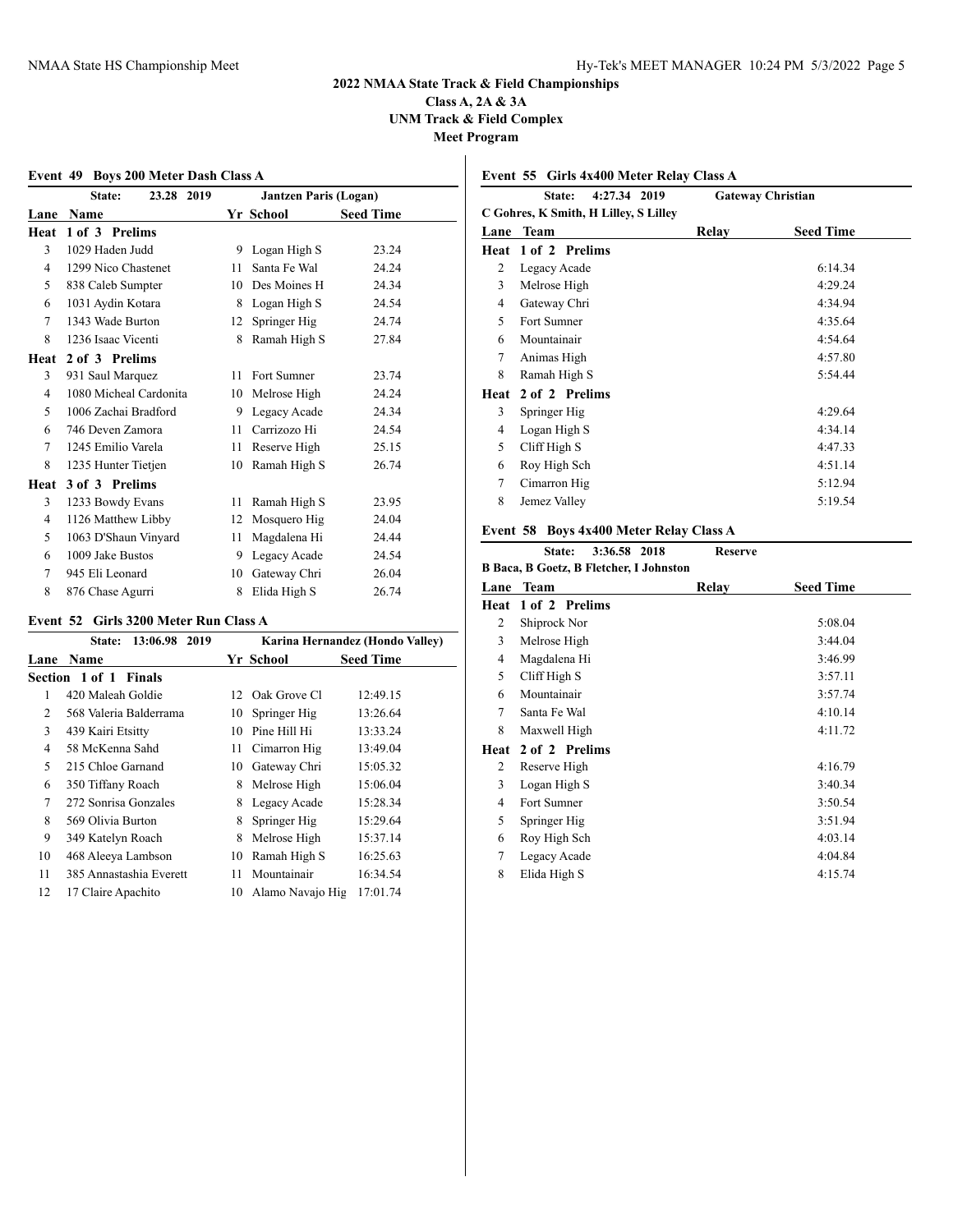**Class A, 2A & 3A UNM Track & Field Complex Meet Program**

### **Event 61 Girls 1600 Meter Run Class A**

|                | 5:31.26<br>State:            | 2015 | <b>Abby Kepfer (Cimarron)</b> |                  |  |
|----------------|------------------------------|------|-------------------------------|------------------|--|
| Lane           | Name                         |      | Yr School                     | <b>Seed Time</b> |  |
|                | <b>Section 1 of 1 Finals</b> |      |                               |                  |  |
| 1              | 420 Maleah Goldie            | 12   | Oak Grove Cl                  | 5:39.44          |  |
| $\overline{c}$ | 439 Kairi Etsitty            | 10   | Pine Hill Hi                  | 6:09.52          |  |
| 3              | 47 Cecilia Campos            | 10   | Chesterton A                  | 6:12.44          |  |
| 4              | 259 Kaylena Chinana          | 9    | Jemez Valley                  | 6:13.04          |  |
| 5              | 58 McKenna Sahd              | 11   | Cimarron Hig                  | 6:18.84          |  |
| 6              | 290 Desta Rose               | 8    | Logan High S                  | 6:26.44          |  |
| 7              | 263 Leylana Medina           | 9    | Jemez Valley                  | 6:36.44          |  |
| 8              | 468 Aleeya Lambson           | 10   | Ramah High S                  | 6:38.94          |  |
| 9              | 343 Lacy Lesly               | 11   | Melrose High                  | 6:51.24          |  |
| 10             | 215 Chloe Garnand            | 10   | Gateway Chri                  | 6:58.74          |  |
| 11             | 212 Elizabeth Berry          | 10   | Gateway Chri                  | 7:08.94          |  |
| 12             | 572 Abby Eppler              | 12   | Springer Hig                  | 7:12.44          |  |
| 13             | 17 Claire Apachito           | 10   | Alamo Navajo Hig              | 7:48.64          |  |
| 14             | 315 Aliza Apache             | 10   | Magdalena Hi                  | 7:51.74          |  |
| 15             | 23 Angel Pintor              | 9    | Animas High                   | 7:55.99          |  |
|                |                              |      |                               |                  |  |

### **Event 64 Girls 800 Meter Run Class A**

|                | State:                | 2:29.35 2019 |              | Angela Lackey (Quemado) |                  |
|----------------|-----------------------|--------------|--------------|-------------------------|------------------|
| Lane           | Name                  |              |              | Yr School               | <b>Seed Time</b> |
|                | Section 1 of 1 Finals |              |              |                         |                  |
| 1              | 47 Cecilia Campos     |              | 10           | Chesterton A            | 2:28.44          |
| 2              | 216 Hannah Lilley     |              | $12^{\circ}$ | Gateway Chri            | 2:30.24          |
| 3              | 420 Maleah Goldie     |              | 12           | Oak Grove Cl            | 2:33.62          |
| $\overline{4}$ | 281 Haylie Bidegain   |              | 9            | Logan High S            | 2:38.24          |
| 5              | 58 McKenna Sahd       |              | 11           | Cimarron Hig            | 2:45.44          |
| 6              | 345 Heidi Macfarlane  |              | 10           | Melrose High            | 2:46.44          |
| 7              | 328 D'Laney Petrini   |              | 11           | Maxwell High            | 2:47.64          |
| 8              | 439 Kairi Etsitty     |              | 10           | Pine Hill Hi            | 2:49.44          |
| 9              | 223 Kallie Wigley     |              | 8            | Gateway Chri            | 2:51.99          |
| 10             | 467 Drew Harlow       |              | 11           | Ramah High S            | 2:53.56          |
| 11             | 25 Jessie Whetton     |              | 8            | Animas High             | 2:54.32          |
| 12             | 644 Aracely Caraveo   |              | 11           | Vaughn High Scho        | 2:55.84          |
| 13             | 68 Allyson Massengill |              | 8            | Cliff High S            | 2:56.22          |
| 14             | 319 Jorianne Mirabal  |              | 9            | Magdalena Hi            | 2:56.55          |
|                |                       |              |              |                         |                  |

## **Event 67 Boys 800 Meter Run Class A**

|      | 2:00.46 2019<br>State: |    | Jude Segura (Ft Sumner) |                  |
|------|------------------------|----|-------------------------|------------------|
| Lane | <b>Name</b>            |    | Yr School               | <b>Seed Time</b> |
|      | Section 1 of 1 Finals  |    |                         |                  |
| 1    | 1071 Tristan Pierce    | 11 | Maxwell High            | 2:08.48          |
| 2    | 1299 Nico Chastenet    | 11 | Santa Fe Wal            | 2:11.03          |
| 3    | 932 Jayton Morris      | 10 | Fort Sumner             | 2:14.84          |
| 4    | 1096 Dathan Yeary      | 10 | Melrose High            | 2:16.74          |
| 5    | 1186 Malikai Goldie    | 8  | Oak Grove Cl            | 2:19.44          |
| 6    | 1056 Mathew Parker     | 10 | Magdalena Hi            | 2:20.28          |
| 7    | 752 Lee Kenneke        |    | 12 Cimarron Hig         | 2:20.34          |
| 8    | 777 Coy Judd           | 11 | Cliff High S            | 2:25.88          |
| 9    | 1232 Wyatt Clawson     | 12 | Ramah High S            | 2:27.94          |
| 10   | 941 Jeremiah Bootzin   | 9  | Gateway Chri            | 2:42.64          |
| 11   | 944 Maddox Jennings    | 9  | Gateway Chri            | 2:43.34          |
| 12   | 1128 Morgan Greene     | 8  | Mountainair             | 2:45.14          |
| 13   | 1213 Callin Martine    | 12 | Pine Hill Hi            | 2:45.44          |
|      |                        |    |                         |                  |

## **Event 70 Boys 3200 Meter Run Class A**

|      | 10:35.79<br>2019<br><b>State:</b> | <b>Ryan Johnson (Roy)</b> |                 |                  |  |
|------|-----------------------------------|---------------------------|-----------------|------------------|--|
| Lane | Name                              |                           | Yr School       | <b>Seed Time</b> |  |
|      | Section 1 of 1 Finals             |                           |                 |                  |  |
| 1    | 1217 Noah Bugayong                |                           | 12 Ouemado High | 11:01.30         |  |
| 2    | 995 Milan Waquie                  | 10                        | Jemez Valley    | 11:07.14         |  |
| 3    | 1185 Tobias Fernandez             | 11                        | Oak Grove Cl    | 11:19.84         |  |
| 4    | 750 Joseph Gonzales               | 11                        | Cimarron Hig    | 12:18.84         |  |
| 5    | 1211 Nunez Eriacho                | 11                        | Pine Hill Hi    | 12:45.14         |  |
| 6    | 1067 Orren Floyd                  | 11                        | Maxwell High    | 12:49.74         |  |
| 7    | 942 Wate Finch                    | 9                         | Gateway Chri    | 13:07.12         |  |
| 8    | 1087 Josh Gorley                  | 9                         | Melrose High    | 13:07.44         |  |
| 9    | 1034 Christopher Lucero           | 8                         | Logan High S    | 13:09.84         |  |
| 10   | 777 Coy Judd                      | 11                        | Cliff High S    | 13:15.84         |  |
| 11   | 1216 Mark Bright                  | 12                        | Quemado High    | 13:39.83         |  |
| 12   | 926 Issak Bustamante              | 8                         | Floyd High S    | 14:09.94         |  |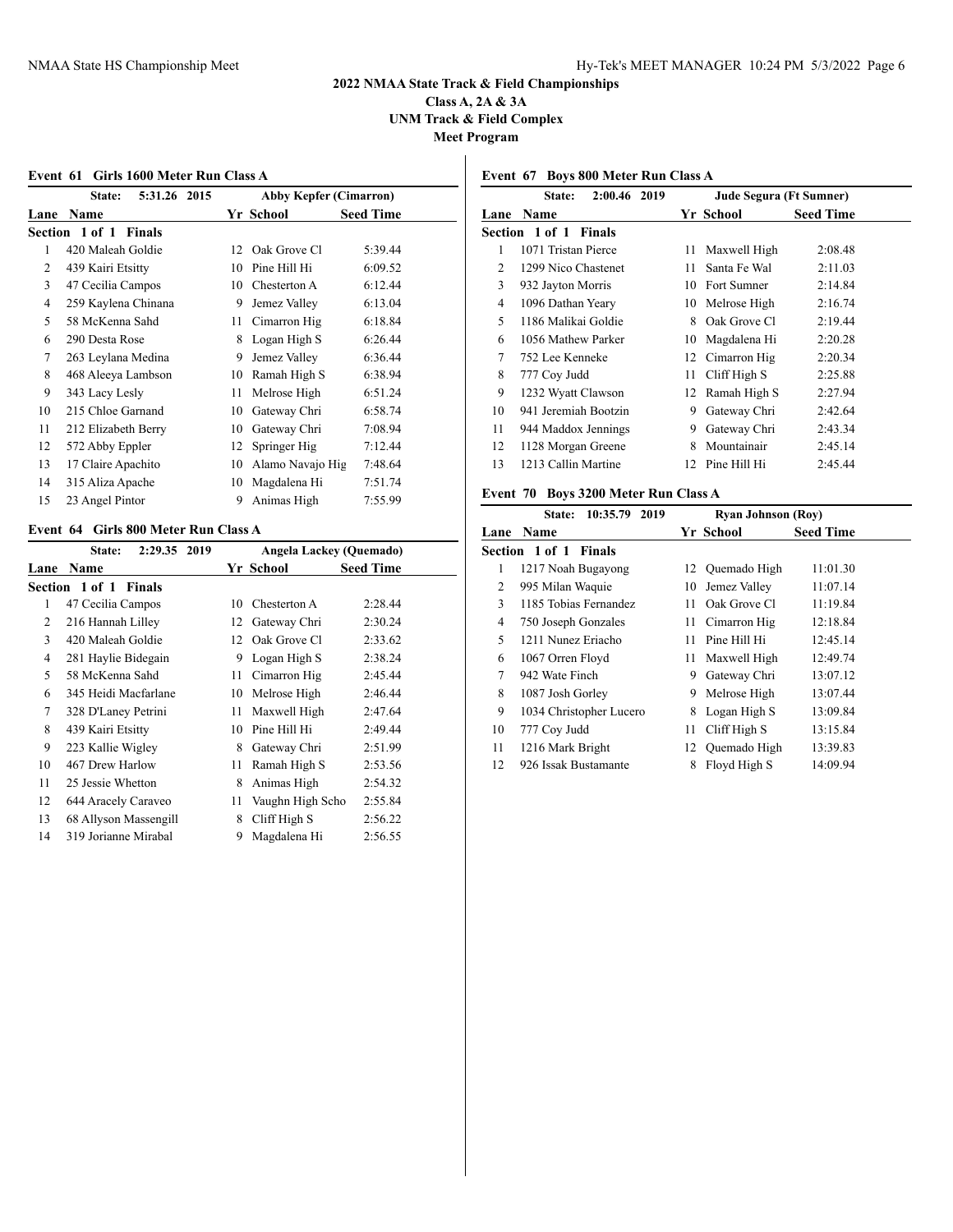**Class A, 2A & 3A UNM Track & Field Complex Meet Program**

**Event 73 Girls Long Jump Class A**

|                | 16-02.50 2015<br>State: | <b>Beatrice Lowe (SF Waldorf)</b> |                  |                  |  |
|----------------|-------------------------|-----------------------------------|------------------|------------------|--|
| Pos            | Name                    |                                   | Yr School        | <b>Seed Mark</b> |  |
| Flight         | 1 of 1 Finals           |                                   |                  |                  |  |
| 1              | 439 Kairi Etsitty       | 10                                | Pine Hill Hi     | 12-02.00         |  |
| 2              | 644 Aracely Caraveo     | 11                                | Vaughn High Scho | 13-04.00         |  |
| 3              | 319 Jorianne Mirabal    | 9                                 | Magdalena Hi     | 13-05.00         |  |
| $\overline{4}$ | 224 Morgan Worley       | 8                                 | Gateway Chri     | 13-09.00         |  |
| 5              | 193 Nevaeha Brown       | 9                                 | Floyd High S     | 13-11.00         |  |
| 6              | 463 Chancie Clawson     | 10                                | Ramah High S     | 14-05.00         |  |
| 7              | 48 Marisol Gallegos     | 10                                | Chesterton A     | 14-07.00         |  |
| 8              | 218 Alani Magill        | 8                                 | Gateway Chri     | 14-08.00         |  |
| 9              | 573 Kirsten Gurule      | 12                                | Springer Hig     | 14-08.00         |  |
| 10             | 219 Emily Martin        | 10                                | Gateway Chri     | 14-08.50         |  |
| 11             | 568 Valeria Balderrama  | 10                                | Springer Hig     | 15-01.00         |  |
| 12             | 293 Kaylee Williams     | 10                                | Logan High S     | 15-03.50         |  |
| 13             | 442 Chloe Bright        | 11                                | Ouemado High     | 15-03.50         |  |
| 14             | 344 Eden Lunsford       | 9                                 | Melrose High     | 15-04.00         |  |
| 15             | 382 Tanna Crisp         | 11                                | Mosquero Hig     | 15-04.00         |  |
| 16             | 322 Audriana Apodaca    | 12                                | Maxwell High     | 15-05.00         |  |
| 17             | 446 Victoria Tori) Hood | 11                                | Quemado High     | 15-05.75         |  |
| 18             | 286 Sierra Horne        | 12                                | Logan High S     | 15-06.50         |  |
| 19             | 538 Serenity Fuentes    | 10                                | Santa Fe Wal     | 15-08.50         |  |
| 20             | 126 Cassidee Cruz       | 10                                | Des Moines H     | 15-09.00         |  |
| 21             | 197 Allyssa Casaus      | 9                                 | Fort Sumner      | 15-10.00         |  |

## **Event 74 Girls Shot Put Class A**

|     | 35-01.75 2021<br>State:   | <b>Paityn Nicholson (Melrose)</b> |              |                  |  |
|-----|---------------------------|-----------------------------------|--------------|------------------|--|
| Pos | <b>Name</b>               |                                   | Yr School    | <b>Seed Mark</b> |  |
|     | Flight 1 of 1 Finals      |                                   |              |                  |  |
| 1   | 221 Amelia Tenorio        | 12                                | Gateway Chri | 26-03.25         |  |
| 2   | 553 Tania Begaye-Chiquito | 11                                | Shiprock Nor | 26-05.00         |  |
| 3   | 338 Sorrell Allen         | 11                                | Melrose High | 27-05.00         |  |
| 4   | 437 Tenisha Alonzo        | 11                                | Pine Hill Hi | 28-00.00         |  |
| 5   | 46 Bryana Villanueva      | 9                                 | Carrizozo Hi | 28-10.75         |  |
| 6   | 443 Alexandria Hood       | 9                                 | Quemado High | 28-11.00         |  |
| 7   | 325 Destiny Gallegos      | 12                                | Maxwell High | 29-05.50         |  |
| 8   | 381 Nora Crisp            | 9                                 | Mosquero Hig | 29-05.50         |  |
| 9   | 71 Faith Norris           | 10                                | Cliff High S | 29-07.50         |  |
| 10  | 52 Caitlyn Kenneke        | 11                                | Cimarron Hig | 29-11.50         |  |
| 11  | 225 December Garza        | 10                                | Grady High S | 29-11.50         |  |
| 12  | 157 Raquel Rogers         | 11                                | Elida High S | 30-02.00         |  |
| 13  | 384 Alyson Dew            | 11                                | Mountainair  | 30-05.25         |  |
| 14  | 202 Olivia Lucero         | 11                                | Fort Sumner  | 32-02.00         |  |
| 15  | 347 Paityn Nicholson      | 11                                | Melrose High | 34-04.75         |  |
| 16  | 260 Amyah Chosa           | 11                                | Jemez Valley | 37-08.50         |  |
|     |                           |                                   |              |                  |  |

## **Event 75 Boys High Jump Class A**

|                | $6 - 04$<br>2018<br>State: |    | <b>Ben Fletcher (Reserve)</b> |                  |  |  |
|----------------|----------------------------|----|-------------------------------|------------------|--|--|
| Pos            | Name                       |    | Yr School                     | <b>Seed Mark</b> |  |  |
| Flight         | 1 of 1 Finals              |    |                               |                  |  |  |
| 1              | 745 Justin Barela          | 8  | Carrizozo Hi                  | 4-08.00          |  |  |
| $\overline{2}$ | 805 Aiden Zook             | 9  | Corona High                   | 4-08.00          |  |  |
| 3              | 1322 LaCauy Lee            | 12 | Shiprock Nor                  | 4-09.00          |  |  |
| $\overline{4}$ | 1018 Noah Sanchez          | 9  | Legacy Acade                  | 4-10.00          |  |  |
| 5              | 1006 Zachai Bradford       | 9  | Legacy Acade                  | 5-00.00          |  |  |
| 6              | 881 Dalyn Taylor           | 11 | Elida High S                  | $5 - 00.00$      |  |  |
| 7              | 945 Eli Leonard            | 10 | Gateway Chri                  | 5-02.00          |  |  |
| 8              | 947 Carlos Marin           | 11 | Grady High S                  | 5-04.00          |  |  |
| 9              | 1450 Cali Brown            | 8  | Wagon Mound                   | 5-06.00          |  |  |
| 10             | 1085 Brayden Eldridge      | 9  | Melrose High                  | 5-08.00          |  |  |
| 11             | 1259 Lane Clavel           | 12 | Roy High Sch                  | 5-08.00          |  |  |
| 12             | 1343 Wade Burton           | 12 | Springer Hig                  | 5-08.00          |  |  |
| 13             | 1025 Brock Burns           | 10 | Logan High S                  | 5-08.00          |  |  |
| 14             | 838 Caleb Sumpter          | 10 | Des Moines H                  | 5-08.00          |  |  |
| 15             | 1216 Mark Bright           | 12 | Quemado High                  | 5-10.00          |  |  |
| 16             | 1080 Micheal Cardonita     | 10 | Melrose High                  | $6 - 00.00$      |  |  |
| 17             | 1063 D'Shaun Vinyard       | 11 | Magdalena Hi                  | 6-04.00          |  |  |
| 18             | 1245 Emilio Varela         | 11 | Reserve High                  | 6-07.00          |  |  |

## **Event 76 Boys Pole Vault Class A**

|        | $13 - 00$<br>2017<br>State: |     | <b>Oran Pierson (Quemado)</b> |                  |  |  |
|--------|-----------------------------|-----|-------------------------------|------------------|--|--|
| Pos    | Name                        |     | Yr School                     | <b>Seed Mark</b> |  |  |
| Flight | 1 of 1<br>Finals            |     |                               |                  |  |  |
| 1      | 1325 Hooey Ramone           | 8   | Shiprock Nor                  | 4-06.00          |  |  |
| 2      | 1070 Terrance Gallegos      | 8   | Maxwell High                  | $7 - 00.00$      |  |  |
| 3      | 769 Breck Baptiste          | 9   | Cliff High S                  | 7-06.00          |  |  |
| 4      | 1322 LaCauy Lee             | 12  | Shiprock Nor                  | 7-09.00          |  |  |
| 5      | 1218 Jack George            | 9   | Quemado High                  | 8-00.00          |  |  |
| 6      | 1052 Jacob Burleson         | 11  | Magdalena Hi                  | $9 - 00.00$      |  |  |
| 7      | 939 Aurelio Vigil           | 10  | Fort Sumner                   | $9 - 06.00$      |  |  |
| 8      | 1084 Dylan Draper           | 11  | Melrose High                  | 10-00.00         |  |  |
| 9      | 752 Lee Kenneke             |     | 12 Cimarron Hig               | 10-00.00         |  |  |
| 10     | 1060 Kael Stephens          | $-$ | Magdalena Hi                  | 11-00.00         |  |  |
| 11     | 1029 Haden Judd             | 9   | Logan High S                  | 11-00.00         |  |  |
|        |                             |     |                               |                  |  |  |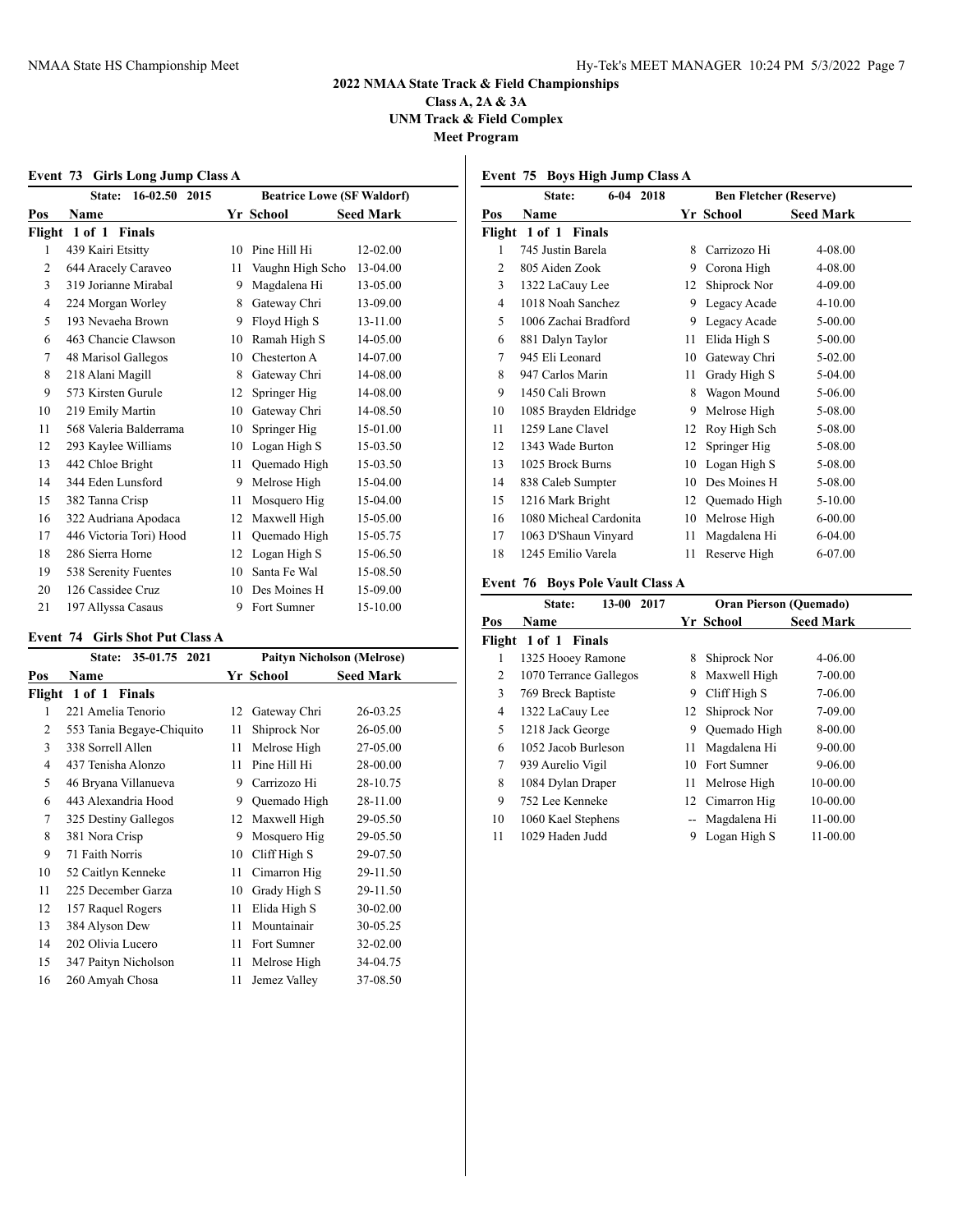**Class A, 2A & 3A UNM Track & Field Complex**

**Meet Program**

|                          | EVENT OU GIFTS HIGH JUMP CRASS A                                                                                                                                                                                                                              |                            |    |                                                   |                  |  |
|--------------------------|---------------------------------------------------------------------------------------------------------------------------------------------------------------------------------------------------------------------------------------------------------------|----------------------------|----|---------------------------------------------------|------------------|--|
| 2019<br>State:<br>$5-03$ |                                                                                                                                                                                                                                                               | Lola DeGroot (Clov Christ) |    |                                                   |                  |  |
| Pos                      | <b>Name</b>                                                                                                                                                                                                                                                   |                            |    | Yr School                                         | <b>Seed Mark</b> |  |
|                          | Flight 1 of 1 Finals                                                                                                                                                                                                                                          |                            |    |                                                   |                  |  |
|                          | 555 Nizhonie Hatalie                                                                                                                                                                                                                                          |                            | 10 | Shiprock Nor                                      | $3 - 08.00$      |  |
| $\mathfrak{D}$           | 554 Elana Hatalie                                                                                                                                                                                                                                             |                            | 9  | Shiprock Nor                                      | $4 - 00.00$      |  |
| 3                        | 87 Emma Mulnix                                                                                                                                                                                                                                                |                            |    | 9 Corona High                                     | $4 - 00.00$      |  |
| 4                        | 223 Kallie Wigley                                                                                                                                                                                                                                             |                            | 8  | Gateway Chri                                      | $4 - 02.00$      |  |
| 5.                       | 48 Marisol Gallegos                                                                                                                                                                                                                                           |                            | 10 | Chesterton A                                      | $4 - 08.00$      |  |
|                          | $(126.0 - 126.0 - 126.0 - 126.0 - 126.0 - 126.0 - 126.0 - 126.0 - 126.0 - 126.0 - 126.0 - 126.0 - 126.0 - 126.0 - 126.0 - 126.0 - 126.0 - 126.0 - 126.0 - 126.0 - 126.0 - 126.0 - 126.0 - 126.0 - 126.0 - 126.0 - 126.0 - 126.0 - 126.0 - 126.0 - 126.0 - 12$ |                            |    | $10 \quad \text{D} = M \cdot \text{m} = \text{H}$ | 1.00.00          |  |

#### **Event 80 Girls High Jump Class A**

|    | Flight 1 of 1 Finals   |    |              |             |
|----|------------------------|----|--------------|-------------|
| 1  | 555 Nizhonie Hatalie   | 10 | Shiprock Nor | $3 - 08.00$ |
| 2  | 554 Elana Hatalie      | 9  | Shiprock Nor | $4 - 00.00$ |
| 3  | 87 Emma Mulnix         | 9  | Corona High  | $4 - 00.00$ |
| 4  | 223 Kallie Wigley      | 8  | Gateway Chri | $4 - 02.00$ |
| 5  | 48 Marisol Gallegos    | 10 | Chesterton A | 4-08.00     |
| 6  | 126 Cassidee Cruz      | 10 | Des Moines H | 4-08.00     |
| 7  | 20 Azure Green         | 11 | Animas High  | 4-08.00     |
| 8  | 447 Kiana Towner       | 9  | Quemado High | 4-08.00     |
| 9  | 293 Kaylee Williams    | 10 | Logan High S | 4-08.00     |
| 10 | 290 Desta Rose         | 8  | Logan High S | 4-08.00     |
| 11 | 21 Naomi Kimble        | 12 | Animas High  | $4 - 10.00$ |
| 12 | 340 Jayda Brittenum    | 12 | Melrose High | $4 - 10.00$ |
| 13 | 568 Valeria Balderrama | 10 | Springer Hig | $5 - 00.00$ |
| 14 | 489 Sylviana Baca      | 9  | Roy High Sch | $5 - 02.00$ |

## **Event 81 Boys Discus Throw Class A**

|        | 136-10<br>2015<br>State:  | Jace Jenkins (Cliff) |              |                  |  |
|--------|---------------------------|----------------------|--------------|------------------|--|
| Pos    | Name                      |                      | Yr School    | <b>Seed Mark</b> |  |
|        | Flight 1 of 1 Finals      |                      |              |                  |  |
| 1      | 1213 Callin Martine       | 12                   | Pine Hill Hi | 84-01            |  |
| 2      | 1235 Hunter Tietjen       | 10                   | Ramah High S | 86-03.25         |  |
| 3      | 721 Boe Kellogg           | 11                   | Animas High  | 90-10.50         |  |
| 4      | 859 Bryson Paxton         | 11                   | Dora High Sc | 96-09.75         |  |
| 5      | 1341 Christopher Arellano | 12                   | Springer Hig | 97-05.75         |  |
| 6      | 1221 Mason Taylor         | 9                    | Ouemado High | 98-00.50         |  |
| $\tau$ | 882 Jesse Woodruff        | 12                   | Elida High S | 99-02            |  |
| 8      | 1027 Robert Evans         | 11                   | Logan High S | 100-00           |  |
| 9      | 937 Tomas Sena            | 10                   | Fort Sumner  | $102 - 05$       |  |
| 10     | 1059 Andrew Sisneros      | 12                   | Magdalena Hi | 103-01           |  |
| 11     | 1081 Logan DeVaney        | 12                   | Melrose High | 107-11           |  |
| 12     | 1301 Andres Gonzales      | 12                   | Santa Fe Wal | 111-08           |  |
| 13     | 754 Cameron O'Neill       | 11                   | Cimarron Hig | 120-05.50        |  |
| 14     | 1300 Jackson Cole         | 11                   | Santa Fe Wal | 121-09           |  |
| 15     | 1051 Joaquin Billy        | 12                   | Magdalena Hi | 130-06           |  |

## **Event 82 Boys Triple Jump Class A**

|                | 42-04<br>State:                | 2018 | <b>Ryan Johnson (Roy)</b> |              |                  |  |
|----------------|--------------------------------|------|---------------------------|--------------|------------------|--|
| Pos            | Name                           |      |                           | Yr School    | <b>Seed Mark</b> |  |
|                | Flight 1 of 1<br><b>Finals</b> |      |                           |              |                  |  |
| 1              | 942 Wate Finch                 |      | 9                         | Gateway Chri | 29-02.50         |  |
| 2              | 926 Issak Bustamante           |      | 8                         | Floyd High S | 32-07.00         |  |
| 3              | 1005 Dallas Baca               |      | 9                         | Legacy Acade | 34-01.50         |  |
| $\overline{4}$ | 1006 Zachai Bradford           |      | 9                         | Legacy Acade | 34-01.50         |  |
| 5              | 1322 LaCauy Lee                |      | 12                        | Shiprock Nor | 34-10.00         |  |
| 6              | 1221 Mason Taylor              |      | 9                         | Quemado High | 36-02.75         |  |
| 7              | 946 Kolbyn Hutchins            |      | 12                        | Grady High S | 36-03.00         |  |
| 8              | 1231 Whelan Clawson            |      | 12                        | Ramah High S | 37-01.00         |  |
| 9              | 783 Tayson Yost                |      | 9                         | Cliff High S | 37-05.50         |  |
| 10             | 1450 Cali Brown                |      | 8                         | Wagon Mound  | 37-09.00         |  |
| 11             | 771 Foster Brown               |      | 11                        | Cliff High S | 38-02.00         |  |
| 12             | 1347 Devin Tafoya              |      | 10                        | Springer Hig | 38-06.50         |  |
| 13             | 1260 Jackson Fudge             |      | 9                         | Roy High Sch | 38-08.50         |  |
| 14             | 1343 Wade Burton               |      | 12                        | Springer Hig | 39-01.50         |  |
| 15             | 1126 Matthew Libby             |      | 12                        | Mosquero Hig | 39-02.00         |  |
| 16             | 839 Destry Sumpter             |      | 8                         | Des Moines H | 39-06.00         |  |
| 17             | 933 Clay Norman                |      | 11                        | Fort Sumner  | 39-08.00         |  |
| 18             | 1060 Kael Stephens             |      | --                        | Magdalena Hi | 41-07.25         |  |
| 19             | 838 Caleb Sumpter              |      | 10                        | Des Moines H | 41-07.50         |  |

## **Event 94 Girls Javelin Throw Class A**

|                | $113 - 09$<br>2021<br>State: |    | <b>Maurie Daniels (Pine Hill)</b> |                  |  |  |
|----------------|------------------------------|----|-----------------------------------|------------------|--|--|
| Pos            | Name                         |    | Yr School                         | <b>Seed Mark</b> |  |  |
|                | Flight 1 of 1 Finals         |    |                                   |                  |  |  |
| 1              | 438 Leilani Charley          | 9  | Pine Hill Hi                      | 62-06.50         |  |  |
| $\overline{2}$ | 437 Tenisha Alonzo           | 11 | Pine Hill Hi                      | 72-00            |  |  |
| 3              | 265 Katelyn Toribio          | 12 | Jemez Valley                      | 77-06.50         |  |  |
| $\overline{4}$ | 320 Kambree Montoya          | 10 | Magdalena Hi                      | 84-05            |  |  |
| 5              | 63 Jordynn Clifton           | 11 | Cliff High S                      | 86-02            |  |  |
| 6              | 44 Ashley Jaramillo          | 12 | Carrizozo Hi                      | 86-03            |  |  |
| 7              | 20 Azure Green               | 11 | Animas High                       | 86-04            |  |  |
| 8              | 211 Jordan Wilton            | 12 | Fort Sumner                       | 89-06            |  |  |
| 9              | 217 Sarah Lilley             | 12 | Gateway Chri                      | 94-00            |  |  |
| 10             | 270 Briley Boll              | 8  | Legacy Acade                      | 95-05            |  |  |
| 11             | 285 Reece Goldston           | 12 | Logan High S                      | 95-09            |  |  |
| 12             | 145 Faith Jasso              | 10 | Dora High Sc                      | 96-00            |  |  |
| 13             | 490 Arantza Covarrubias      | 10 | Roy High Sch                      | 96-05            |  |  |
| 14             | 206 Megan Oberg              | 12 | Fort Sumner                       | 98-03            |  |  |
| 15             | 488 Selma Baca               | 11 | Roy High Sch                      | $104 - 10$       |  |  |
| 16             | 216 Hannah Lilley            | 12 | Gateway Chri                      | 118-08           |  |  |
| 17             | 573 Kirsten Gurule           | 12 | Springer Hig                      | 125-04           |  |  |
|                |                              |    |                                   |                  |  |  |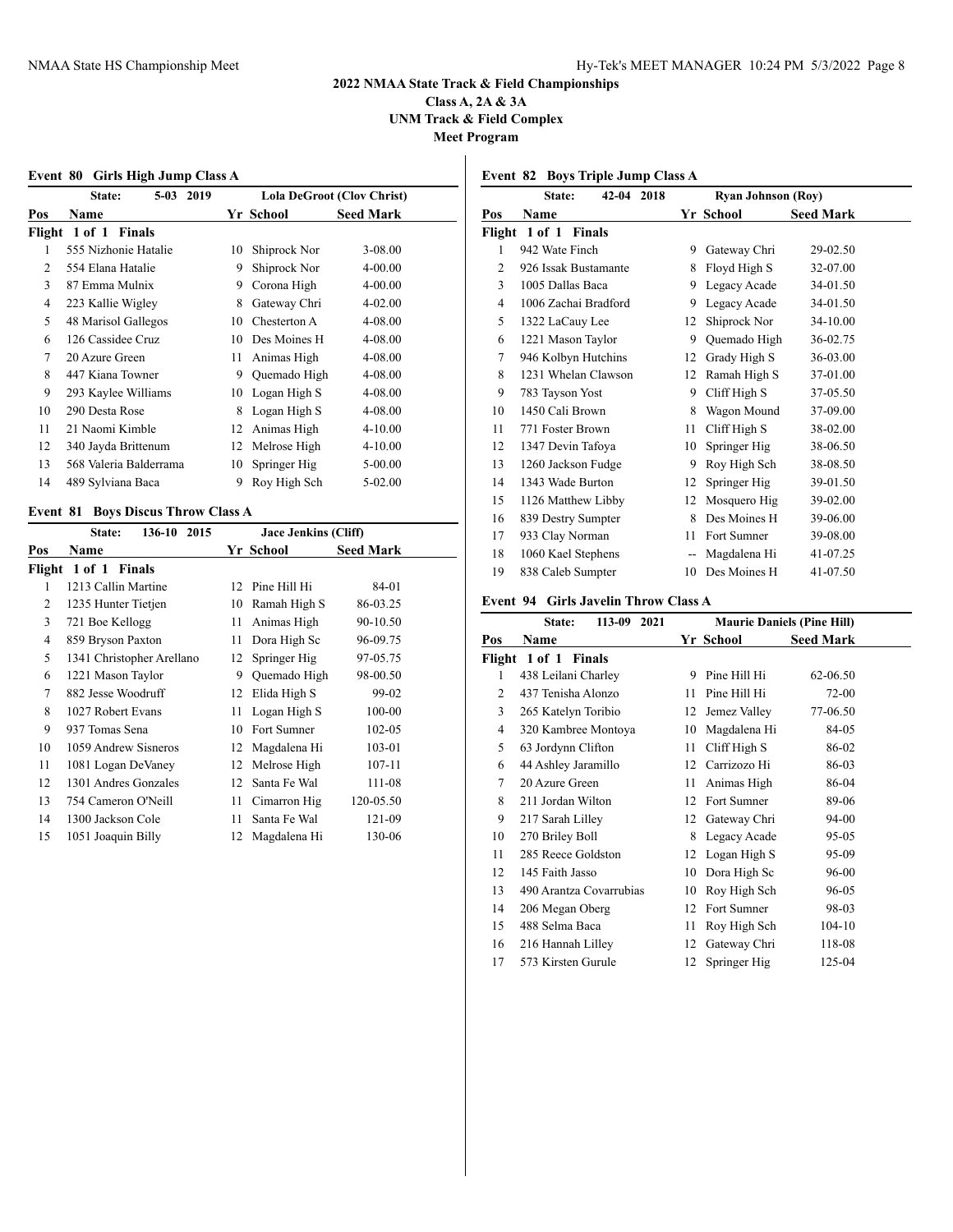**Class A, 2A & 3A UNM Track & Field Complex Meet Program**

**Event 95 Girls Pole Vault Class A**

|     | $9 - 00$<br>2018<br>State: |    |                 | <b>Lakasey Mondragon (Melrose)</b> |  |
|-----|----------------------------|----|-----------------|------------------------------------|--|
| Pos | <b>Name</b>                |    | Yr School       | <b>Seed Mark</b>                   |  |
|     | Flight 1 of 1 Finals       |    |                 |                                    |  |
| 1   | 554 Elana Hatalie          | 9  | Shiprock Nor    | $5 - 00.00$                        |  |
| 2   | 555 Nizhonie Hatalie       | 10 | Shiprock Nor    | 5-00.50                            |  |
| 3   | 447 Kiana Towner           | 9  | Quemado High    | 5-06.00                            |  |
| 4   | 480 Cassie Hawkins         | 8  | Reserve High    | $6-00.00$                          |  |
| 5   | 339 Kinlee Bradly          | 9  | Melrose High    | $6 - 06.00$                        |  |
| 6   | 53 Analyse Malaney         |    | 12 Cimarron Hig | 7-00.00                            |  |
| 7   | 289 Hailee Robertson       |    | 10 Logan High S | $7 - 00.00$                        |  |
| 8   | 348 Graci Odom             | 10 | Melrose High    | 7-06.00                            |  |
| 9   | 345 Heidi Macfarlane       |    | 10 Melrose High | 7-06.00                            |  |
| 10  | 127 Ali Poling             | 8  | Des Moines H    | 8-00.00                            |  |
|     |                            |    |                 |                                    |  |

## **Event 96 Boys Long Jump Class A**

|        | $20 - 07$<br>2017<br>State: |    | Joseph Benavidez (San Jon) |                  |  |
|--------|-----------------------------|----|----------------------------|------------------|--|
| Pos    | Name                        |    | Yr School                  | <b>Seed Mark</b> |  |
| Flight | 1 of 1 Finals               |    |                            |                  |  |
| 1      | 1057 Danny Pino             | 11 | Magdalena Hi               | 16-05.00         |  |
| 2      | 857 Jordan Hurst            | 11 | Dora High Sc               | 16-05.00         |  |
| 3      | 1056 Mathew Parker          | 10 | Magdalena Hi               | 16-08.00         |  |
| 4      | 1232 Wyatt Clawson          | 12 | Ramah High S               | 17-00.00         |  |
| 5      | 1233 Bowdy Evans            | 11 | Ramah High S               | 17-03.00         |  |
| 6      | 1019 Jacob Smithson         | 11 | Legacy Acade               | 17-06.75         |  |
| 7      | 927 Benton Cain             | 10 | Floyd High S               | 17-07.00         |  |
| 8      | 1302 Gilman MacLauchlan     | 11 | Santa Fe Wal               | 17-07.50         |  |
| 9      | 838 Caleb Sumpter           | 10 | Des Moines H               | 19-07.00         |  |
| 10     | 936 Joaquin Segura          |    | 10 Fort Sumner             | 19-11.50         |  |
| 11     | 1029 Haden Judd             | 9  | Logan High S               | 20-01.25         |  |
| 12     | 718 Omar Castillo           | 12 | Animas High                | 20-04.00         |  |
| 13     | 1245 Emilio Varela          | 11 | Reserve High               | 20-07.00         |  |
| 14     | 1126 Matthew Libby          | 12 | Mosquero Hig               | 20-09.00         |  |

## **Event 97 Boys Shot Put Class A**

|                | 49-06.50<br>2019<br><b>State:</b> | <b>Deven Thompson (NMSD)</b> |              |                  |  |
|----------------|-----------------------------------|------------------------------|--------------|------------------|--|
| Pos            | Name                              |                              | Yr School    | <b>Seed Mark</b> |  |
|                | Flight 1 of 1<br>Finals           |                              |              |                  |  |
| 1              | 781 Aeneas Placencio              | 11                           | Cliff High S | 31-11.50         |  |
| $\overline{c}$ | 1213 Callin Martine               | 12                           | Pine Hill Hi | 32-06.50         |  |
| 3              | 879 Seth Jimenez                  | 10                           | Elida High S | 32-09.00         |  |
| 4              | 859 Bryson Paxton                 | 11                           | Dora High Sc | 32-09.00         |  |
| 5              | 753 Seth Nolan                    | 12                           | Cimarron Hig | 33-11.50         |  |
| 6              | 1210 Kioni Charley                | 11                           | Pine Hill Hi | 35-05.00         |  |
| 7              | 1020 Daniel Tavarez               | 9                            | Legacy Acade | 36-04.00         |  |
| 8              | 751 Angelo Gustar                 | 10                           | Cimarron Hig | 37-11.00         |  |
| 9              | 1083 Cy Draper                    | 9                            | Melrose High | 38-03.25         |  |
| 10             | 1058 Javon Silversmith            | 12                           | Magdalena Hi | 39-00.00         |  |
| 11             | 937 Tomas Sena                    | 10                           | Fort Sumner  | 39-01.00         |  |
| 12             | 754 Cameron O'Neill               | 11                           | Cimarron Hig | 39-03.00         |  |
| 13             | 1021 Raymond Tavarez              | 12                           | Legacy Acade | 39-11.00         |  |
| 14             | 1059 Andrew Sisneros              | 12                           | Magdalena Hi | 41-11.50         |  |
| 15             | 1081 Logan DeVaney                | 12                           | Melrose High | 42-02.50         |  |
| 16             | 1051 Joaquin Billy                | 12                           | Magdalena Hi | 46-11.25         |  |

## **Event 101 Girls Discus Throw Class A**

|                | 101-02 2017<br>State:     | Alicia Arias (Springer) |              |                  |
|----------------|---------------------------|-------------------------|--------------|------------------|
| Pos            | Name                      |                         | Yr School    | <b>Seed Mark</b> |
| Flight         | 1 of 1<br><b>Finals</b>   |                         |              |                  |
| 1              | 221 Amelia Tenorio        | 12                      | Gateway Chri | 63-01            |
| 2              | 536 Ria Baker             | 9                       | Santa Fe Wal | 66-03            |
| 3              | 553 Tania Begaye-Chiquito | 11                      | Shiprock Nor | 69-06.50         |
| $\overline{4}$ | 325 Destiny Gallegos      | 12                      | Maxwell High | 73-05.25         |
| 5              | 395 Emily Turner          | 11                      | Mountainair  | 74-09.75         |
| 6              | 465 Kennedy Gibbons       | 11                      | Ramah High S | 75-02            |
| 7              | 45 Ariana Silva           | 8                       | Carrizozo Hi | 79-02.50         |
| 8              | 64 Rylee Gonzales         | 9                       | Cliff High S | 79-03.50         |
| 9              | 206 Megan Oberg           | 12                      | Fort Sumner  | 79-05            |
| 10             | 22 Edelweiss Molinar      | 10                      | Animas High  | 79-06.25         |
| 11             | 288 Abby Paris            | 9                       | Logan High S | 80-03            |
| 12             | 157 Raquel Rogers         | 11                      | Elida High S | 82-02            |
| 13             | 225 December Garza        | 10                      | Grady High S | 85-00.50         |
| 14             | 46 Bryana Villanueva      | 9                       | Carrizozo Hi | 88-07            |
| 15             | 52 Caitlyn Kenneke        | 11                      | Cimarron Hig | 90-03            |
| 16             | 347 Paityn Nicholson      | 11                      | Melrose High | 95-05.50         |
| 17             | 260 Amyah Chosa           | 11                      | Jemez Valley | 98-08            |
| 18             | 202 Olivia Lucero         | 11                      | Fort Sumner  | 98-08.25         |
|                |                           |                         |              |                  |

## **Event 102 Girls Triple Jump Class A**

|        | 34-06 2021<br>State: | Sofia DeGroot (Clov Chris) |                 |                  |
|--------|----------------------|----------------------------|-----------------|------------------|
| Pos    | Name                 |                            | Yr School       | <b>Seed Mark</b> |
| Flight | 1 of 1 Finals        |                            |                 |                  |
| 1      | 555 Nizhonie Hatalie | 10                         | Shiprock Nor    | 23-05.00         |
| 2      | 215 Chloe Garnand    | 10                         | Gateway Chri    | 26-09.25         |
| 3      | 319 Jorianne Mirabal | 9                          | Magdalena Hi    | 27-03.00         |
| 4      | 72 Jasmine Williams  |                            | 12 Cliff High S | 28-09.00         |
| 5      | 342 Kambree Draper   | 9                          | Melrose High    | 28-09.25         |
| 6      | 218 Alani Magill     | 8                          | Gateway Chri    | 30-01.00         |
| 7      | 539 Kris Kyser       | 9                          | Santa Fe Wal    | $30 - 02.00$     |
| 8      | 322 Audriana Apodaca |                            | 12 Maxwell High | 31-01.00         |
| 9      | 286 Sierra Horne     |                            | 12 Logan High S | 31-03.00         |
| 10     | 442 Chloe Bright     | 11                         | Quemado High    | 32-01.00         |
| 11     | 463 Chancie Clawson  | 10                         | Ramah High S    | 32-10.75         |
| 12     | 126 Cassidee Cruz    | 10                         | Des Moines H    | 34-03.50         |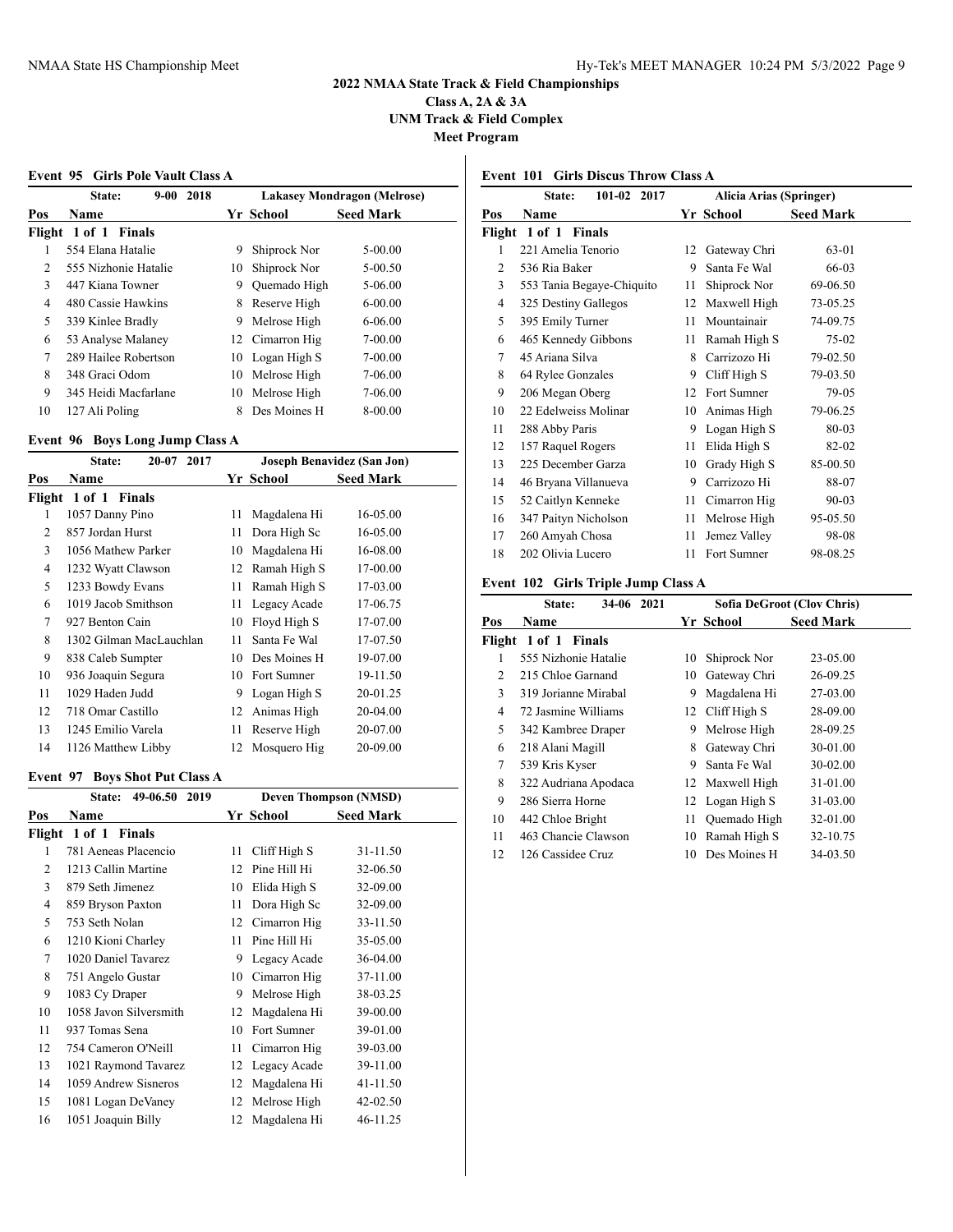**Class A, 2A & 3A UNM Track & Field Complex**

**Meet Program**

| <br>v |  | ۰. |  |
|-------|--|----|--|
|       |  |    |  |

## **Event 107 Boys Javelin Throw Class A State: 165-07 2019 Jude Segura (Ft Sumner) Pos Name Yr School Seed Mark Flight 1 of 1 Finals** 879 Seth Jimenez 10 Elida High S 100-00 1322 LaCauy Lee 12 Shiprock Nor 102-05.25 3 1240 DeShaun DeLaO 12 Reserve High 107-05 726 Norman Wright 12 Animas High 107-08 1213 Callin Martine 12 Pine Hill Hi 110-08.25 859 Bryson Paxton 11 Dora High Sc 111-01 934 Seth Saiz 10 Fort Sumner 116-10 1025 Brock Burns 10 Logan High S 121-10 1300 Jackson Cole 11 Santa Fe Wal 124-05 1021 Raymond Tavarez 12 Legacy Acade 131-03 1064 Joe Zamora 9 Magdalena Hi 134-02

 1126 Matthew Libby 12 Mosquero Hig 136-02 1059 Andrew Sisneros 12 Magdalena Hi 136-04 1061 Krae Stephens 10 Magdalena Hi 137-08 1258 Ayden Clavel 9 Roy High Sch 138-01 936 Joaquin Segura 10 Fort Sumner 140-08

| 9:27.62 2021<br><b>Clovis Christian</b><br><b>State:</b> |                       |       |                  |  |
|----------------------------------------------------------|-----------------------|-------|------------------|--|
|                                                          | Lane Team             | Relay | <b>Seed Time</b> |  |
|                                                          | Section 1 of 1 Finals |       |                  |  |
| 1                                                        | Springer Hig          |       | 9:49.44          |  |
| 2                                                        | Cliff High S          |       | 9:59.10          |  |
| 3                                                        | Mountainair           |       | 10:00.54         |  |
| 4                                                        | Magdalena Hi          |       | 10:01.14         |  |
| 5                                                        | Melrose High          |       | 10:02.14         |  |
| 6                                                        | Fort Sumner           |       | 10:06.04         |  |

 Logan High S 10:10.04 8 Oak Grove Cl 10:10.66 Maxwell High 10:12.00 Legacy Acade 10:12.24 Gateway Chri 10:23.64 Quemado High 10:30.74 13 Cimarron Hig 12:09.63

**Event 118 Boys 4x800 Meter Relay Class A**

#### **Event 117 Girls 4x800 Meter Relay Class A**

|      | 12:33.09<br>2021<br>State: | Cimarron |                  |
|------|----------------------------|----------|------------------|
| Lane | Team                       | Relav    | <b>Seed Time</b> |
|      | Section 1 of 1 Finals      |          |                  |
| 1    | Logan High S               |          | 11:29.84         |
| 2    | Melrose High               |          | 11:45.34         |
| 3    | Cimarron Hig               |          | 11:46.14         |
| 4    | Springer Hig               |          | 11:53.00         |
| 5    | Jemez Valley               |          | 12:16.94         |
| 6    | Gateway Chri               |          | 12:46.36         |
| 7    | Fort Sumner                |          | 12:50.04         |
| 8    | Ramah High S               |          | 13:02.44         |
| 9    | Mountainair                |          | 13:12.24         |
| 10   | Legacy Acade               |          | 13:21.74         |
| 11   | Maxwell High               |          | 14:06.14         |
| 12   | Roy High Sch               |          | 14:13.34         |
| 13   | Cliff High S               |          | 17:07.91         |
|      |                            |          |                  |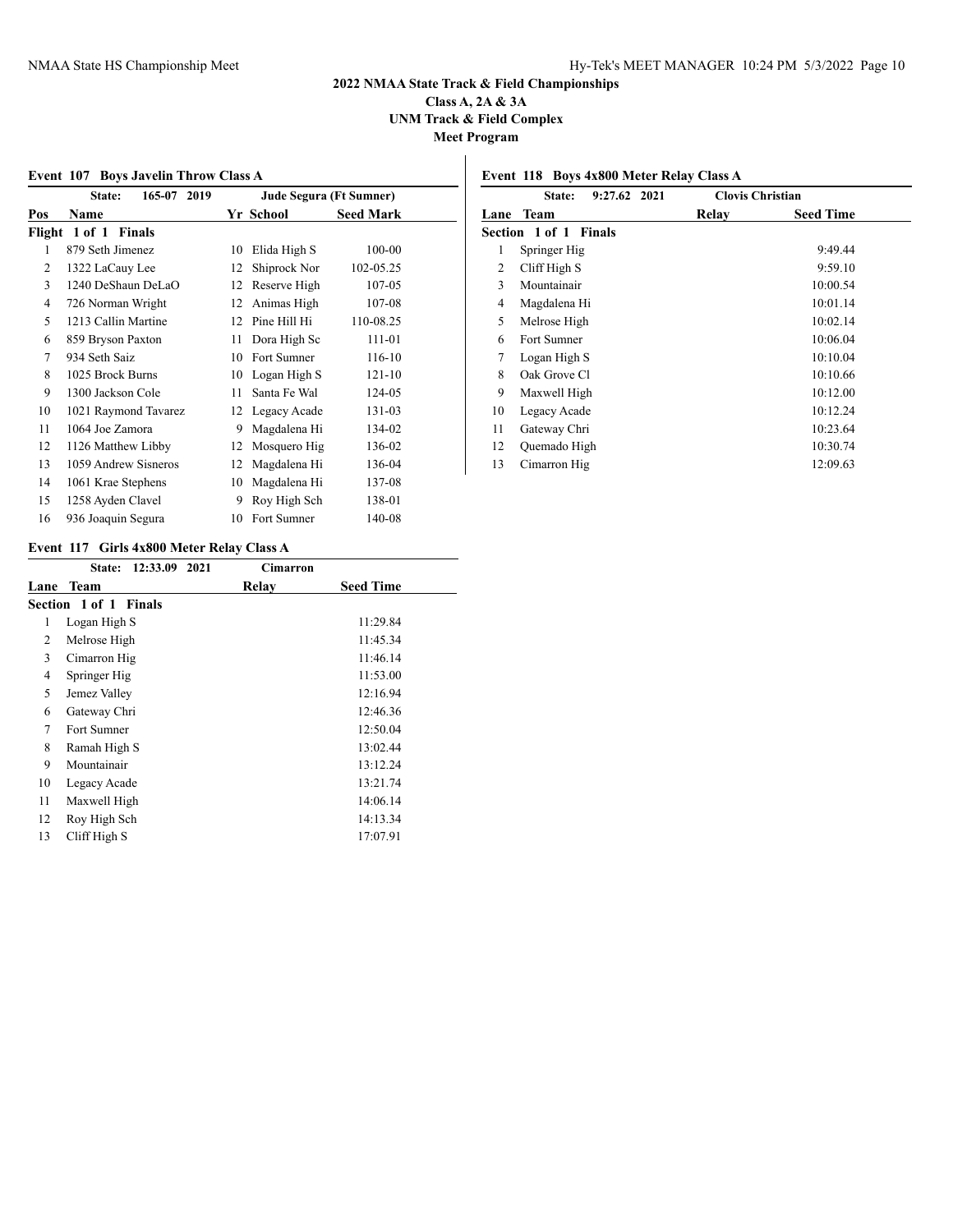**Event 2 Girls 4x100 Meter Relay Class 2A**

# **2022 NMAA State Track & Field Championships**

**Class A, 2A & 3A UNM Track & Field Complex Meet Program**

## **State: 50.30 1985 Tatum Lane Team Relay Seed Time Heat 1 of 2 Prelims** Rehoboth Chr 53.64 Eunice High 54.36 5 Pecos High S 55.34 Questa High 55.84 Lordsburg Hi 55.98 8 Menaul High 56.24 **Heat 2 of 2 Prelims** Santa Rosa H 52.04 Capitan High 54.83 Escalante Hi 55.06 Academy for 55.84 7 Tatum High S 55.97

#### **Event 5 Boys 4x100 Meter Relay Class 2A**

|      | State:         | 43.42 2012 | Lordsburg |                  |
|------|----------------|------------|-----------|------------------|
| Lane | <b>Team</b>    |            | Relay     | <b>Seed Time</b> |
| Heat | 1 of 3 Prelims |            |           |                  |
| 3    | Santa Rosa H   |            |           | 45.54            |
| 4    | Eunice High    |            |           | 45.94            |
| 5    | Capitan High   |            |           | 46.44            |
| 6    | Jal High Sch   |            |           | 46.54            |
| 7    | McCurdy High   |            |           | 48.54            |
| 8    | Navajo Pine    |            |           | 52.44            |
| Heat | 2 of 3 Prelims |            |           |                  |
| 3    | Tularosa Hig   |            |           | 45.47            |
| 4    | Lordsburg Hi   |            |           | 45.94            |
| 5    | Academy for    |            |           | 46.28            |
| 6    | Tatum High S   |            |           | 46.55            |
| 7    | Escalante Hi   |            |           | 47.69            |
| 8    | Native Ameri   |            |           | 53.94            |
| Heat | 3 of 3 Prelims |            |           |                  |
| 3    | Hagerman Hig   |            |           | 44.36            |
| 4    | Estancia Hig   |            |           | 46.22            |
| 5    | Texico High    |            |           | 46.24            |
| 6    | Clayton High   |            |           | 46.64            |
| 7    | Dulce High S   |            |           | 47.00            |
|      |                |            |           |                  |

## **Event 8 Girls 100 Meter Hurdles Class 2A**

|      | State:<br>14.75<br>1985 |    | Jana Harris (Capitan) |                  |  |
|------|-------------------------|----|-----------------------|------------------|--|
| Lane | <b>Name</b>             |    | Yr School             | <b>Seed Time</b> |  |
| Heat | 1 of 2 Prelims          |    |                       |                  |  |
| 2    | 31 Haileigh Brown       | 10 | Capitan High          | 19.63            |  |
| 3    | 547 Miranda Sanchez     | 11 | Santa Rosa H          | 17.84            |  |
| 4    | 368 Mikayla Sierra      | 10 | Menaul High           | 17.24            |  |
| 5    | 184 Chloe Jones         | 10 | Eunice High           | 17.51            |  |
| 6    | 299 Alicia Jacquez      | 11 | Lordsburg Hi          | 18.56            |  |
| 7    | 61 Akira Herrera        |    | 12 Clayton High       | 19.74            |  |
| Heat | 2 of 2 Prelims          |    |                       |                  |  |
| 2    | 380 Mya Vigil           | 10 | Mora High Sc          | 19.12            |  |
| 3    | 476 Kari Kallestewa     | 12 | Rehoboth Chr          | 17.77            |  |
| 4    | 8 Charli Koseoglu       | 10 | Academy for           | 16.34            |  |
| 5    | 189 Denise Rangel       | 12 | Eunice High           | 17.71            |  |
| 6    | 474 Emma Egan           | 11 | Rehoboth Chr          | 19.04            |  |
| 7    | 377 Mikayela Velarde    | 11 | Mora High Sc          | 20.15            |  |
|      |                         |    |                       |                  |  |

## **Event 11 Boys 110 Meter Hurdles Class 2A**

|                | 15.01 2012<br>State:   | Santana Zamora (Mountainair) |                 |                  |
|----------------|------------------------|------------------------------|-----------------|------------------|
| Lane           | <b>Name</b>            |                              | Yr School       | <b>Seed Time</b> |
| Heat           | 1 of 2 Prelims         |                              |                 |                  |
| 2              | 1447 Israel Ortega     | 12                           | Tularosa Hig    | 19.23            |
| 3              | 1391 Ranley Krueger    | 12                           | Tatum High S    | 17.73            |
| 4              | 1315 Andres Madrid     | 11                           | Santa Rosa H    | 16.24            |
| 5              | 890 Nathaniel Martinez | 11                           | Escalante Hi    | 16.44            |
| 6              | 711 Johnny Sheffer     | 11                           | Academy for     | 18.74            |
| 7              | 717 Ian Wald           | 8                            | Academy for     | 19.64            |
| Heat           | 2 of 2 Prelims         |                              |                 |                  |
| $\mathfrak{D}$ | 1207 Nehemiah Romero   |                              | 11 Penasco High | 19.22            |
| 3              | 867 Jaren Johnson      | 9                            | Dulce High S    | 17.40            |
| 4              | 960 Sebastian Mireles  | 12                           | Hagerman Hig    | 15.51            |
| 5              | 744 Jade Turcotte      | 12                           | Capitan High    | 17.39            |
| 6              | 1199 Israel Villegas   | 11                           | Pecos High S    | 18.84            |
| 7              | 738 Diego Melendez     | 10                           | Capitan High    | 19.85            |

#### **Event 14 Girls 100 Meter Dash Class 2A**

|   | 1986<br>State:<br>12.20 |    | Tina Brooks (Tatum); most recently |                  |  |
|---|-------------------------|----|------------------------------------|------------------|--|
|   | Lane Name               |    | Yr School                          | <b>Seed Time</b> |  |
|   | Heat 1 of 2 Prelims     |    |                                    |                  |  |
| 2 | 184 Chloe Jones         |    | 10 Eunice High                     | 13.48            |  |
| 3 | 424 Savanna Ortiz       |    | 12 Pecos High S                    | 13.14            |  |
| 4 | 378 Sierra Velarde      |    | 11 Mora High Sc                    | 12.84            |  |
| 5 | 8 Charli Koseoglu       |    | 10 Academy for                     | 12.91            |  |
| 6 | 7 Chanelle Jaeger       | 11 | Academy for                        | 13.24            |  |
|   | 231 Ariana Magallanes   |    | Hagerman Hig                       | 13.74            |  |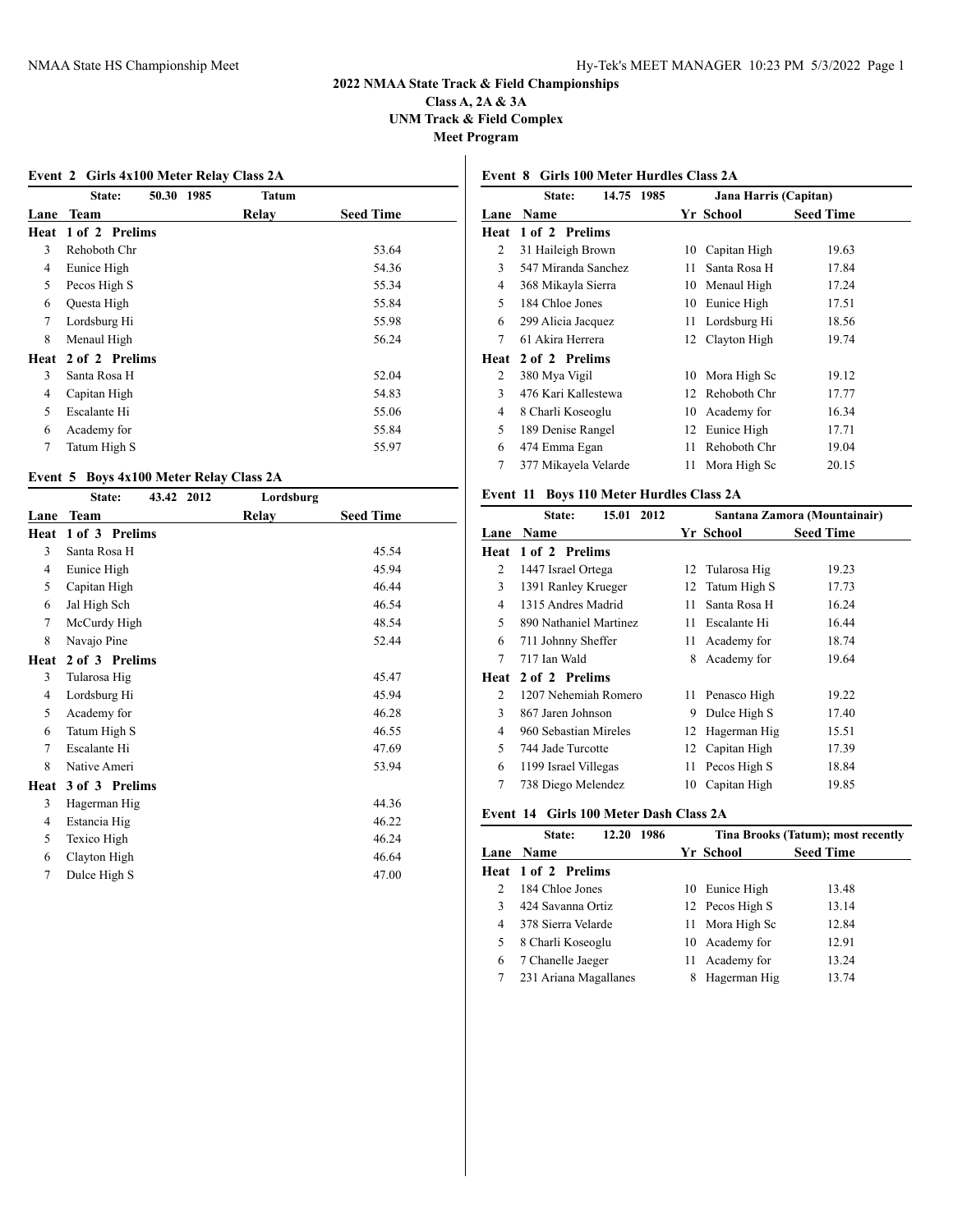**Class A, 2A & 3A UNM Track & Field Complex Meet Program**

#### **Heat 2 of 2 Prelims...(Event 14 Girls 100 Meter Dash Class 2A)**

| 2  | 454 Jordyn Martinez | 11 Ouesta High  | 13.44 |
|----|---------------------|-----------------|-------|
| 3  | 30 Kalynn Bowser    | 12 Capitan High | 13.10 |
| 4  | 168 Reina Terrazas  | 12 Escalante Hi | 12.50 |
| 5. | 370 aliciana shanta | 8 Mescalero Ap  | 13.08 |
| 6  | 619 Cadence Smith   | 10 Texico High  | 13.38 |
|    | 74 Kyla Aguilar     | 10 Cloudcroft H | 13.75 |
| 8  | 9 Willow Koseoglu   | 8 Academy for   | 13.84 |

#### **Event 17 Boys 100 Meter Dash Class 2A**

|                | State:<br>11.00<br>1981  | <b>Paul Richarte (Cliff)</b> |              |                  |  |
|----------------|--------------------------|------------------------------|--------------|------------------|--|
| Lane           | <b>Name</b>              |                              | Yr School    | <b>Seed Time</b> |  |
| Heat           | 1 of 4 Prelims           |                              |              |                  |  |
| $\overline{c}$ | 1043 Roman Murillo       | 11                           | Lordsburg Hi | 11.79            |  |
| 3              | 706 Angel Mcencroe       | 12                           | Academy for  | 11.71            |  |
| $\overline{4}$ | 1048 Andres Cuerto       | 11                           | Loving High  | 11.52            |  |
| 5              | 899 Daniel Chavez        | 12                           | Estancia Hig | 11.54            |  |
| 6              | 1415 Luis Eduardo Ita    | 12                           | Tierra Encan | 11.74            |  |
| $\tau$         | 702 Braden Frankland     | 12                           | Academy for  | 11.79            |  |
| Heat           | 2 of 4 Prelims           |                              |              |                  |  |
| $\overline{c}$ | 954 Roberto DelaCruz     | 12                           | Hagerman Hig | 11.78            |  |
| 3              | 948 Jevon Aguilar        | 9                            | Hagerman Hig | 11.71            |  |
| $\overline{4}$ | 910 Joshua Carlos        | 12                           | Eunice High  | 11.47            |  |
| 5              | 1077 Casey Nevarez       | 11                           | McCurdy High | 11.54            |  |
| 6              | 890 Nathaniel Martinez   | 11                           | Escalante Hi | 11.74            |  |
| $\tau$         | 1312 Jeremiah Huerta     | 11                           | Santa Rosa H | 11.80            |  |
| Heat           | 3 of 4 Prelims           |                              |              |                  |  |
| $\mathbf{1}$   | 1147 Tavian Nutlouis     | 12                           | Navajo Pine  | 13.04            |  |
| $\mathfrak{2}$ | 861 Christopher Cassador | 12                           | Dulce High S | 11.75            |  |
| 3              | 1190 Malik Barrens       | 11                           | Pecos High S | 11.68            |  |
| $\overline{4}$ | 786 Elijah Gutierrez     | 12                           | Cloudcroft H | 11.45            |  |
| 5              | 733 Wyatt Griffin        | 12                           | Capitan High | 11.63            |  |
| 6              | 1103 Garrett Lerch       | 11                           | Menaul High  | 11.74            |  |
| $\overline{7}$ | 1125 Adam Torres         | 12                           | Mora High Sc | 11.84            |  |
| Heat           | 4 of 4 Prelims           |                              |              |                  |  |
| 1              | 920 Austin McCullar      | 10                           | Eunice High  | 11.88            |  |
| $\mathfrak{2}$ | 902 Kody Larson          | 12                           | Estancia Hig | 11.74            |  |
| 3              | 949 Abel Alvidrez        | 12                           | Hagerman Hig | 11.67            |  |
| $\overline{4}$ | 1396 Jahvon Askew        | 11                           | Texico High  | 11.27            |  |
| 5              | 766 Rylan Ruf            | 11                           | Clayton High | 11.64            |  |
| 6              | 1106 Brandon Oloumou     | 12                           | Menaul High  | 11.74            |  |
| $\overline{7}$ | 990 Isaiah Rodriguez     | 11                           | Jal High Sch | 11.86            |  |

#### **Event 20 Boys 1600 Meter Run Class 2A**

|    | 4:30.59 2016<br><b>State:</b> |     | <b>Isaiah Rodarte (Penasco)</b> |                  |
|----|-------------------------------|-----|---------------------------------|------------------|
|    | <b>Lane Name</b>              |     | Yr School                       | <b>Seed Time</b> |
|    | <b>Section 1 of 1 Finals</b>  |     |                                 |                  |
| 1  | 1208 Gilbert Valdez           |     | 12 Penasco High                 | 4:47.25          |
| 2  | 703 Joey Gurule               | 12  | Academy for                     | 4:50.76          |
| 3  | 869 Isaiah Reval              | 11  | Dulce High S                    | 4:52.00          |
| 4  | 959 Gerardo Mendoza           | 10  | Hagerman Hig                    | 4:59.72          |
| 5  | 1003 Lucas Williams           | 9   | Laguna-Acoma                    | 5:03.94          |
| 6  | 788 Max Preslar               | 12  | Cloudcroft H                    | 5:15.73          |
| 7  | 962 Eduardo Perez             | 12  | Hagerman Hig                    | 5:17.53          |
| 8  | 790 Arthur West               | 12  | Cloudcroft H                    | 5:21.38          |
| 9  | 1195 Elijah Lujan             | 11- | Pecos High S                    | 5:21.84          |
| 10 | 1204 Jude Martinez            | 9   | Penasco High                    | 5:27.88          |
| 11 | 1307 Jaime Baca               | 12  | Santa Rosa H                    | 5:28.84          |
| 12 | 901 Clay Hedges               | 9   | Estancia Hig                    | 6:17.84          |
| 13 | 707 Nathaniel Onstott         | 12  | Academy for                     | 6:30.84          |
|    |                               |     |                                 |                  |

## **Event 23 Girls 4x200 Meter Relay Class 2A**

| 1:44.30<br>State: | <b>Tatum</b>   |                                                                                                                                                   |
|-------------------|----------------|---------------------------------------------------------------------------------------------------------------------------------------------------|
| Team              | Relay          |                                                                                                                                                   |
|                   |                |                                                                                                                                                   |
| Rehoboth Chr      |                |                                                                                                                                                   |
| Academy for       |                |                                                                                                                                                   |
| Texico High       |                |                                                                                                                                                   |
| Mora High Sc      |                |                                                                                                                                                   |
| Tatum High S      |                |                                                                                                                                                   |
| 2 of 2 Prelims    |                |                                                                                                                                                   |
| Santa Rosa H      |                |                                                                                                                                                   |
| Capitan High      |                |                                                                                                                                                   |
| Questa High       |                |                                                                                                                                                   |
| Lordsburg Hi      |                |                                                                                                                                                   |
| Menaul High       |                |                                                                                                                                                   |
| Hagerman Hig      |                |                                                                                                                                                   |
| Lane              | 1 of 2 Prelims | 1985<br><b>Seed Time</b><br>1:54.46<br>1:59.44<br>1:59.74<br>2:00.34<br>2:00.90<br>1:55.24<br>1:58.73<br>1:59.84<br>2:00.05<br>2:02.14<br>2:02.65 |

## **Event 26 Boys 4x200 Meter Relay Class 2A**

|      | 1:31.90 1985<br>State:     | Tatum |                  |
|------|----------------------------|-------|------------------|
| Lane | Team                       | Relay | <b>Seed Time</b> |
|      | <b>Heat 1 of 3 Prelims</b> |       |                  |
| 3    | Hagerman Hig               |       | 1:33.12          |
| 4    | Eunice High                |       | 1:36.88          |
|      | Capitan High               |       | 1:38.50          |
| 6    | Dulce High S               |       | 1:39.00          |
|      | Estancia Hig               |       | 1:39.00          |
| 8    | Navajo Pine                |       | 2:00.74          |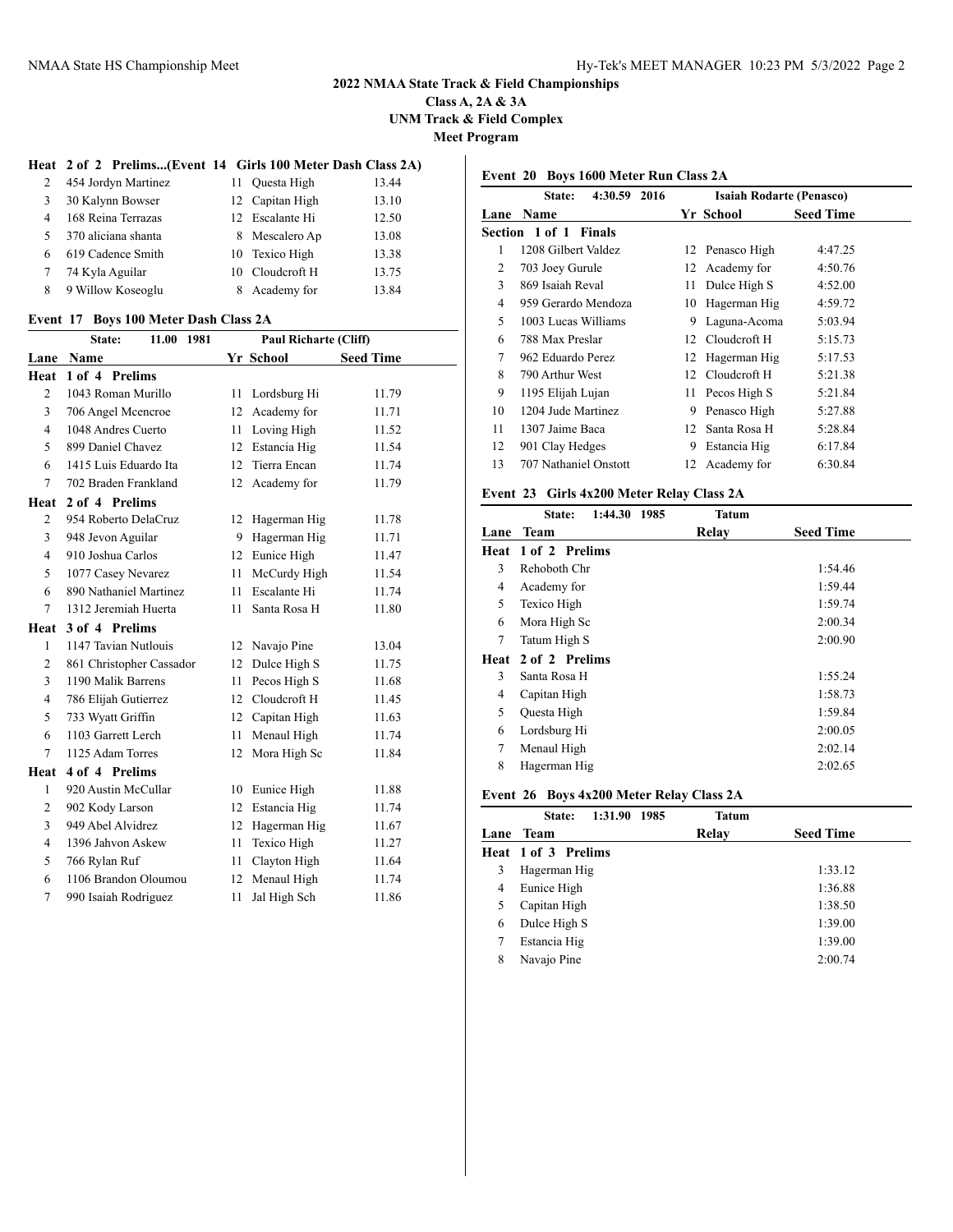**Class A, 2A & 3A UNM Track & Field Complex**

**Meet Program**

|                |                | Heat 2 of 3 Prelims(Event 26 Boys 4x200 Meter Relay Class 2A) |
|----------------|----------------|---------------------------------------------------------------|
| 3              | Lordsburg Hi   | 1:35.82                                                       |
| 4              | Cloudcroft H   | 1:36.01                                                       |
| 5              | Pecos High S   | 1:38.77                                                       |
| 6              | Jal High Sch   | 1:38.89                                                       |
| 7              | Mora High Sc   | 1:42.24                                                       |
| 8              | Menaul High    | 1:44.94                                                       |
| Heat           | 3 of 3 Prelims |                                                               |
| 3              | Tularosa Hig   | 1:35.62                                                       |
| 4              | Santa Rosa H   | 1:36.24                                                       |
| 5              | Clayton High   | 1:38.64                                                       |
| 6              | Texico High    | 1:38.94                                                       |
| $\overline{7}$ | Escalante Hi   | 1:40.34                                                       |
| 8              | Academy for    | 1:52.84                                                       |

#### **Event 29 Girls 400 Meter Dash Class 2A**

|      | 55.80<br>1987<br>State: | Joey Hilburn (Tatum) |              |                  |
|------|-------------------------|----------------------|--------------|------------------|
| Lane | Name                    |                      | Yr School    | <b>Seed Time</b> |
| Heat | 1 of 2 Prelims          |                      |              |                  |
| 2    | 4 Kelsey Caraveo        | 8                    | Academy for  | 1:13.14          |
| 3    | 7 Chanelle Jaeger       | 11                   | Academy for  | 1:02.81          |
| 4    | 479 Maggi Van Drunen    | 11                   | Rehoboth Chr | 1:04.82          |
| 5    | 173 Jayde Perea         | 12                   | Estancia Hig | 1:05.55          |
| 6    | 330 Aubrey Cordova      | 9                    | McCurdy High | 1:09.09          |
| 7    | 367 Amayah Schoener     | 9                    | Menaul High  | 1:09.14          |
| 8    | 544 Dakotah Lucero      | 9                    | Santa Rosa H | 1:10.84          |
| Heat | 2 of 2 Prelims          |                      |              |                  |
| 1    | 268 Justina Day         | 8                    | Laguna-Acoma | 1:25.74          |
| 2    | 267 Geralynn Day        | 11                   | Laguna-Acoma | 1:15.14          |
| 3    | 619 Cadence Smith       | 10                   | Texico High  | 1:02.96          |
| 4    | 168 Reina Terrazas      | 12                   | Escalante Hi | 1:03.74          |
| 5    | 184 Chloe Jones         | 10                   | Eunice High  | 1:08.51          |
| 6    | 40 Emma Traylor         | 12                   | Capitan High | 1:09.02          |
| 7    | 228 Syesha Carrillo     | 8                    | Hagerman Hig | 1:09.27          |
| 8    | 39 Jada Serna           | 9                    | Capitan High | 1:09.80          |

### **Event 32 Boys 400 Meter Dash Class 2A**

|                | 49.40<br>2012<br>State: |     |                 | Kevin Naceanceno (Clovis Christian) |
|----------------|-------------------------|-----|-----------------|-------------------------------------|
| Lane           | <b>Name</b>             |     | Yr School       | <b>Seed Time</b>                    |
|                | Heat 1 of 2 Prelims     |     |                 |                                     |
| L              | 1075 Lucas Martinez     | 11. | McCurdy High    | 58.69                               |
| $\overline{c}$ | 700 Tashi Digkhang      |     | 12 Academy for  | 58.64                               |
| 3              | 733 Wyatt Griffin       |     | 12 Capitan High | 52.88                               |
| 4              | 960 Sebastian Mireles   |     | 12 Hagerman Hig | 52.91                               |
| 5              | 866 James Johnson       |     | 10 Dulce High S | 53.34                               |
| 6              | 954 Roberto DelaCruz    |     | 12 Hagerman Hig | 53.46                               |
| 7              | 1433 Matthew Barraza    |     | 12 Tularosa Hig | 55.90                               |
| 8              | 894 Luka Torres         | 10  | Escalante Hi    | 55.94                               |

|                | Heat 2 of 2 Prelims  |                 |       |
|----------------|----------------------|-----------------|-------|
|                | 1001 Jayden Paquin   | 11 Laguna-Acoma | 59.24 |
| $\mathfrak{D}$ | 1103 Garrett Lerch   | 11 Menaul High  | 58.64 |
| 3              | 955 Doryan Galvan    | 12 Hagerman Hig | 50.68 |
| 4              | 956 Amen Gonzales    | 12 Hagerman Hig | 53.24 |
| 5              | 1393 Obed Maganalles | 12 Tatum High S | 53.27 |
| 6              | 1308 Marcos Chavez   | 11 Santa Rosa H | 53.64 |
|                | 1398 Cade Collins    | 12 Texico High  | 54.14 |
| 8              | 732 Edward Garcia    | 10 Capitan High | 57.95 |

#### **Event 35 Girls 300 Meter Hurdles Class 2A**

|      | 44.84 2004<br>State:  |    | <b>Sandy Fortner (Ft. Sumner)</b> |                  |  |
|------|-----------------------|----|-----------------------------------|------------------|--|
| Lane | Name                  |    | Yr School                         | <b>Seed Time</b> |  |
| Heat | 1 of 2 Prelims        |    |                                   |                  |  |
| 3    | 368 Mikayla Sierra    | 10 | Menaul High                       | 49.64            |  |
| 4    | 189 Denise Rangel     | 12 | Eunice High                       | 51.65            |  |
| 5    | 36 Leandra Licon      | 8  | Capitan High                      | 52.95            |  |
| 6    | 603 Nikki Hernandez   | 10 | Tatum High S                      | 53.54            |  |
| 7    | 474 Emma Egan         | 11 | Rehoboth Chr                      | 55.34            |  |
| 8    | 159 Ashley Gilmore    | 9  | Escalante Hi                      | 56.88            |  |
| Heat | 2 of 2 Prelims        |    |                                   |                  |  |
| 2    | 266 Alessia Cheromiah | 9. | Laguna-Acoma                      | 1:02.64          |  |
| 3    | 8 Charli Koseoglu     | 10 | Academy for                       | 48.77            |  |
| 4    | 61 Akira Herrera      | 12 | Clayton High                      | 52.14            |  |
| 5    | 547 Miranda Sanchez   | 11 | Santa Rosa H                      | 52.94            |  |
| 6    | 302 Alicia Jarrot     | 10 | Lordsburg Hi                      | 54.31            |  |
| 7    | 380 Mya Vigil         | 10 | Mora High Sc                      | 54.94            |  |
| 8    | 190 D.D. Zamora       | 11 | Eunice High                       | 57.30            |  |

### **Event 38 Boys 300 Meter Hurdles Class 2A**

|      | 40.78 2017<br>State:   |    | <b>Job Sarellano (Animas)</b> |                  |
|------|------------------------|----|-------------------------------|------------------|
| Lane | <b>Name</b>            |    | Yr School                     | <b>Seed Time</b> |
| Heat | 1 of 2 Prelims         |    |                               |                  |
| 3    | 890 Nathaniel Martinez | 11 | Escalante Hi                  | 42.44            |
| 4    | 1190 Malik Barrens     | 11 | Pecos High S                  | 42.74            |
| 5    | 1447 Israel Ortega     |    | 12 Tularosa Hig               | 46.00            |
| 6    | 952 Jonah Bejarano     | 12 | Hagerman Hig                  | 46.40            |
| 7    | 1415 Luis Eduardo Ita  |    | 12 Tierra Encan               | 47.54            |
| 8    | 1123 Santiago Gold     | 10 | Mora High Sc                  | 48.41            |
| Heat | 2 of 2 Prelims         |    |                               |                  |
| 3    | 960 Sebastian Mireles  |    | 12 Hagerman Hig               | 42.04            |
| 4    | 744 Jade Turcotte      |    | 12 Capitan High               | 43.21            |
| 5    | 865 Bob Harrison       | 11 | Dulce High S                  | 44.00            |
| 6    | 711 Johnny Sheffer     | 11 | Academy for                   | 46.44            |
| 7    | 764 Triton Poling      | 11 | Clayton High                  | 46.54            |
| 8    | 1001 Jayden Paquin     | 11 | Laguna-Acoma                  | 52.54            |
|      |                        |    |                               |                  |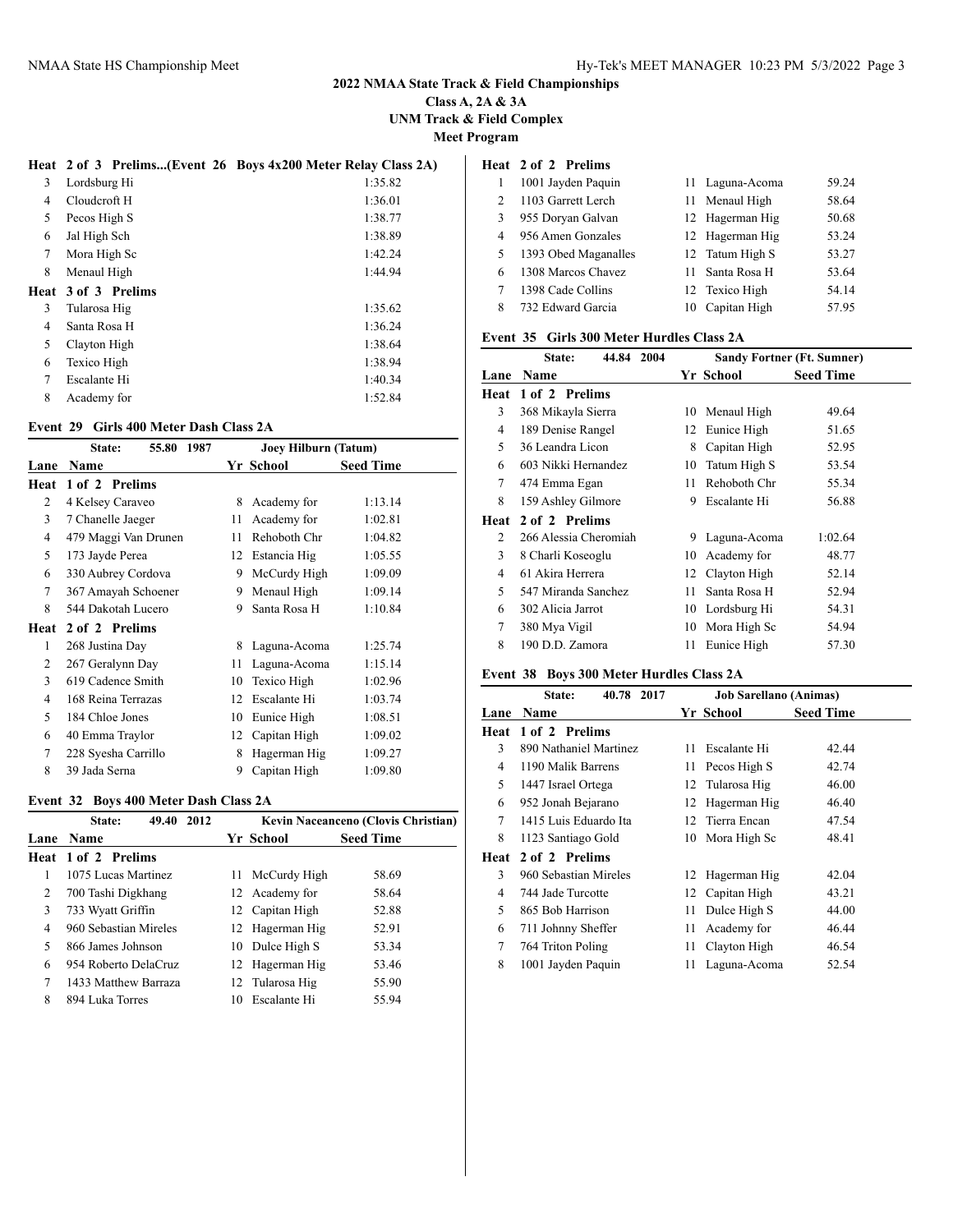## **Class A, 2A & 3A UNM Track & Field Complex Meet Program**

|  |  |  | <b>Event 41 Girls 1600 Sprint Medley Class 2A</b> |  |
|--|--|--|---------------------------------------------------|--|
|  |  |  |                                                   |  |

|      | 4:25.42 1987<br>State: | <b>Ft. Sumner</b> |                  |
|------|------------------------|-------------------|------------------|
| Lane | Team                   | Relav             | <b>Seed Time</b> |
| Heat | 1 of 2 Prelims         |                   |                  |
| 3    | Estancia Hig           |                   | 4:52.14          |
| 4    | Pecos High S           |                   | 5:03.94          |
| 5    | McCurdy High           |                   | 5:07.14          |
| 6    | Lordsburg Hi           |                   | 5:27.17          |
| 7    | Penasco High           |                   | 5:29.22          |
| Heat | 2 of 2 Prelims         |                   |                  |
| 3    | Santa Rosa H           |                   | 4:53.94          |
| 4    | Capitan High           |                   | 4:54.49          |
| 5    | Rehoboth Chr           |                   | 5:09.44          |
| 6    | Academy for            |                   | 5:19.54          |
| 7    | Hagerman Hig           |                   | 5:35.57          |
| 8    | Loving High            |                   | 5:42.24          |
|      |                        |                   |                  |

## **Event 44 Boys 1600 Sprint Medley Class 2A**

|        | 3:42.90 1981<br>State: | Roy   |                  |
|--------|------------------------|-------|------------------|
| Lane   | Team                   | Relay | <b>Seed Time</b> |
|        | Heat 1 of 2 Prelims    |       |                  |
| 3      | Hagerman Hig           |       | 3:52.34          |
| 4      | Academy for            |       | 3:58.74          |
| 5      | Dulce High S           |       | 3:59.00          |
| 6      | Pecos High S           |       | 4:06.34          |
| $\tau$ | Estancia Hig           |       | 4:21.54          |
| 8      | Mesa Vista H           |       | 4:15:15.00       |
| Heat   | 2 of 2 Prelims         |       |                  |
| 3      | Capitan High           |       | 3:54.42          |
| 4      | Jal High Sch           |       | 3:58.65          |
| 5      | Cloudcroft H           |       | 3:59.56          |
| 6      | Santa Rosa H           |       | 4:02.64          |
| 7      | Questa High            |       | 4:23.78          |
| 8      | Laguna-Acoma           |       | 4:35.54          |

## **Event 47 Girls 200 Meter Dash Class 2A**

|   | 25.00 1987<br>State:   | Joey Hilburn (Tatum) |                  |
|---|------------------------|----------------------|------------------|
|   | Lane Name              | Yr School            | <b>Seed Time</b> |
|   | Heat 1 of 2 Prelims    |                      |                  |
| 3 | 477 Naomi Philips      | Rehoboth Chr<br>12.  | 27.54            |
| 4 | 378 Sierra Velarde     | Mora High Sc<br>11   | 27.65            |
| 5 | 424 Savanna Ortiz      | 12 Pecos High S      | 27.84            |
| 6 | 7 Chanelle Jaeger      | Academy for<br>11    | 28.15            |
| 7 | 9 Willow Koseoglu      | Academy for<br>8     | 28.44            |
| 8 | 312 Brooklyn Rodriguez | 10 Loving High       | 29.27            |

#### **Heat 2 of 2 Prelims**

|    | 367 Amayah Schoener   | 9 Menaul High   | 30.34 |
|----|-----------------------|-----------------|-------|
| 3  | 8 Charli Koseoglu     | 10 Academy for  | 27.07 |
| 4  | 30 Kalynn Bowser      | 12 Capitan High | 27.65 |
| 5. | 619 Cadence Smith     | 10 Texico High  | 27.72 |
| 6  | 369 Amarissa Quintana | 11 Mesa Vista H | 28.38 |
|    | 370 aliciana shanta   | 8 Mescalero Ap  | 28.40 |
|    | 74 Kyla Aguilar       | 10 Clouderoft H | 29.35 |

## **Event 50 Boys 200 Meter Dash Class 2A**

|                | State:<br>22.40 1981   | Paul Richarte (Cliff) |                 |                  |  |
|----------------|------------------------|-----------------------|-----------------|------------------|--|
|                | Lane Name              |                       | Yr School       | <b>Seed Time</b> |  |
| Heat           | 1 of 4 Prelims         |                       |                 |                  |  |
| $\overline{c}$ | 949 Abel Alvidrez      | 12                    | Hagerman Hig    | 24.49            |  |
| 3              | 1396 Jahvon Askew      | 11                    | Texico High     | 23.21            |  |
| $\overline{4}$ | 954 Roberto DelaCruz   | 12                    | Hagerman Hig    | 23.68            |  |
| 5              | 902 Kody Larson        |                       | 12 Estancia Hig | 23.74            |  |
| 6              | 1190 Malik Barrens     | 11                    | Pecos High S    | 24.06            |  |
| $\overline{7}$ | 1112 Jordan Cervantes  | 11                    | Mesa Vista H    | 24.24            |  |
| 8              | 702 Braden Frankland   | 12                    | Academy for     | 24.40            |  |
| Heat           | 2 of 4 Prelims         |                       |                 |                  |  |
| $\overline{2}$ | 744 Jade Turcotte      | 12                    | Capitan High    | 24.46            |  |
| 3              | 1310 Juan Diaz         | 12                    | Santa Rosa H    | 23.14            |  |
| $\overline{4}$ | 1398 Cade Collins      |                       | 12 Texico High  | 23.71            |  |
| 5              | 1438 Colton Gilliland  | 12                    | Tularosa Hig    | 23.71            |  |
| 6              | 899 Daniel Chavez      | 12                    | Estancia Hig    | 24.14            |  |
| $\overline{7}$ | 1048 Andres Cuerto     | 11                    | Loving High     | 24.18            |  |
| 8              | 766 Rylan Ruf          | 11                    | Clayton High    | 24.44            |  |
| Heat           | 3 of 4 Prelims         |                       |                 |                  |  |
| $\overline{c}$ | 988 Jacob Lujan        | 11                    | Jal High Sch    | 24.50            |  |
| 3              | 955 Doryan Galvan      | 12                    | Hagerman Hig    | 23.25            |  |
| $\overline{4}$ | 1077 Casey Nevarez     | 11                    | McCurdy High    | 23.59            |  |
| 5              | 1047 Jonathon Vera     | 11                    | Lordsburg Hi    | 23.85            |  |
| 6              | 786 Elijah Gutierrez   |                       | 12 Cloudcroft H | 24.04            |  |
| 7              | 1202 Jeremiah Martinez | 11                    | Penasco High    | 24.24            |  |
| 8              | 862 Manuel Gomez       | 12                    | Dulce High S    | 24.34            |  |
| Heat           | 4 of 4 Prelims         |                       |                 |                  |  |
| $\overline{c}$ | 1145 Nehemiah McDaniel | 10                    | Navajo Pine     | 27.64            |  |
| 3              | 948 Jevon Aguilar      | 9                     | Hagerman Hig    | 23.36            |  |
| $\overline{4}$ | 733 Wyatt Griffin      | 12                    | Capitan High    | 23.43            |  |
| 5              | 706 Angel Mcencroe     | 12                    | Academy for     | 23.94            |  |
| 6              | 1125 Adam Torres       | 12                    | Mora High Sc    | 24.04            |  |
| 7              | 1099 Mateo Gallegos    | 10                    | Menaul High     | 24.24            |  |
| 8              | 952 Jonah Bejarano     | 12                    | Hagerman Hig    | 24.34            |  |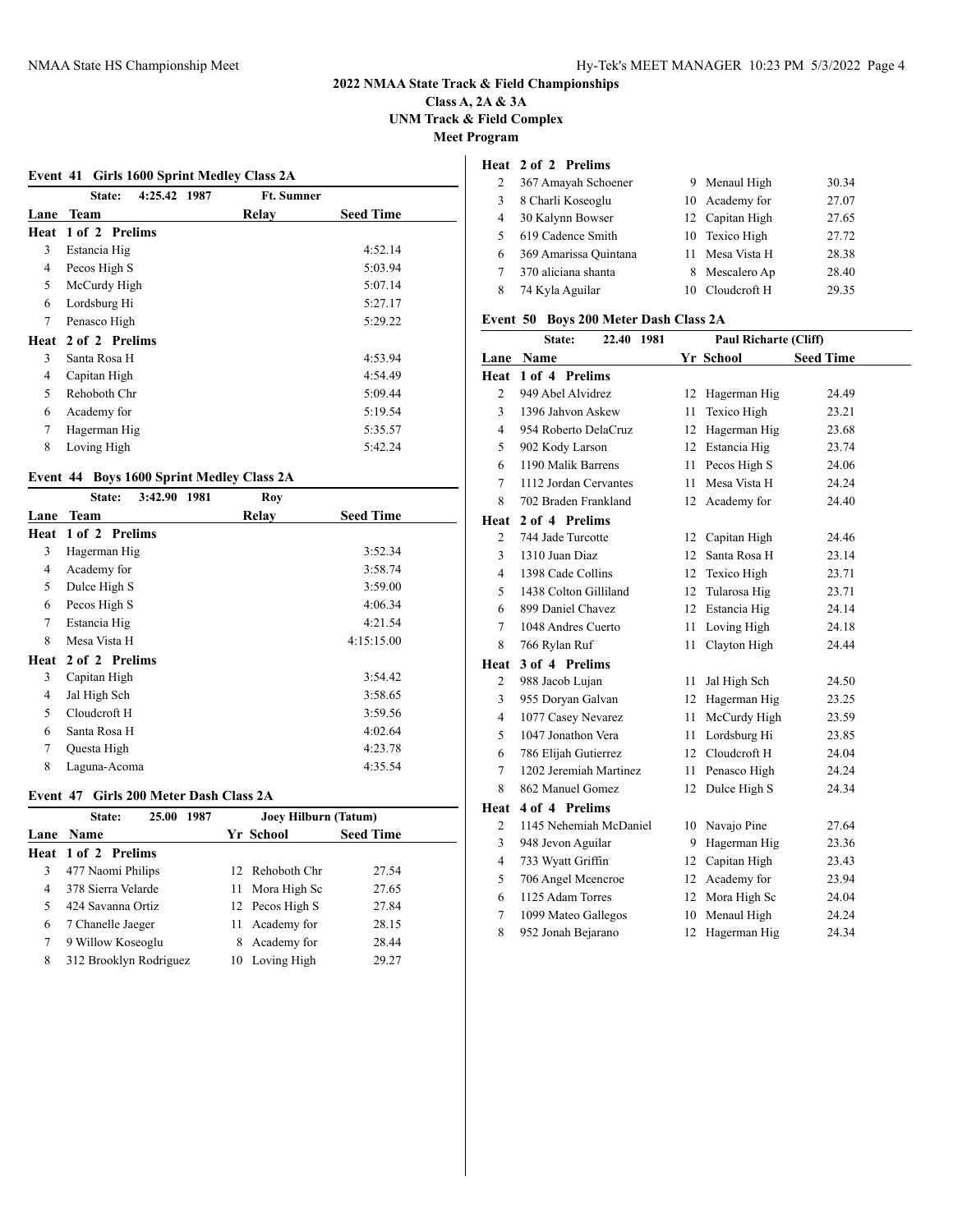## **Class A, 2A & 3A UNM Track & Field Complex Meet Program**

| 11:25.71 2005<br><b>State:</b> |    |                                |                                                                                              |  |
|--------------------------------|----|--------------------------------|----------------------------------------------------------------------------------------------|--|
|                                |    | <b>Kelly Barman (Cimarron)</b> |                                                                                              |  |
| <b>Lane Name</b>               |    |                                | <b>Seed Time</b>                                                                             |  |
| Section 1 of 1 Finals          |    |                                |                                                                                              |  |
| 6 Josette Gurule               |    |                                | 13:21.24                                                                                     |  |
| 428 Charnelle Gonzales         | 10 | Penasco High                   | 13:47.00                                                                                     |  |
| 542 Harlee Jaramillo           | 11 | Santa Rosa H                   | 13:55.24                                                                                     |  |
| 472 Nina Bitsilly              |    |                                | 14:07.64                                                                                     |  |
| 430 Rochelle Lopez             | 8  | Penasco High                   | 14:30.00                                                                                     |  |
| 543 Anica Lucero               |    | Santa Rosa H                   | 14:31.64                                                                                     |  |
| 311 Emily Rios                 |    | Loving High                    | 14:32.28                                                                                     |  |
| 397 Raine Edaakie              | 10 | Native Ameri                   | 14:59.44                                                                                     |  |
| 269 Zaiya Martinez             | 11 | Laguna-Acoma                   | 15:09.64                                                                                     |  |
| 32 Evelyn Daugherty            | 10 | Capitan High                   | 15:21.82                                                                                     |  |
| 41 Kylee Wales                 |    |                                | 16:37.55                                                                                     |  |
| 257 Adriana Orozco             | 10 | Jal High Sch                   | 19:43.31                                                                                     |  |
|                                |    |                                | Yr School<br>12 Academy for<br>12 Rehoboth Chr<br>12 <sup>12</sup><br>11-<br>12 Capitan High |  |

## **Event 56 Girls 4x400 Meter Relay Class 2A**

| 4:03.05 1987<br>State: | Tatum |                  |
|------------------------|-------|------------------|
| Team                   | Relav | <b>Seed Time</b> |
| 1 of 2 Prelims         |       |                  |
| Rehoboth Chr           |       | 4:23.34          |
| Santa Rosa H           |       | 4:44.54          |
| Capitan High           |       | 4:45.59          |
| Hagerman Hig           |       | 4:57.20          |
| Academy for            |       | 4:58.04          |
| 2 of 2 Prelims<br>Heat |       |                  |
| Tularosa Hig           |       | 4:27.32          |
| Texico High            |       | 4:42.54          |
| Escalante Hi           |       | 4:47.34          |
| Menaul High            |       | 4:52.14          |
| Penasco High           |       | 5:10.28          |
| Eunice High            |       | 5:11.28          |
|                        |       |                  |

## **Event 59 Boys 4x400 Meter Relay Class 2A**

|      | 3:29.70<br>1989<br>State: | <b>Melrose</b> |                  |
|------|---------------------------|----------------|------------------|
| Lane | Team                      | Relav          | <b>Seed Time</b> |
|      | Heat 1 of 2 Prelims       |                |                  |
| 2    | Menaul High               |                | 4:33.44          |
| 3    | Santa Rosa H              |                | 3:35.94          |
| 4    | Texico High               |                | 3:40.74          |
| 5    | Pecos High S              |                | 3:45.74          |
| 6    | Capitan High              |                | 3:47.76          |
| 7    | Escalante Hi              |                | 3:54.81          |
| 8    | McCurdy High              |                | 4:05.74          |
|      |                           |                |                  |

## **Heat 2 of 2 Prelims**

|   | Laguna-Acoma | 4:10.74 |
|---|--------------|---------|
| 3 | Hagerman Hig | 3:30.90 |
| 4 | Tularosa Hig | 3:45.21 |
| 5 | Jal High Sch | 3:45.29 |
| 6 | Dulce High S | 3:48.00 |
|   | Tatum High S | 3:49.70 |
| 8 | Estancia Hig | 4:07.84 |

## **Event 62 Girls 1600 Meter Run Class 2A**

|      | 5:18.89<br>2014<br>State: |     |                 | <b>Taylor Bacon (Desert Academy)</b> |
|------|---------------------------|-----|-----------------|--------------------------------------|
| Lane | <b>Name</b>               |     | Yr School       | <b>Seed Time</b>                     |
|      | Section 1 of 1 Finals     |     |                 |                                      |
| 1    | 6 Josette Gurule          |     | 12 Academy for  | 5:26.94                              |
| 2    | 475 Emily Garcia          | 10  | Rehoboth Chr    | 5:56.48                              |
| 3    | 311 Emily Rios            | 11. | Loving High     | 5:59.44                              |
| 4    | 543 Anica Lucero          | 12  | Santa Rosa H    | 6:13.04                              |
| 5    | 428 Charnelle Gonzales    | 10  | Penasco High    | 6:24.44                              |
| 6    | 430 Rochelle Lopez        | 8   | Penasco High    | 6:27.88                              |
| 7    | 472 Nina Bitsilly         | 12  | Rehoboth Chr    | 6:31.54                              |
| 8    | 546 Madeline Ross         | 11  | Santa Rosa H    | 6:39.14                              |
| 9    | 397 Raine Edaakie         | 10  | Native Ameri    | 6:46.74                              |
| 10   | 396 Tymera Booqua         |     | 12 Native Ameri | 6:57.94                              |
| 11   | 269 Zaiya Martinez        | 11  | Laguna-Acoma    | 7:02.44                              |
| 12   | 35 Alexa Kahlich          | 11  | Capitan High    | 7:03.99                              |
| 13   | 41 Kylee Wales            | 12  | Capitan High    | 7:10.67                              |

## **Event 65 Girls 800 Meter Run Class 2A**

|      | 2:18.70<br>1988<br>State: |    | Joey Hilburn (Tatum) |                  |  |
|------|---------------------------|----|----------------------|------------------|--|
| Lane | <b>Name</b>               |    | Yr School            | <b>Seed Time</b> |  |
|      | Section 1 of 1 Finals     |    |                      |                  |  |
| 1    | 6 Josette Gurule          |    | 12 Academy for       | 2:25.74          |  |
| 2    | 475 Emily Garcia          | 10 | Rehoboth Chr         | 2:34.88          |  |
| 3    | 173 Jayde Perea           |    | 12 Estancia Hig      | 2:38.74          |  |
| 4    | 311 Emily Rios            | 11 | Loving High          | 2:43.54          |  |
| 5    | 425 Kristina Ragland      | 11 | Pecos High S         | 2:48.74          |  |
| 6    | 428 Charnelle Gonzales    |    | 10 Penasco High      | 2:50.66          |  |
| 7    | 550 Danni Thompson        | 9  | Santa Rosa H         | 2:54.94          |  |
| 8    | 32 Evelyn Daugherty       | 10 | Capitan High         | 2:58.24          |  |
| 9    | 162 Emma Lopez            | 11 | Escalante Hi         | 3:00.34          |  |
| 10   | 41 Kylee Wales            |    | 12 Capitan High      | 3:00.56          |  |
| 11   | 230 Shaeleigh Gonzales    | 11 | Hagerman Hig         | 3:09.37          |  |
| 12   | 398 Zoe Lopez             | 10 | Native Ameri         | 3:14.64          |  |
| 13   | 266 Alessia Cheromiah     | 9  | Laguna-Acoma         | 3:20.74          |  |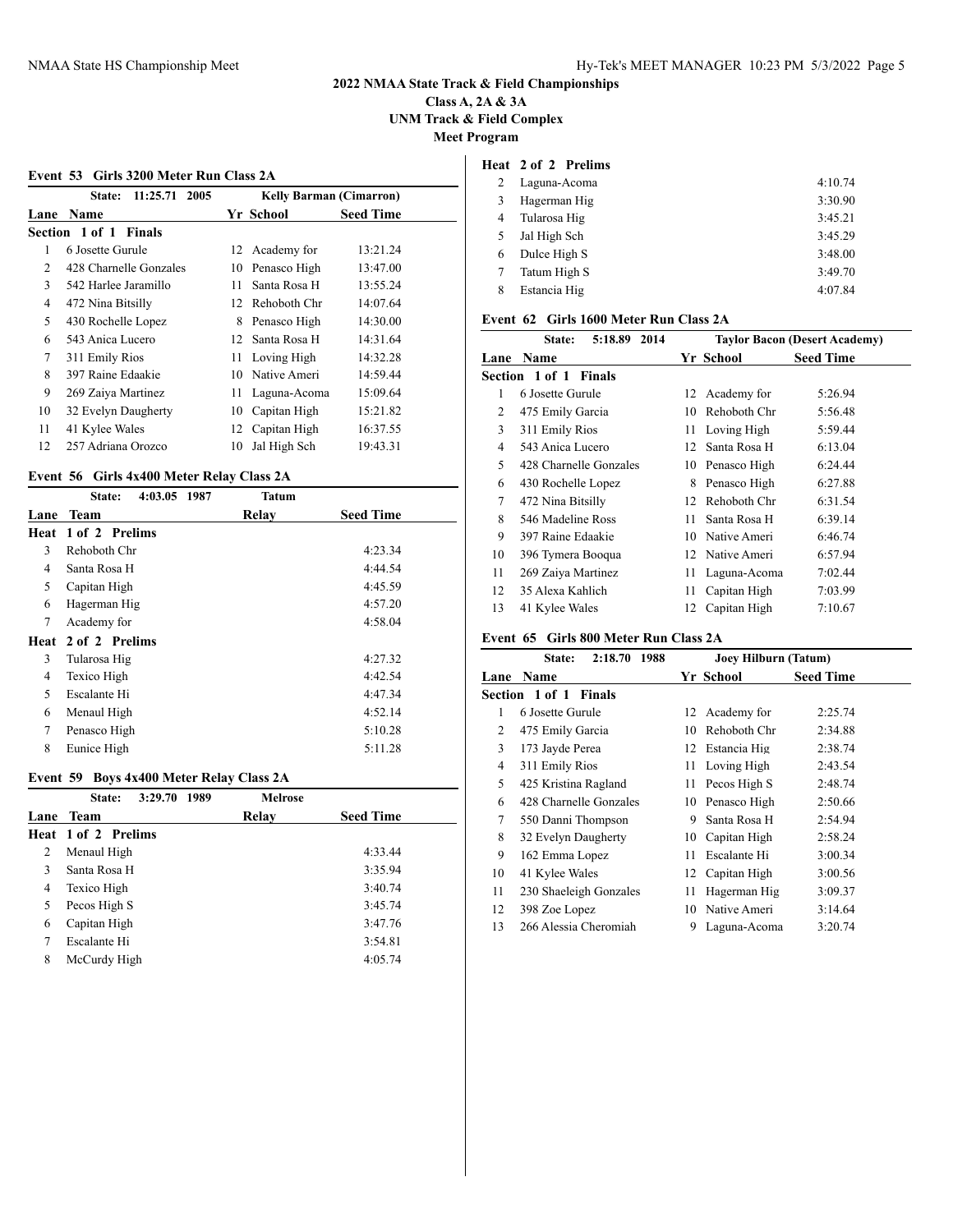**Class A, 2A & 3A UNM Track & Field Complex Meet Program**

**Event 68 Boys 800 Meter Run Class 2A**

|      | 1:58.35 2016<br>State:   |    | <b>Isaiah Rodarte (Penasco)</b> |                  |
|------|--------------------------|----|---------------------------------|------------------|
| Lane | <b>Name</b>              |    | Yr School                       | <b>Seed Time</b> |
|      | Section 1 of 1 Finals    |    |                                 |                  |
| 1    | 1208 Gilbert Valdez      |    | 12 Penasco High                 | 2:03.07          |
| 2    | 733 Wyatt Griffin        | 12 | Capitan High                    | 2:06.15          |
| 3    | 955 Doryan Galvan        | 12 | Hagerman Hig                    | 2:06.24          |
| 4    | 959 Gerardo Mendoza      | 10 | Hagerman Hig                    | 2:07.50          |
| 5    | 867 Jaren Johnson        | 9  | Dulce High S                    | 2:08.00          |
| 6    | 1191 Zackary Fox         | 11 | Pecos High S                    | 2:10.94          |
| 7    | 1197 Lorenzo Ortega      | 11 | Pecos High S                    | 2:12.34          |
| 8    | 788 Max Preslar          | 12 | Cloudcroft H                    | 2:14.34          |
| 9    | 731 Jayross Edwards      |    | 12 Capitan High                 | 2:15.86          |
| 10   | 703 Joey Gurule          | 12 | Academy for                     | 2:18.04          |
| 11   | 1388 Taylor Garner       | 11 | Tatum High S                    | 2:20.25          |
| 12   | 999 Sean-Paul Holtry     | 11 | Laguna-Acoma                    | 2:23.64          |
| 13   | 1416 Kevin Marquez Limon | 10 | Tierra Encan                    | 2:25.24          |
| 14   | 1203 Jeremiah R Martinez | 8  | Penasco High                    | 2:31.84          |
|      |                          |    |                                 |                  |

## **Event 71 Boys 3200 Meter Run Class 2A**

|      | 2019<br>9:37.84<br>State: |    |                 | <b>Galvin Curley (Navajo Pine)</b> |
|------|---------------------------|----|-----------------|------------------------------------|
| Lane | <b>Name</b>               |    | Yr School       | <b>Seed Time</b>                   |
|      | Section 1 of 1 Finals     |    |                 |                                    |
| 1    | 959 Gerardo Mendoza       | 10 | Hagerman Hig    | 10:32.94                           |
| 2    | 1208 Gilbert Valdez       |    | 12 Penasco High | 10:33.18                           |
| 3    | 703 Joey Gurule           | 12 | Academy for     | 10:48.34                           |
| 4    | 1204 Jude Martinez        | 9  | Penasco High    | 11:18.00                           |
| 5    | 1195 Elijah Lujan         | 11 | Pecos High S    | 11:22.34                           |
| 6    | 1003 Lucas Williams       | 9  | Laguna-Acoma    | 11:43.04                           |
| 7    | 1119 Chance Chee          | 11 | Mescalero Ap    | 11:44.39                           |
| 8    | 1239 Charles Lynch        | 11 | Rehoboth Chr    | 11:48.44                           |
| 9    | 1319 Shaun Storey         | 10 | Santa Rosa H    | 12:00.24                           |
| 10   | 790 Arthur West           |    | 12 Clouderoft H | 12:12.41                           |
| 11   | 921 Cristian Morales      | 9  | Eunice High     | 12:31.47                           |

## **Event 77 Boys High Jump Class 2A**

|                | $6 - 09$<br>State:             | 1989 |    | <b>Rodney Bone (San Jon)</b> |                  |
|----------------|--------------------------------|------|----|------------------------------|------------------|
| Pos            | Name                           |      |    | Yr School                    | <b>Seed Mark</b> |
|                | Flight 1 of 1<br><b>Finals</b> |      |    |                              |                  |
| 1              | 1239 Charles Lynch             |      | 11 | Rehoboth Chr                 | $5-02.00$        |
| $\overline{2}$ | 918 Jerry Hawkins              |      | 11 | Eunice High                  | 5-08.00          |
| 3              | 1389 Tyler Graham              |      | 11 | Tatum High S                 | 5-08.00          |
| $\overline{4}$ | 1108 Miguel Salla              |      | 11 | Menaul High                  | 5-08.00          |
| 5              | 1118 Duncan Balatche           |      | 12 | Mescalero Ap                 | 5-08.00          |
| 6              | 902 Kody Larson                |      | 12 | Estancia Hig                 | 5-08.00          |
| 7              | 894 Luka Torres                |      | 10 | Escalante Hi                 | 5-08.00          |
| 8              | 1312 Jeremiah Huerta           |      | 11 | Santa Rosa H                 | 5-08.00          |
| 9              | 744 Jade Turcotte              |      | 12 | Capitan High                 | 5-08.00          |
| 10             | 1401 Alex Fuentes              |      | 9  | Texico High                  | 5-08.00          |
| 11             | 866 James Johnson              |      | 10 | Dulce High S                 | 5-08.00          |
| 12             | 785 Chase Alvord               |      | 12 | Cloudcroft H                 | 5-08.00          |
| 13             | 735 Caleb Kayser               |      | 12 | Capitan High                 | 5-10.00          |
| 14             | 1223 Tate Danis                |      | 12 | Questa High                  | 5-10.00          |
| 15             | 766 Rylan Ruf                  |      | 11 | Clayton High                 | 5-10.00          |
| 16             | 915 Luis Gomez                 |      | 9  | Eunice High                  | 5-10.00          |
| 17             | 1311 Aurelio Gonzalez          |      | 11 | Santa Rosa H                 | 5-10.00          |
| 18             | 1191 Zackary Fox               |      | 11 | Pecos High S                 | $6 - 00.00$      |
| 19             | 1106 Brandon Oloumou           |      | 12 | Menaul High                  | $6 - 00.00$      |
| 20             | 955 Doryan Galvan              |      | 12 | Hagerman Hig                 | $6 - 00.00$      |
| 21             | 1308 Marcos Chavez             |      | 11 | Santa Rosa H                 | $6 - 00.00$      |

## **Event 78 Girls Long Jump Class 2A**

|     | 18-01.50<br>2005<br>State: | S. Fortner (Ft. Sumner); most recentl |              |                  |
|-----|----------------------------|---------------------------------------|--------------|------------------|
| Pos | Name                       |                                       | Yr School    | <b>Seed Mark</b> |
|     | Flight 1 of 1 Finals       |                                       |              |                  |
| 1   | 361 Alina Krupica          | 10                                    | Menaul High  | 12-07.50         |
| 2   | 267 Geralynn Day           | 11                                    | Laguna-Acoma | 13-00.00         |
| 3   | 358 Aleah Herrera          | 9                                     | Menaul High  | 13-01.50         |
| 4   | 452 Alyse Lovato           | 8                                     | Questa High  | 14-01.50         |
| 5   | 476 Kari Kallestewa        | 12                                    | Rehoboth Chr | 14-04.00         |
| 6   | 378 Sierra Velarde         | 11                                    | Mora High Sc | 14-08.50         |
| 7   | 552 Alyssa Villanueva      | 10                                    | Santa Rosa H | 15-00.00         |
| 8   | 312 Brooklyn Rodriguez     | 10                                    | Loving High  | 15-04.00         |
| 9   | 619 Cadence Smith          | 10                                    | Texico High  | 15-05.50         |
| 10  | 163 Hannah Lopez           | 9                                     | Escalante Hi | 15-06.00         |
| 11  | 30 Kalynn Bowser           | 12                                    | Capitan High | 15-11.00         |
| 12  | 299 Alicia Jacquez         | 11                                    | Lordsburg Hi | 15-11.00         |
| 13  | 184 Chloe Jones            | 10                                    | Eunice High  | 16-06.00         |
| 14  | 424 Savanna Ortiz          | 12                                    | Pecos High S | 16-08.00         |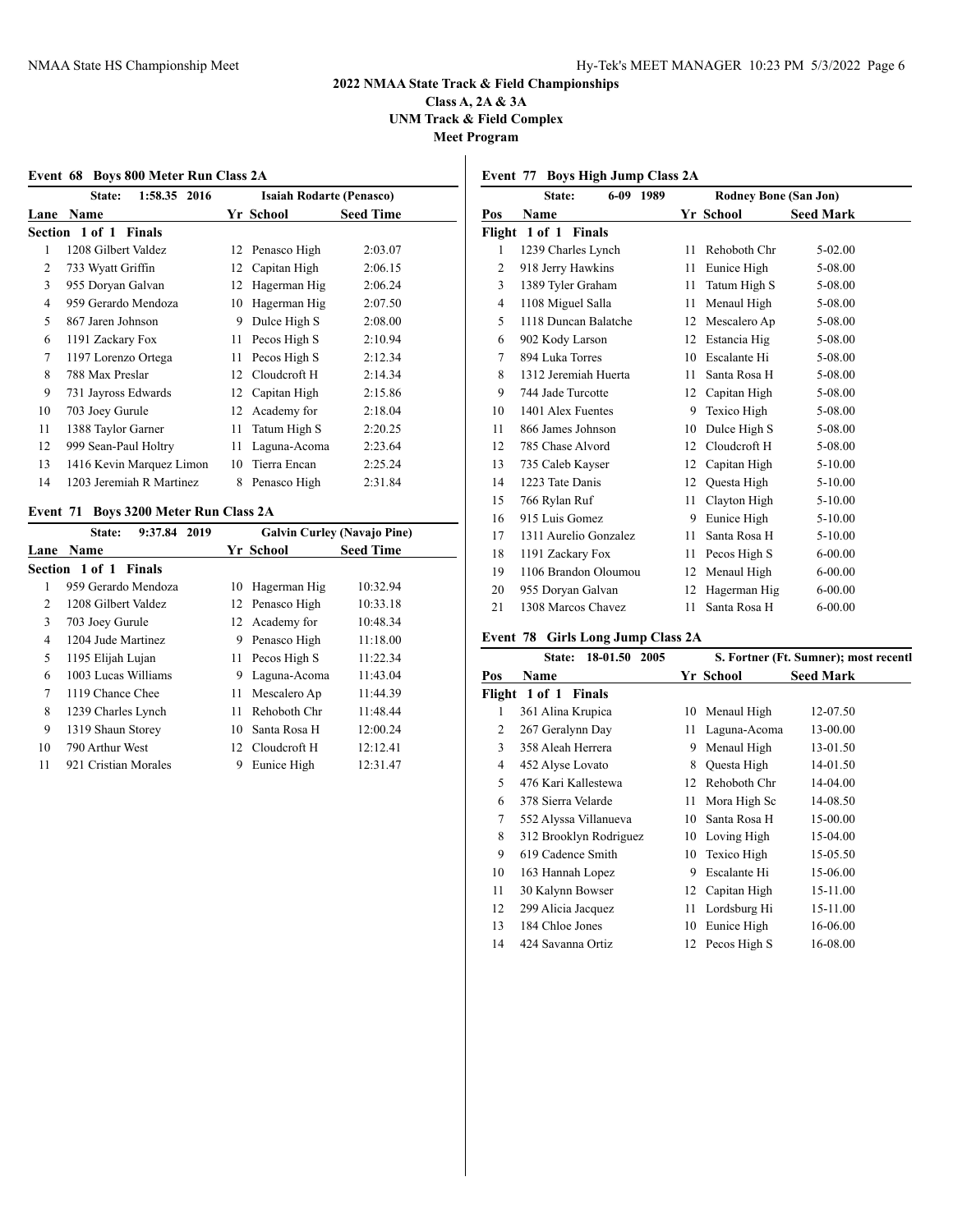**Class A, 2A & 3A UNM Track & Field Complex**

**Meet Program**

## **Event 79 Girls Shot Put Class 2A**

|     | 43-02.75<br>2014<br>State: |    |              | <b>Jazmine Chosa (Jemez Valley)</b> |
|-----|----------------------------|----|--------------|-------------------------------------|
| Pos | Name                       |    | Yr School    | <b>Seed Mark</b>                    |
|     | Flight 1 of 1 Finals       |    |              |                                     |
| 1   | 548 Summer Storey          | 12 | Santa Rosa H | 25-03.00                            |
| 2   | 635 Danae Evans            | 10 | Tularosa Hig | 26-07.00                            |
| 3   | 641 Angel Kowatch          | 8  | Tularosa Hig | 26-10.00                            |
| 4   | 453 Angelica Lovato        | 12 | Questa High  | 27-00.00                            |
| 5   | 427 Sylvia Brown           | 11 | Penasco High | 27-07.75                            |
| 6   | 624 Briana Gonzalez        | 12 | Tierra Encan | 28-00.50                            |
| 7   | 150 Sidnieta Torivio       | 12 | Dulce High S | 30-01.00                            |
| 8   | 60 Natalia Gonzalez        | 12 | Clayton High | 30-01.50                            |
| 9   | 181 Yolanda Granados       | 11 | Eunice High  | 30-03.00                            |
| 10  | 170 Katelyn Garcia         | 12 | Estancia Hig | 30-04.00                            |
| 11  | 310 Faith Medonald         | 12 | Loving High  | 32-06.00                            |
| 12  | 179 Kaitlyn Gallant        | 11 | Eunice High  | 34-00.75                            |
|     |                            |    |              |                                     |

## **Event 83 Boys Pole Vault Class 2A**

|     | 15-06 1997<br>State: |           | <b>Sky Jones (Tatum)</b>        |  |  |
|-----|----------------------|-----------|---------------------------------|--|--|
| Pos | <b>Name</b>          | Yr School | <b>Seed Mark</b>                |  |  |
|     | Flight 1 of 1 Finals |           |                                 |  |  |
| 1   | 736 Jacob Lavato     | 12        | $7 - 06.25$<br>Capitan High     |  |  |
| 2   | 788 Max Preslar      | 12        | $8 - 00.00$<br>Cloudcroft H     |  |  |
| 3   | 905 Abelino Ortiz    | 12.       | $9 - 00.00$<br>Estancia Hig     |  |  |
| 4   | 1227 Matt Rael       | 12        | $9 - 00.00$<br>Questa High      |  |  |
| 5   | 898 Josh Calhoon     | 10        | $9 - 06.00$<br>Estancia Hig     |  |  |
| 6   | 910 Joshua Carlos    |           | 12 Eunice High<br>10-06.00      |  |  |
| 7   | 1193 Joshua Gonzales |           | $11 - 00.00$<br>10 Pecos High S |  |  |
| 8   | 990 Isaiah Rodriguez | 11        | $11 - 00.00$<br>Jal High Sch    |  |  |
| 9   | 1310 Juan Diaz       | 12        | Santa Rosa H<br>12-00.00        |  |  |
| 10  | 909 Davious Breckon  | 12        | 12-00.00<br>Eunice High         |  |  |
| 11  | 760 Cole Keeth       | 11        | 13-05.00<br>Clayton High        |  |  |

## **Event 87 Boys Discus Throw Class 2A**

|                | 160-09<br>2003<br>State: | <b>Oren Watson (Cliff)</b> |              |                  |  |
|----------------|--------------------------|----------------------------|--------------|------------------|--|
| <u>Pos</u>     | <b>Name</b>              |                            | Yr School    | <b>Seed Mark</b> |  |
|                | Flight 1 of 1 Finals     |                            |              |                  |  |
| 1              | 1148 Tyler Paul          | 11                         | Navajo Pine  | 97-02            |  |
| $\overline{c}$ | 897 Levi Burelsmith      | 12                         | Estancia Hig | 109-07           |  |
| 3              | 924 Rhyan Teague         | 11                         | Eunice High  | 110-11           |  |
| $\overline{4}$ | 1435 Koy Cojo            | 11                         | Tularosa Hig | 111-03.50        |  |
| 5              | 761 Andres Montoya       | 12                         | Clayton High | 111-07           |  |
| 6              | 734 Dylan Herring        | 12                         | Capitan High | 112-01.50        |  |
| 7              | 1201 Elijah Lucero       | 12                         | Penasco High | 112-03           |  |
| 8              | 893 Leroy Salazar        | 11                         | Escalante Hi | 112-04           |  |
| 9              | 984 Alexavier Carreron   | 11                         | Jal High Sch | 112-09           |  |
| 10             | 950 Julian Andavazo      | 12                         | Hagerman Hig | $113 - 11$       |  |
| 11             | 870 Issak Reval          | 10                         | Dulce High S | 114-00           |  |
| 12             | 986 Daniel Herrera       | 11                         | Jal High Sch | 114-09.50        |  |
| 13             | 1444 Jeremiah Martinez   | 12                         | Tularosa Hig | 115-04.50        |  |
| 14             | 908 Leo Baltierrez       | 12                         | Eunice High  | 115-11           |  |
| 15             | 1446 Jayden Mendez       | 12                         | Tularosa Hig | 116-02.50        |  |
| 16             | 714 Reeve Trujillo       | 10                         | Academy for  | 117-00           |  |
| 17             | 1392 Tanyon Lambert      | 11                         | Tatum High S | 117-03           |  |
| 18             | 1406 Taye Smith          | 9                          | Texico High  | 129-09           |  |
| 19             | 917 Antonio Granados     | 12                         | Eunice High  | 130-06           |  |
| 20             | 983 Rogelio Carreon      | 12                         | Jal High Sch | 134-09           |  |
| 21             | 953 David Chacon         | 11                         | Hagerman Hig | 137-05           |  |

## **Event 88 Boys Triple Jump Class 2A**

|     | State:<br>43-11.25 2014  | <b>Brendan Harlan (Menaul)</b> |              |                  |
|-----|--------------------------|--------------------------------|--------------|------------------|
| Pos | Name                     |                                | Yr School    | <b>Seed Mark</b> |
|     | Flight 1 of 1 Finals     |                                |              |                  |
| 1   | 1226 Marcos Gonzales     | 11                             | Questa High  | 35-01.00         |
| 2   | 1228 Antonio Romero      | 10                             | Questa High  | 36-02.00         |
| 3   | 1309 Nicholas Chavez     | 10                             | Santa Rosa H | 36-08.75         |
| 4   | 905 Abelino Ortiz        | 12                             | Estancia Hig | 36-11.00         |
| 5   | 898 Josh Calhoon         | 10                             | Estancia Hig | 38-01.00         |
| 6   | 785 Chase Alvord         | 12                             | Cloudcroft H | 38-01.00         |
| 7   | 872 Braydyn Tafoya       | 9                              | Dulce High S | 38-01.00         |
| 8   | 861 Christopher Cassador | 12                             | Dulce High S | 38-01.00         |
| 9   | 740 Anthony Rogers       | 12                             | Capitan High | 38-02.50         |
| 10  | 987 Joel Herrera         | 12                             | Jal High Sch | 38-04.00         |
| 11  | 787 Brad Lynch           | 12                             | Cloudcroft H | 38-04.00         |
| 12  | 1047 Jonathon Vera       | 11                             | Lordsburg Hi | 38-07.50         |
| 13  | 1223 Tate Danis          | 12                             | Questa High  | 38-10.00         |
| 14  | 1438 Colton Gilliland    | 12                             | Tularosa Hig | 39-01.00         |
| 15  | 1317 Jykub Romero-Gage   | 10                             | Santa Rosa H | 39-02.75         |
| 16  | 702 Braden Frankland     | 12                             | Academy for  | 39-06.00         |
| 17  | 954 Roberto DelaCruz     | 12                             | Hagerman Hig | 40-07.00         |
| 18  | 955 Doryan Galvan        | 12                             | Hagerman Hig | 40-09.00         |
| 19  | 960 Sebastian Mireles    | 12                             | Hagerman Hig | 42-05.00         |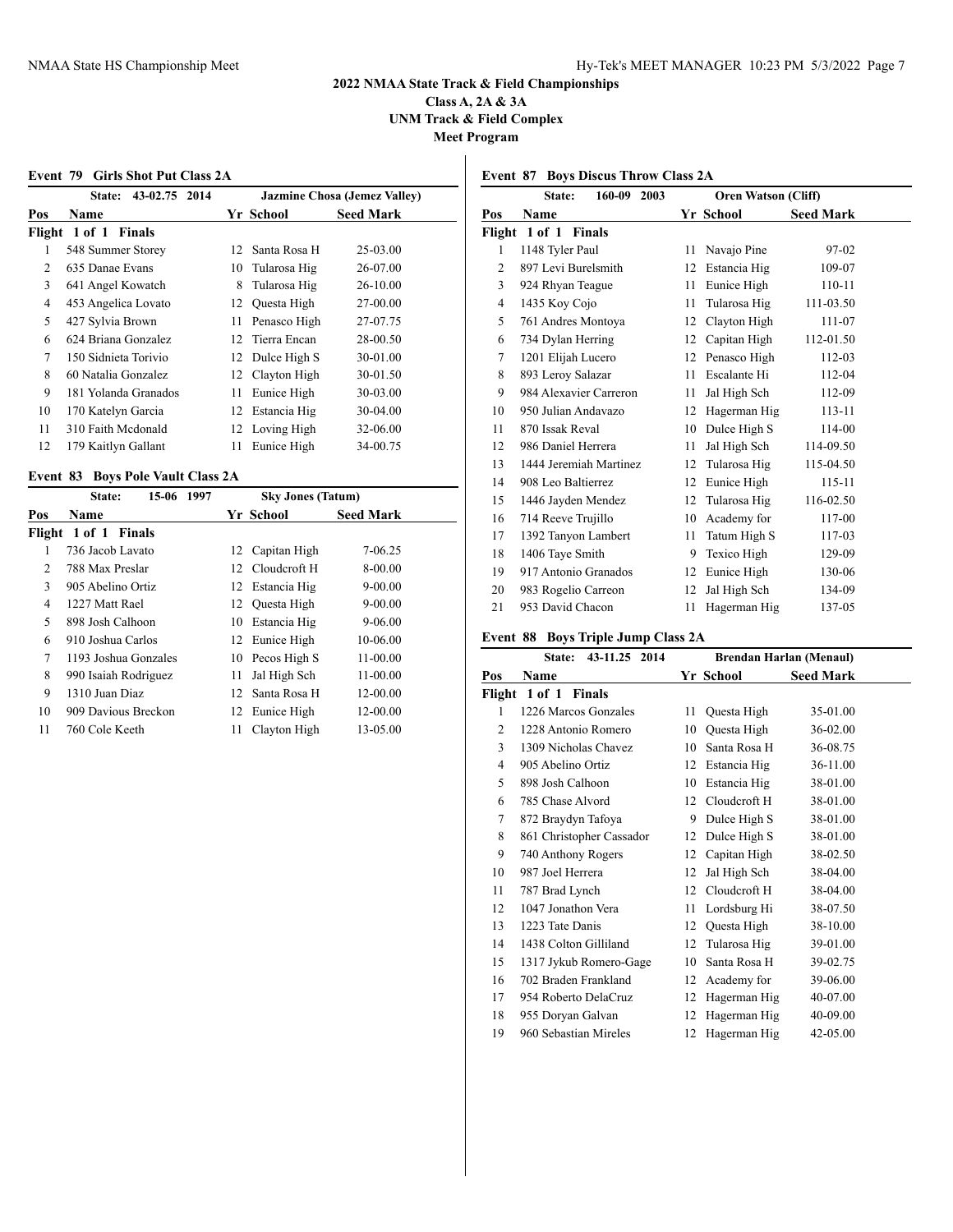**Class A, 2A & 3A UNM Track & Field Complex Meet Program**

**Event 89 Girls High Jump Class 2A**

|     | 5-09.50<br>1989<br>State: |    | Kelli Thurman (Floyd) |                  |  |
|-----|---------------------------|----|-----------------------|------------------|--|
| Pos | <b>Name</b>               |    | Yr School             | <b>Seed Mark</b> |  |
|     | Flight 1 of 1<br>Finals   |    |                       |                  |  |
|     | 78 Teeah Gilliam          | 9  | Cloudcroft H          | $4 - 00.00$      |  |
| 2   | 59 Morgan Crisp           | 11 | Clayton High          | $4 - 00.00$      |  |
| 3   | 549 Aesa Thompson         | 12 | Santa Rosa H          | $4 - 02.00$      |  |
| 4   | 477 Naomi Philips         | 12 | Rehoboth Chr          | $4 - 04.00$      |  |
| 5   | 267 Geralynn Day          | 11 | Laguna-Acoma          | $4 - 04.00$      |  |
| 6   | 366 Sara Pezzaioli        | 12 | Menaul High           | $4 - 06.00$      |  |
| 7   | 32 Evelyn Daugherty       | 10 | Capitan High          | $4 - 08.00$      |  |
| 8   | 380 Mya Vigil             | 10 | Mora High Sc          | $4 - 08.00$      |  |
| 9   | 368 Mikayla Sierra        | 10 | Menaul High           | $4 - 08.00$      |  |
| 10  | 452 Alyse Lovato          | 8  | Questa High           | $4 - 10.00$      |  |
| 11  | 188 Caitlyn Parsons       | 10 | Eunice High           | 5-00.00          |  |
| 12  | 31 Haileigh Brown         | 10 | Capitan High          | 5-00.00          |  |
| 13  | 234 April Necaise         | 11 | Hagerman Hig          | 5-02.00          |  |
|     |                           |    |                       |                  |  |

### **Event 98 Girls Javelin Throw Class 2A**

|                | <b>Tori Tucker (Floyd)</b><br>132-07 2010<br>State: |    |                 |                  |  |  |
|----------------|-----------------------------------------------------|----|-----------------|------------------|--|--|
| Pos            | Name                                                |    | Yr School       | <b>Seed Mark</b> |  |  |
|                | Flight 1 of 1 Finals                                |    |                 |                  |  |  |
| 1              | 473 Lizzy Brochey                                   | 12 | Rehoboth Chr    | 74-11            |  |  |
| $\overline{c}$ | 332 Alissa Maestas                                  |    | 12 McCurdy High | 80-01            |  |  |
| 3              | 460 Aliyah Santistevan                              | 9  | Questa High     | 86-00            |  |  |
| 4              | 614 Maya Holman                                     | 10 | Texico High     | 86-00            |  |  |
| 5              | 235 Kristal Olivas                                  | 12 | Hagerman Hig    | 86-11            |  |  |
| 6              | 617 Avery Pipkin                                    |    | 12 Texico High  | 88-05            |  |  |
| 7              | 643 Haleigh Voorbach                                | 8  | Tularosa Hig    | 93-05            |  |  |
| 8              | 79 Aubree Lockner                                   | 9  | Cloudcroft H    | $97-10$          |  |  |
| 9              | 636 Layla Gaston                                    | 11 | Tularosa Hig    | 99-10            |  |  |
| 10             | 170 Katelyn Garcia                                  | 12 | Estancia Hig    | 105-07           |  |  |
| 11             | 8 Charli Koseoglu                                   | 10 | Academy for     | 107-07           |  |  |
| 12             | 606 Louann Villasenor                               | 9  | Tatum High S    | 108-07           |  |  |
| 13             | 181 Yolanda Granados                                | 11 | Eunice High     | 111-05           |  |  |

## **Event 99 Boys Long Jump Class 2A**

| 23-00.75 1955<br><b>State:</b> | <b>Jon Sanders (Vaughn)</b> |              |                  |
|--------------------------------|-----------------------------|--------------|------------------|
| Name                           |                             |              | <b>Seed Mark</b> |
| Flight<br>1 of 1 Finals        |                             |              |                  |
| 1000 Aiden Kazhe-Chino         | 11                          | Laguna-Acoma | 16-08.00         |
| 700 Tashi Digkhang             | 12                          | Academy for  | 17-03.50         |
| 712 Brennan Trujillo           | 12                          | Academy for  | 17-04.00         |
| 891 Ruben Martinez             | 12                          | Escalante Hi | 17-05.50         |
| 1074 Marcos Gasca              | 12                          | McCurdy High | 17-07.00         |
| 1317 Jykub Romero-Gage         | 10                          | Santa Rosa H | 19-00.00         |
| 1310 Juan Diaz                 | 12                          | Santa Rosa H | 19-00.50         |
| 861 Christopher Cassador       | 12                          | Dulce High S | 19-06.00         |
| 890 Nathaniel Martinez         | 11                          | Escalante Hi | 19-09.00         |
| 1043 Roman Murillo             | 11                          | Lordsburg Hi | 19-10.50         |
| 948 Jevon Aguilar              | 9                           | Hagerman Hig | 20-00.00         |
| 786 Elijah Gutierrez           | 12                          | Cloudcroft H | 20-01.50         |
| 740 Anthony Rogers             | 12                          | Capitan High | 20-04.50         |
| 960 Sebastian Mireles          | 12                          | Hagerman Hig | 22-00.50         |
| 1396 Jahvon Askew              | 11                          | Texico High  | 23-01.00         |
|                                |                             |              | Yr School        |

## **Event 100 Boys Shot Put Class 2A**

|                | 53-09 1989<br>State:   |    | Robert Dunnahoo (Hagerman) |                  |  |
|----------------|------------------------|----|----------------------------|------------------|--|
| Pos            | Name                   |    | Yr School                  | <b>Seed Mark</b> |  |
|                | Flight 1 of 1 Finals   |    |                            |                  |  |
| 1              | 996 Kendrick Brown     | 11 | Laguna-Acoma               | 34-07.00         |  |
| $\overline{2}$ | 1145 Nehemiah McDaniel | 10 | Navajo Pine                | 34-09.00         |  |
| 3              | 900 Eddie Falcon       | 12 | Estancia Hig               | 35-11.00         |  |
| 4              | 897 Levi Burelsmith    | 12 | Estancia Hig               | 37-10.50         |  |
| 5              | 1201 Elijah Lucero     | 12 | Penasco High               | 38-08.00         |  |
| 6              | 893 Leroy Salazar      | 11 | Escalante Hi               | 38-08.50         |  |
| 7              | 950 Julian Andavazo    | 12 | Hagerman Hig               | 40-04.00         |  |
| 8              | 1435 Koy Cojo          | 11 | Tularosa Hig               | 40-07.00         |  |
| 9              | 1315 Andres Madrid     | 11 | Santa Rosa H               | 40-11.50         |  |
| 10             | 957 Adam Madrid        | 11 | Hagerman Hig               | 41-00.50         |  |
| 11             | 1049 Bricen Morales    | 12 | Loving High                | 41-05.00         |  |
| 12             | 1444 Jeremiah Martinez | 12 | Tularosa Hig               | 41-07.00         |  |
| 13             | 917 Antonio Granados   | 12 | Eunice High                | 41-09.00         |  |
| 14             | 984 Alexavier Carreron | 11 | Jal High Sch               | 42-02.00         |  |
| 15             | 1198 Derik Ortiz       | 12 | Pecos High S               | 42-04.25         |  |
| 16             | 953 David Chacon       | 11 | Hagerman Hig               | 45-01.00         |  |
| 17             | 1320 Ryan Tenorio      | 10 | Santa Rosa H               | 45-03.00         |  |
| 18             | 1406 Taye Smith        | 9  | Texico High                | 48-03.50         |  |
| 19             | 983 Rogelio Carreon    | 12 | Jal High Sch               | 50-00.50         |  |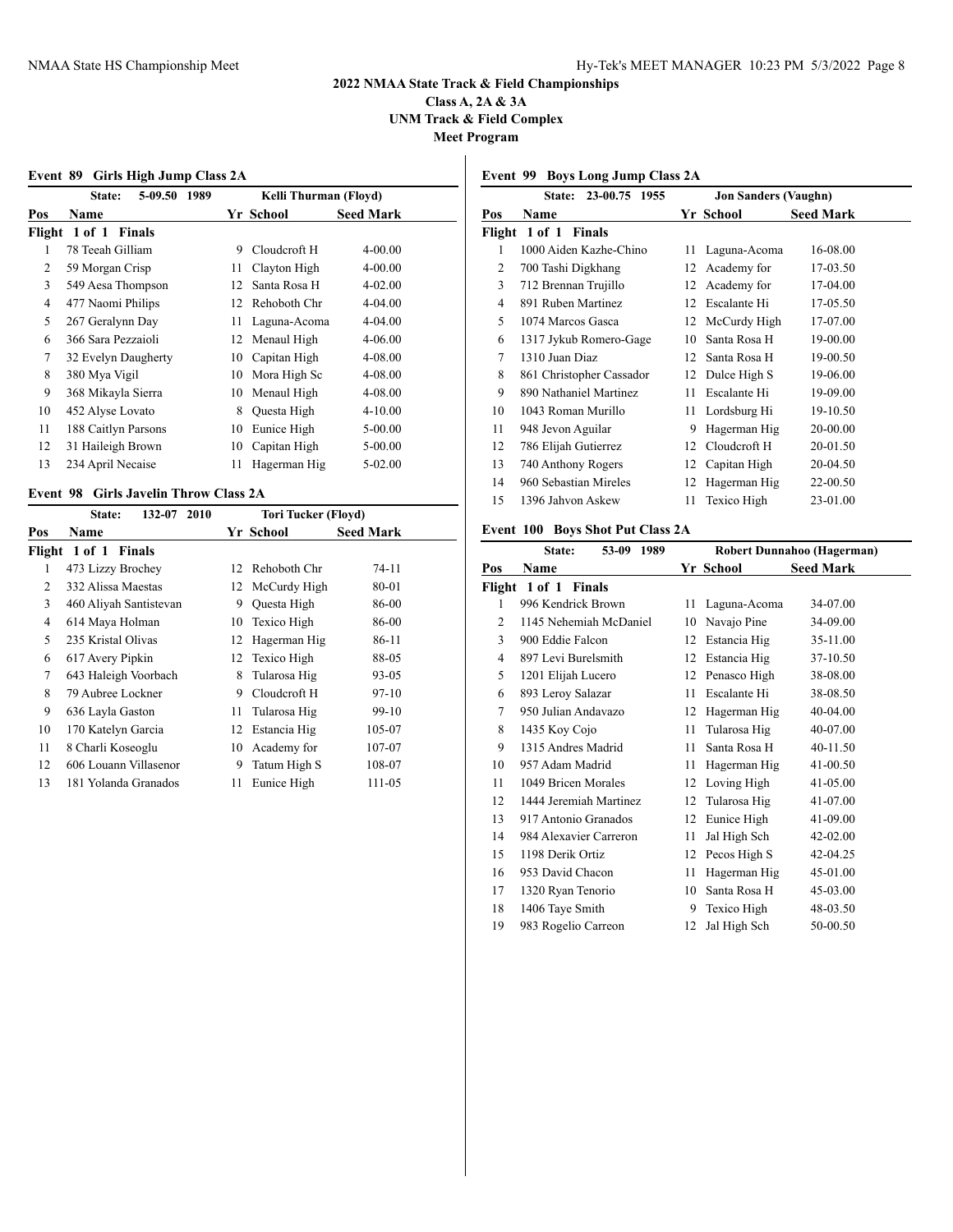**Class A, 2A & 3A UNM Track & Field Complex**

**Meet Program**

#### **Event 103 Girls Pole Vault Class 2A**

|     | State:<br>$12 - 01$<br>2011 |    | <b>Annie Stirling (Cimarron)</b> |                  |
|-----|-----------------------------|----|----------------------------------|------------------|
| Pos | Name                        |    | Yr School                        | <b>Seed Mark</b> |
|     | Flight 1 of 1 Finals        |    |                                  |                  |
| 1   | 182 Kari Hemmingson         | 9  | Eunice High                      | 5-06.00          |
| 2   | 172 Payton Otis             | 11 | Estancia Hig                     | $6 - 00.00$      |
| 3   | 35 Alexa Kahlich            | 11 | Capitan High                     | $6-06.00$        |
| 4   | 457 Ariana Medina           | 8  | Ouesta High                      | $6 - 06.00$      |
| 5   | 75 Ellie Beug               | 9  | Cloudcroft H                     | $6-06.00$        |
| 6   | 608 Aubree Young            | 9  | Tatum High S                     | $6-06.00$        |
| 7   | 450 Alianna Gonzalez        | 9  | Questa High                      | 8-00.00          |
| 8   | 458 Karina Rael             | 11 | Ouesta High                      | 8-00.00          |

## **Event 108 Girls Discus Throw Class 2A**

|     | State:               | 124-04 2011 | <b>Madison Cross (Cimarron)</b> |              |                  |  |
|-----|----------------------|-------------|---------------------------------|--------------|------------------|--|
| Pos | Name                 |             |                                 | Yr School    | <b>Seed Mark</b> |  |
|     | Flight 1 of 1 Finals |             |                                 |              |                  |  |
| 1   | 81 Jesi Watson       |             | 12                              | Cloudcroft H | 69-01            |  |
| 2   | 166 Heklia Martinez  |             | 12                              | Escalante Hi | $73 - 05$        |  |
| 3   | 174 Daniela Ponce    |             | 11                              | Estancia Hig | 76-02            |  |
| 4   | 635 Danae Evans      |             | 10                              | Tularosa Hig | 78-03            |  |
| 5   | 453 Angelica Lovato  |             | 12                              | Questa High  | 80-00            |  |
| 6   | 170 Katelyn Garcia   |             | 12                              | Estancia Hig | 81-06            |  |
| 7   | 150 Sidnieta Torivio |             | 12                              | Dulce High S | 86-03            |  |
| 8   | 604 Valeria Marizcal |             | 10                              | Tatum High S | 89-00            |  |
| 9   | 636 Layla Gaston     |             | 11                              | Tularosa Hig | 89-10            |  |
| 10  | 310 Faith Mcdonald   |             | 12                              | Loving High  | 91-02.25         |  |
| 11  | 618 Tiirnyn Powell   |             | 11                              | Texico High  | 91-04.50         |  |
| 12  | 601 Aisela Alarcon   |             | 11                              | Tatum High S | $92 - 03$        |  |
| 13  | 297 Daphne clark     |             | 10                              | Lordsburg Hi | 98-03            |  |
| 14  | 60 Natalia Gonzalez  |             | 12                              | Clayton High | $100 - 11$       |  |
| 15  | 605 Nakayla Taylor   |             | 12                              | Tatum High S | 109-09           |  |
| 16  | 179 Kaitlyn Gallant  |             | 11                              | Eunice High  | 114-07.50        |  |

## **Event 109 Girls Triple Jump Class 2A**

|     | 38-11<br>2019<br>State: | Ajia Hughes (Cloudcroft) |              |                  |
|-----|-------------------------|--------------------------|--------------|------------------|
| Pos | Name                    |                          | Yr School    | <b>Seed Mark</b> |
|     | Flight 1 of 1 Finals    |                          |              |                  |
| 1   | 479 Maggi Van Drunen    | 11                       | Rehoboth Chr | $26 - 02.00$     |
| 2   | 59 Morgan Crisp         | 11                       | Clayton High | 27-11.00         |
| 3   | 161 Katelyn Hines       | 10                       | Escalante Hi | 28-04.00         |
| 4   | 229 Natalie Gomez       | 10                       | Hagerman Hig | 28-10.50         |
| 5   | 545 Daelyn Pacheco      | 11                       | Santa Rosa H | 28-11.00         |
| 6   | 640 Haylee Hill         | 12                       | Tularosa Hig | 29-10.50         |
| 7   | 1 Sofia Barker          | 11                       | Academy for  | 30-11.00         |
| 8   | 452 Alyse Lovato        | 8                        | Questa High  | 31-02.75         |
| 9   | 234 April Necaise       | 11                       | Hagerman Hig | 31-05.00         |
| 10  | 189 Denise Rangel       | 12                       | Eunice High  | 32-03.00         |
| 11  | 7 Chanelle Jaeger       | 11                       | Academy for  | 32-10.50         |
| 12  | 639 Maycee Griffin      | 10                       | Tularosa Hig | 33-02.50         |
| 13  | 299 Alicia Jacquez      | 11                       | Lordsburg Hi | 34-04.00         |
| 14  | 31 Haileigh Brown       | 10                       | Capitan High | 34-04.00         |
|     |                         |                          |              |                  |

## **Event 110 Boys Javelin Throw Class 2A**

|     | State:<br>176-11 2011 |    | <b>Junior Hernandez (Cliff)</b> |                  |
|-----|-----------------------|----|---------------------------------|------------------|
| Pos | Name                  |    | Yr School                       | <b>Seed Mark</b> |
|     | Flight 1 of 1 Finals  |    |                                 |                  |
| 1   | 1117 Brandon Sandoval | 11 | Mesa Vista H                    | 105-11           |
| 2   | 1400 Cade Figg        | 10 | Texico High                     | 114-01           |
| 3   | 1120 Diego Chavez     | 12 | Mora High Sc                    | 115-07.50        |
| 4   | 1140 Scott Oglesbee   | 12 | Native Ameri                    | 116-09           |
| 5   | 907 Baptiste Queiros  | 12 | Estancia Hig                    | 119-08           |
| 6   | 1401 Alex Fuentes     | 9  | Texico High                     | 124-05           |
| 7   | 952 Jonah Bejarano    | 12 | Hagerman Hig                    | 136-08           |
| 8   | 1388 Taylor Garner    | 11 | Tatum High S                    | 137-06           |
| 9   | 866 James Johnson     | 10 | Dulce High S                    | 138-00           |
| 10  | 1391 Ranley Krueger   | 12 | Tatum High S                    | 138-00           |
| 11  | 870 Issak Reval       | 10 | Dulce High S                    | 138-00           |
| 12  | 743 Levi Silva        | 12 | Capitan High                    | 139-06           |
| 13  | 730 Lane Clark        | 12 | Capitan High                    | 140-00           |
| 14  | 1441 Seth Kazhe       | 9  | Tularosa Hig                    | 148-08           |
| 15  | 953 David Chacon      | 11 | Hagerman Hig                    | 149-05           |
| 16  | 784 Keygan Adams      | 12 | Cloudcroft H                    | 151-11           |
|     |                       |    |                                 |                  |

## **Event 119 Girls 4x800 Meter Relay Class 2A**

|      | 10:37.55 2021<br>State:      |       | <b>Acad Tech &amp; Classics</b> |  |
|------|------------------------------|-------|---------------------------------|--|
| Lane | Team                         | Relay | <b>Seed Time</b>                |  |
|      | <b>Section 1 of 1 Finals</b> |       |                                 |  |
| 1    | Penasco High                 |       | 11:23.61                        |  |
| 2    | Santa Rosa H                 |       | 11:38.58                        |  |
| 3    | Escalante Hi                 |       | 11:46.64                        |  |
| 4    | Capitan High                 |       | 11:47.98                        |  |
| 5    | Mora High Sc                 |       | 12:16.01                        |  |
| 6    | Hagerman Hig                 |       | 12:45.24                        |  |
| 7    | McCurdy High                 |       | 12:49.04                        |  |
| 8    | Texico High                  |       | 12:57.74                        |  |
| 9    | Cloudcroft H                 |       | 13:30.23                        |  |
| 10   | Academy for                  |       | 13:53.64                        |  |
| 11   | Menaul High                  |       | 14:18.54                        |  |
| 12   | Loving High                  |       | 14:39.44                        |  |
|      |                              |       |                                 |  |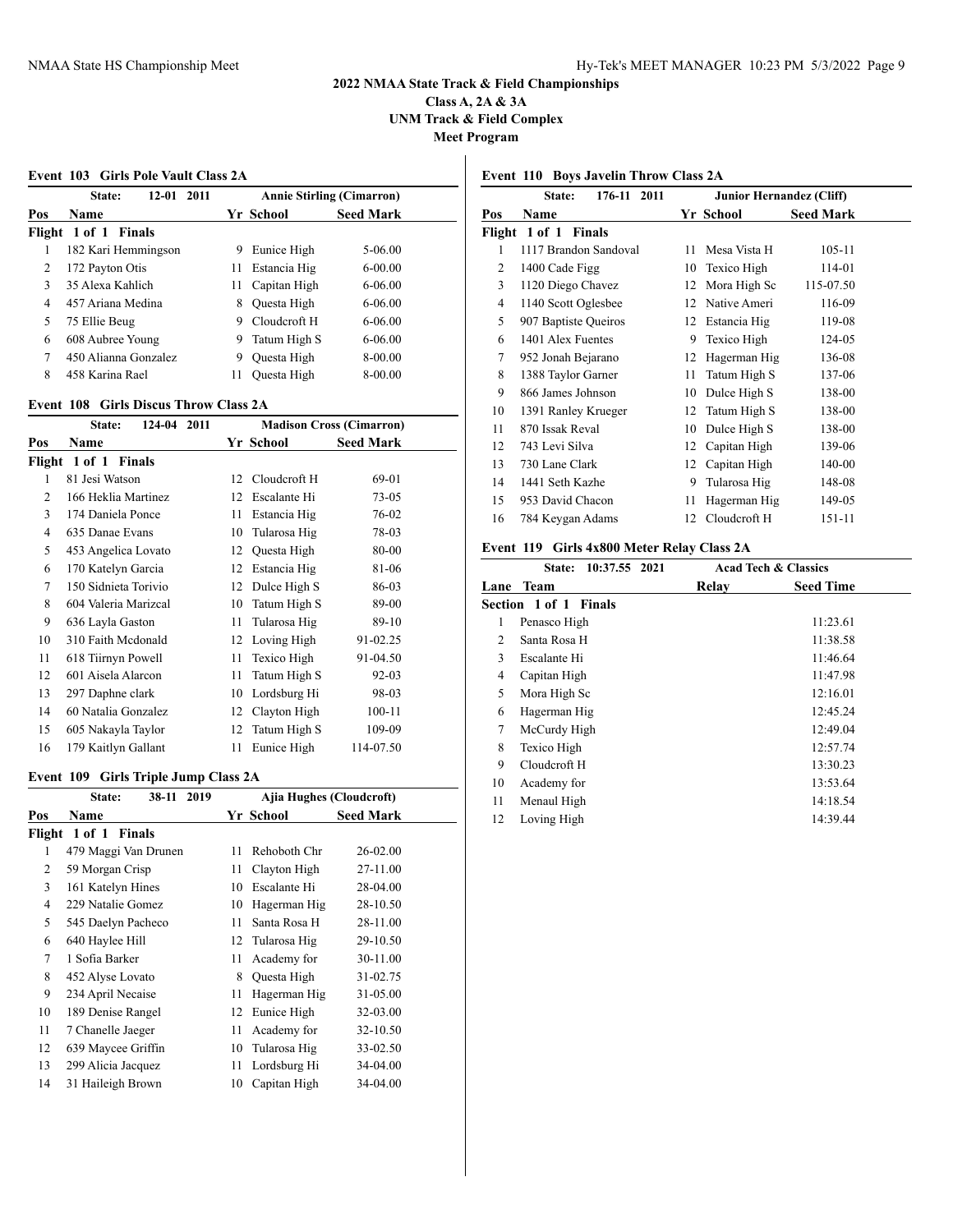## **2022 NMAA State Track & Field Championships Class A, 2A & 3A UNM Track & Field Complex Meet Program**

|      | Event 120 Boys 4x800 Meter Relay Class 2A |          |                  |
|------|-------------------------------------------|----------|------------------|
|      | 9:18.92 2021<br>State:                    | Hagerman |                  |
| Lane | Team                                      | Relav    | <b>Seed Time</b> |
|      | Section 1 of 1 Finals                     |          |                  |
| 1    | Hagerman Hig                              |          | 9:09.24          |
| 2    | Pecos High S                              |          | 9:15.14          |
| 3    | Capitan High                              |          | 9:20.19          |
| 4    | Penasco High                              |          | 9:27.94          |
| 5    | Santa Rosa H                              |          | 9:32.24          |
| 6    | Dulce High S                              |          | 9:44.68          |
| 7    | Texico High                               |          | 9:46.04          |
| 8    | Laguna-Acoma                              |          | 9:50.48          |
| 9    | Escalante Hi                              |          | 9:56.31          |
| 10   | Eunice High                               |          | 10:01.89         |
| 11   | Tularosa Hig                              |          | 10:34.26         |
| 12   | Estancia Hig                              |          | 10:43.64         |
| 13   | Menaul High                               |          | 10:59.34         |
|      |                                           |          |                  |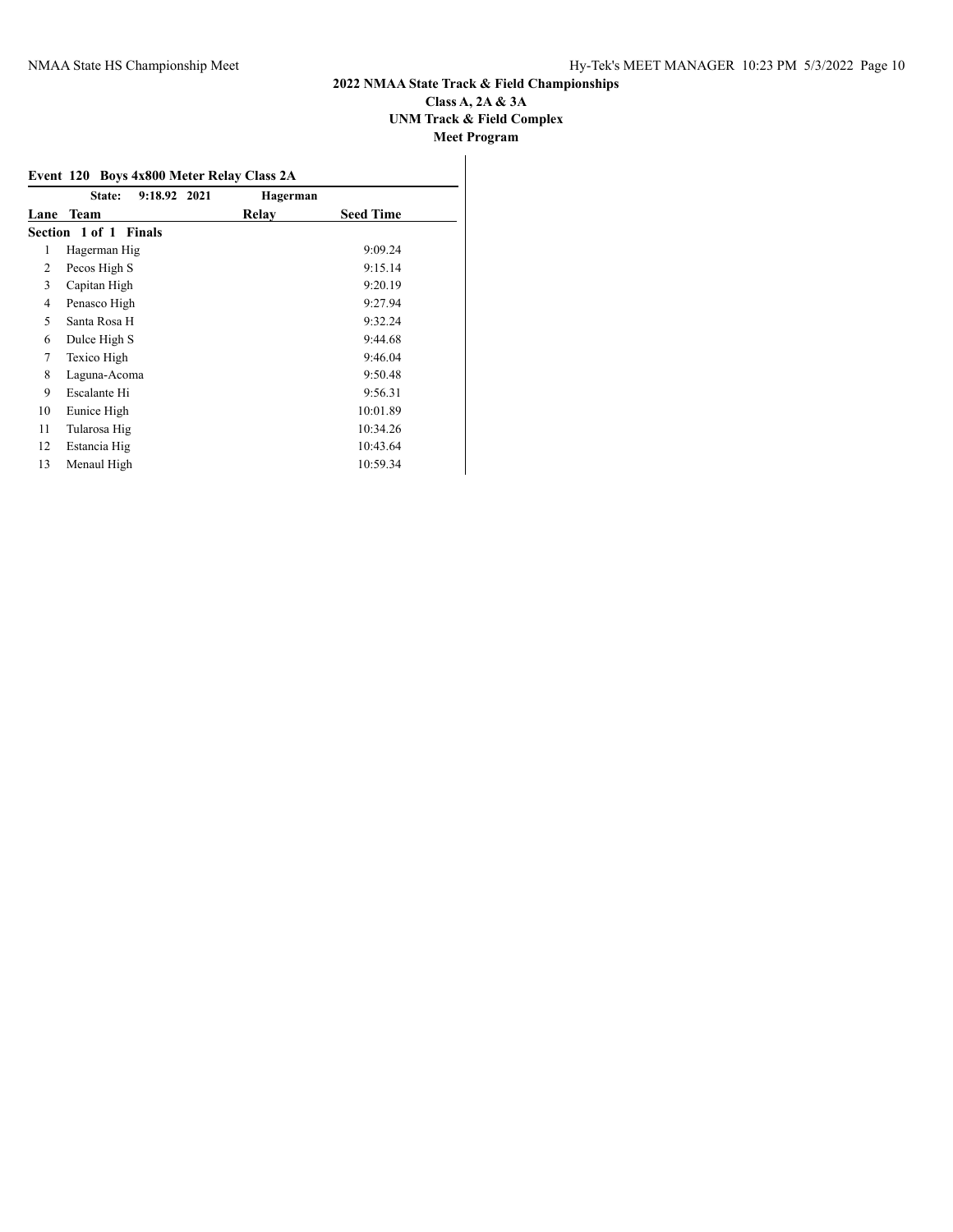### **2022 NMAA State Track & Field Championships Class A, 2A & 3A**

**UNM Track & Field Complex**

**Meet Program**

# **Event 3 Girls 4x100 Meter Relay Class 3A State: 50.33 2009 Monte del Sol**

| Lane | Team                | Relay | <b>Seed Time</b> |
|------|---------------------|-------|------------------|
|      | Heat 1 of 2 Prelims |       |                  |
| 3    | St. Michael'        |       | 52.25            |
| 4    | West Las Veg        |       | 52.50            |
| 5    | Tucumcari Hi        |       | 53.88            |
| 6    | <b>Hatch Valley</b> |       | 54.48            |
| 7    | Zuni High Sc        |       | 57.94            |
| 8    | Navajo Prep         |       | 58.22            |
|      | Heat 2 of 2 Prelims |       |                  |
| 3    | Dexter High         |       | 51.46            |
| 4    | Santa Fe Pre        |       | 52.58            |
| 5    | Socorro High        |       | 52.84            |
| 6    | Cottonwood C        |       | 54.69            |
| 7    | Cuba High Sc        |       | 56.11            |

#### **Event 6 Boys 4x100 Meter Relay Class 3A**

|      | 43.45 2000<br>State: | Lordsburg |                  |
|------|----------------------|-----------|------------------|
| Lane | <b>Team</b>          | Relav     | <b>Seed Time</b> |
|      | Heat 1 of 2 Prelims  |           |                  |
| 3    | St. Michael'         |           | 45.07            |
| 4    | Socorro High         |           | 45.12            |
| 5    | Santa Fe Pre         |           | 45.28            |
| 6    | Dexter High          |           | 45.61            |
| 7    | Thoreau High         |           | 48.44            |
| 8    | Newcomb High         |           | 49.74            |
|      | Heat 2 of 2 Prelims  |           |                  |
| 3    | New Mexico M         |           | 44.71            |
| 4    | Hatch Valley         |           | 45.13            |
| 5    | Cobre High S         |           | 45.24            |
| 6    | Cottonwood C         |           | 45.92            |
| 7    | Cuba High Sc         |           | 47.95            |
|      |                      |           |                  |

### **Event 9 Girls 100 Meter Hurdles Class 3A**

|                | 15.00<br>1985<br>State:    |     | Jackie Kemp (Jal) |                  |
|----------------|----------------------------|-----|-------------------|------------------|
| Lane           | <b>Name</b>                |     | Yr School         | <b>Seed Time</b> |
|                | <b>Heat 1 of 2 Prelims</b> |     |                   |                  |
| 2              | 246 Lysha Olvera           | 11  | Hatch Valley      | 19.58            |
| 3              | 411 Alexandra LaBee        |     | 12 New Mexico M   | 18.30            |
| 4              | 564 Kilee Mounyo           |     | 12 Socorro High   | 16.44            |
| 5.             | 522 Katherine Bair         | 11. | Santa Fe Pre      | 17.56            |
| 6              | 676 Fernadette Yatsatie    | 11  | Zuni High Sc      | 19.24            |
| Heat           | 2 of 2 Prelims             |     |                   |                  |
| $\overline{c}$ | 89 Kayla Coleman           |     | 12 Cottonwood C   | 19.90            |
| 3              | 628 Elena Gutierrez        |     | 12 Tucumcari Hi   | 18.38            |
| 4              | 589 Jada Lujan             | 10  | St. Michael'      | 16.91            |
| 5              | 583 Jacque Gorman          | 11. | St. Michael'      | 17.38            |
| 6              | 499 Camila Chavez          | 9   | Sandia Prep       | 18.59            |
|                |                            |     |                   |                  |

## **Event 12 Boys 110 Meter Hurdles Class 3A**

| Jim Sarabia (Thoreau) |
|-----------------------|
| <b>Seed Time</b>      |
|                       |
| 19.65                 |
| 17.10                 |
| 16.51                 |
| 16.98                 |
| 17.15                 |
| 20.04                 |
|                       |
| 19.23                 |
| 17.08                 |
| 16.46                 |
| 17.00                 |
| 19.05                 |
| 21.94                 |
|                       |

## **Event 15 Girls 100 Meter Dash Class 3A**

|      | 12.52 2001<br>State:        |    | Ruth Drmrzalski (Menaul) |                  |
|------|-----------------------------|----|--------------------------|------------------|
| Lane | Name                        |    | Yr School                | <b>Seed Time</b> |
| Heat | 1 of 2 Prelims              |    |                          |                  |
| 2    | 534 Dahlia Reyes-Newell     | 9  | Santa Fe Pre             | 13.45            |
| 3    | 560 Tamra Fowler            | 10 | Socorro High             | 13.33            |
| 4    | 132 Nayeli Cobos            |    | 12 Dexter High           | 12.98            |
| 5    | 104 Celeste Turner          | 9  | Cottonwood C             | 13.27            |
| 6    | 588 Milena Keene            |    | 12 St. Michael'          | 13.39            |
| 7    | 677 Emily Zunie             | 8  | Zuni High Sc             | 14.14            |
| Heat | 2 of 2 Prelims              |    |                          |                  |
| 2    | 471 Reyna Marquez           | 10 | Raton High S             | 13.55            |
| 3    | 556 Lola Apodaca            |    | 12 Socorro High          | 13.37            |
| 4    | 141 Zoey Stewart            |    | 12 Dexter High           | 13.23            |
| 5    | 101 Zora Molina             |    | 12 Cottonwood C          | 13.27            |
| 6    | 629 Haisley Huffman         | 10 | Tucumcari Hi             | 13.38            |
| 7    | 407 Yilnazbah Wanneka-Yello | 11 | Navajo Prep              | 13.94            |

#### **Event 18 Boys 100 Meter Dash Class 3A**

|   | 10.70 1992<br>State:  |     | Lance Little (Menaul) |                  |
|---|-----------------------|-----|-----------------------|------------------|
|   | Lane Name             |     | Yr School             | <b>Seed Time</b> |
|   | Heat 1 of 3 Prelims   |     |                       |                  |
| 2 | 1412 Patrick Garoutte |     | 12 Thoreau High       | 12.04            |
| 3 | 969 Eduardo Moreno    | 11. | Hatch Valley          | 11.54            |
| 4 | 1369 Daniel Kupcho    |     | 11 St. Michael'       | 11.31            |
| 5 | 797 Gabriel Gutierrez |     | 11 Cobre High S       | 11.34            |
| 6 | 1160 Jaikayo Brown    |     | 12 New Mexico M       | 11.54            |
|   | 727 Sean Cervantes    | 12  | Bosque Schoo          | 12.19            |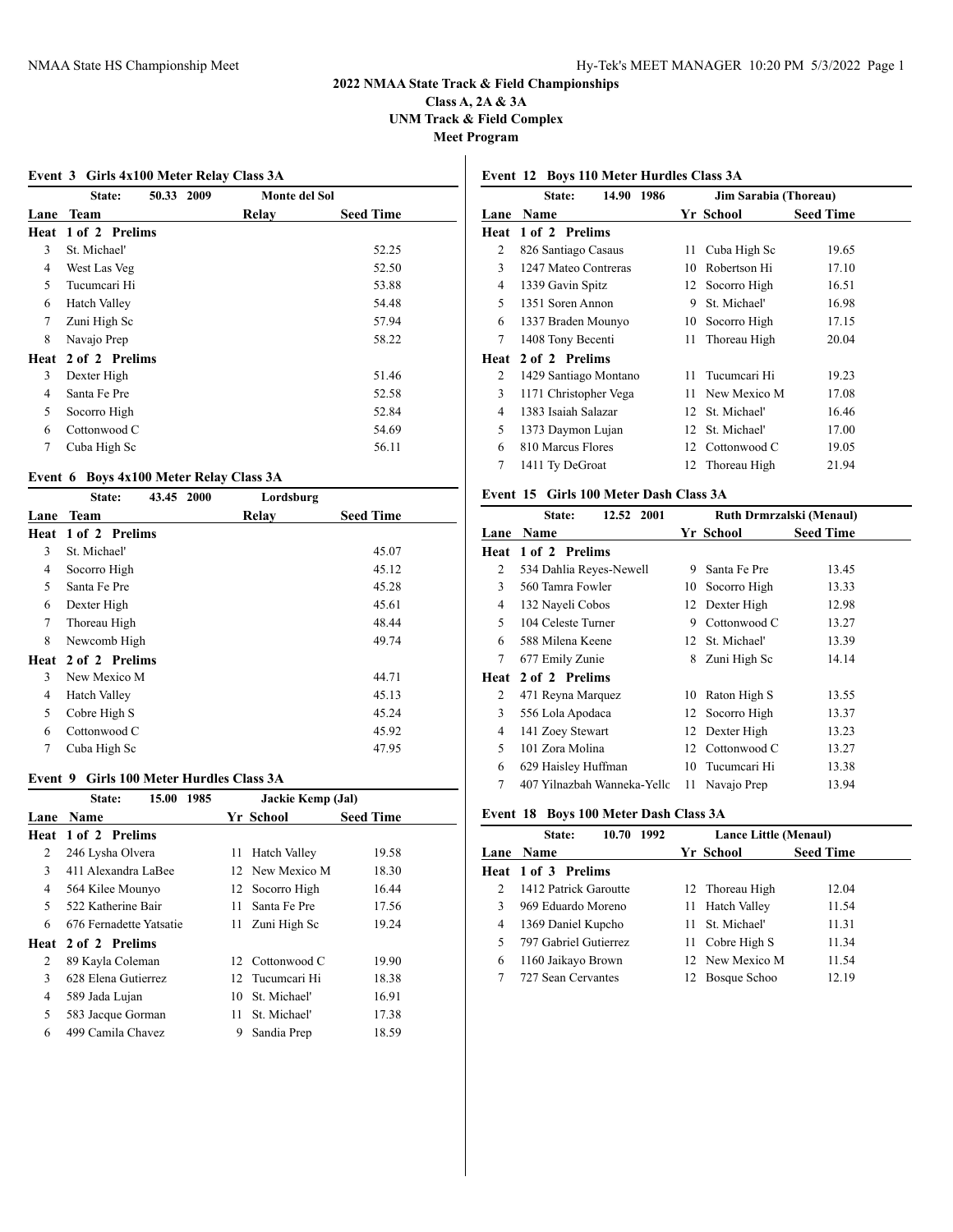**Class A, 2A & 3A UNM Track & Field Complex**

**Meet Program**

#### **Heat 2 of 3 Prelims...(Event 18 Boys 100 Meter Dash Class 3A)**

| 2 | 966 Layton Gillis      |    | 11 Hatch Valley | 11.62 |
|---|------------------------|----|-----------------|-------|
| 3 | 817 Darius Parker      |    | 12 Cottonwood C | 11.52 |
| 4 | 1327 Jordan Armijo     |    | 12 Socorro High | 11.04 |
| 5 | 1331 Adam Garcia       |    | 12 Socorro High | 11.50 |
| 6 | 1370 Marcus Leyba      |    | 10 St. Michael' | 11.59 |
|   | Heat 3 of 3 Prelims    |    |                 |       |
| 2 | 806 Nana Ashford       |    | 12 Cottonwood C | 11.68 |
| 3 |                        |    |                 |       |
|   | 1168 Danylo Starepravo |    | 12 New Mexico M | 11.54 |
| 4 | 845 Juan Fuentes       |    | 12 Dexter High  | 11.29 |
| 5 | 1287 GB Davis          | 11 | Santa Fe Pre    | 11.37 |
| 6 | 1248 Aaron Doss        | 9  | Robertson Hi    | 11.59 |
| 7 | 1414 Elam Smith        | 9  | Thoreau High    | 12.34 |

## **Event 21 Boys 1600 Meter Run Class 3A**

| 4:19.90 1990<br>State: |                         |    | Shane Garcia (Laguna-Acoma) |                  |  |
|------------------------|-------------------------|----|-----------------------------|------------------|--|
| Lane                   | <b>Name</b>             |    | Yr School                   | <b>Seed Time</b> |  |
|                        | Section 1 of 1 Finals   |    |                             |                  |  |
| 1                      | 1463 Kameron Eustace    |    | 12 Zuni High Sc             | 4:45.94          |  |
| 2                      | 1273 Nahom Zerai        | 12 | Sandia Prep                 | 4:47.92          |  |
| 3                      | 1423 Melvin Scott       |    | 12 Tohatchi Hig             | 4:51.34          |  |
| 4                      | 821 Shane Yara          | 9  | Cottonwood C                | 5:01.26          |  |
| 5                      | 1164 Lance Miller       |    | 12 New Mexico M             | 5:04.59          |  |
| 6                      | 1237 Chase Kamp         |    | 12 Raton High S             | 5:09.00          |  |
| 7                      | 1378 Jeremiah Rodriguez | 8  | St. Michael'                | 5:16.18          |  |
| 8                      | 1428 Emmanuel Hernandez |    | 12 Tucumcari Hi             | 5:16.53          |  |
| 9                      | 980 Rodrigo Reyes       | 10 | <b>Hot Springs</b>          | 5:26.81          |  |
| 10                     | 981 Robert Walters      | 11 | <b>Hot Springs</b>          | 5:34.18          |  |
|                        |                         |    |                             |                  |  |

## **Event 24 Girls 4x200 Meter Relay Class 3A**

|      | 1:46.66 2002<br>State: | Tucumcari |                  |
|------|------------------------|-----------|------------------|
| Lane | <b>Team</b>            | Relay     | <b>Seed Time</b> |
|      | Heat 1 of 2 Prelims    |           |                  |
| 3    | East Mountai           |           | 1:50.68          |
| 4    | Cottonwood C           |           | 1:50.98          |
| 5    | Socorro High           |           | 1:55.19          |
| 6    | <b>Hatch Valley</b>    |           | 1:56.11          |
| 7    | Navajo Prep            |           | 2:07.44          |
| Heat | 2 of 2 Prelims         |           |                  |
| 3    | Dexter High            |           | 1:49.39          |
| 4    | St. Michael'           |           | 1:51.86          |
| 5    | Santa Fe Pre           |           | 1:52.04          |
| 6    | New Mexico M           |           | 1:57.25          |
| 7    | Zuni High Sc           |           | 2:05.34          |
|      |                        |           |                  |

## **Event 27 Boys 4x200 Meter Relay Class 3A**

|      | 1:31.40 1988<br>State: | <b>Animas</b> |                  |
|------|------------------------|---------------|------------------|
| Lane | Team                   | Relay         | <b>Seed Time</b> |
| Heat | 1 of 2 Prelims         |               |                  |
| 3    | <b>Hatch Valley</b>    |               | 1:34.38          |
| 4    | St. Michael'           |               | 1:34.39          |
| 5    | Dexter High            |               | 1:36.00          |
| 6    | West Las Veg           |               | 1:36.47          |
| 7    | Thoreau High           |               | 1:41.24          |
| 8    | Cuba High Sc           |               | 1:43.17          |
| Heat | 2 of 2 Prelims         |               |                  |
| 3    | Socorro High           |               | 1:34.34          |
| 4    | Santa Fe Pre           |               | 1:34.54          |
| 5    | New Mexico M           |               | 1:35.39          |
| 6    | Sandia Prep            |               | 1:36.68          |
| 7    | Cottonwood C           |               | 1:37.26          |
| 8    | Newcomb High           |               | 1:45.14          |
|      |                        |               |                  |

## **Event 30 Girls 400 Meter Dash Class 3A**

|      | 57.60<br>1985<br>State: |    | Jackie Kemp (Jal) |                  |  |
|------|-------------------------|----|-------------------|------------------|--|
| Lane | Name                    |    | Yr School         | <b>Seed Time</b> |  |
| Heat | 1 of 2 Prelims          |    |                   |                  |  |
| 3    | 562 Elise Madril        | 12 | Socorro High      | 59.96            |  |
| 4    | 98 Aubrey Lozoya        | 12 | Cottonwood C      | 1:03.25          |  |
| 5    | 132 Nayeli Cobos        | 12 | Dexter High       | 1:03.25          |  |
| 6    | 518 Kaydence Riley      | 8  | Santa Fe Ind      | 1:04.85          |  |
| 7    | 677 Emily Zunie         | 8  | Zuni High Sc      | 1:06.94          |  |
| 8    | 672 Kealani Kaamasee    | 10 | Zuni High Sc      | 1:11.54          |  |
| Heat | 2 of 2 Prelims          |    |                   |                  |  |
| 3    | 578 Rebekah Bagwell     | 10 | St. Michael'      | 1:01.33          |  |
| 4    | 599 Grace Sandoval      | 11 | St. Michael'      | 1:02.86          |  |
| 5    | 131 Nalani Cobos        | 9  | Dexter High       | 1:03.35          |  |
| 6    | 28 Ariella Roghan-Press | 10 | Bosque Schoo      | 1:03.55          |  |
| 7    | 85 Makayla Duarte       | 8  | Cobre High S      | 1:08.59          |  |
| 8    | 141 Zoey Stewart        | 12 | Dexter High       | 1:08.72          |  |

#### **Event 33 Boys 400 Meter Dash Class 3A**

|      | 48.94 2003<br>State:   |                           | Robert Velasquez (Mesa Vista) |  |
|------|------------------------|---------------------------|-------------------------------|--|
| Lane | <b>Name</b>            | Yr School                 | <b>Seed Time</b>              |  |
|      | Heat 1 of 2 Prelims    |                           |                               |  |
| 1    | 1427 Nathan Griego     | 12 Tucumcari Hi           | 56.36                         |  |
| 2    | 809 Micah Bush         | Cottonwood C<br>11.       | 55.70                         |  |
| 3    | 1279 Fenyx Morningdove | 12 Santa Fe Ind           | 49.76                         |  |
| 4    | 808 Maximo Brito       | Cottonwood C<br>11.       | 53.16                         |  |
| 5    | 1422 Jared Peterson    | Tohatchi Hig<br>10        | 53.19                         |  |
| 6    | 1359 Trevor Erickson   | St. Michael'<br>11.       | 53.33                         |  |
| 7    | 1284 Harry Browning    | 12 Santa Fe Pre           | 53.37                         |  |
| 8    | 973 Brian Siordia      | <b>Hatch Valley</b><br>11 | 53.94                         |  |
|      |                        |                           |                               |  |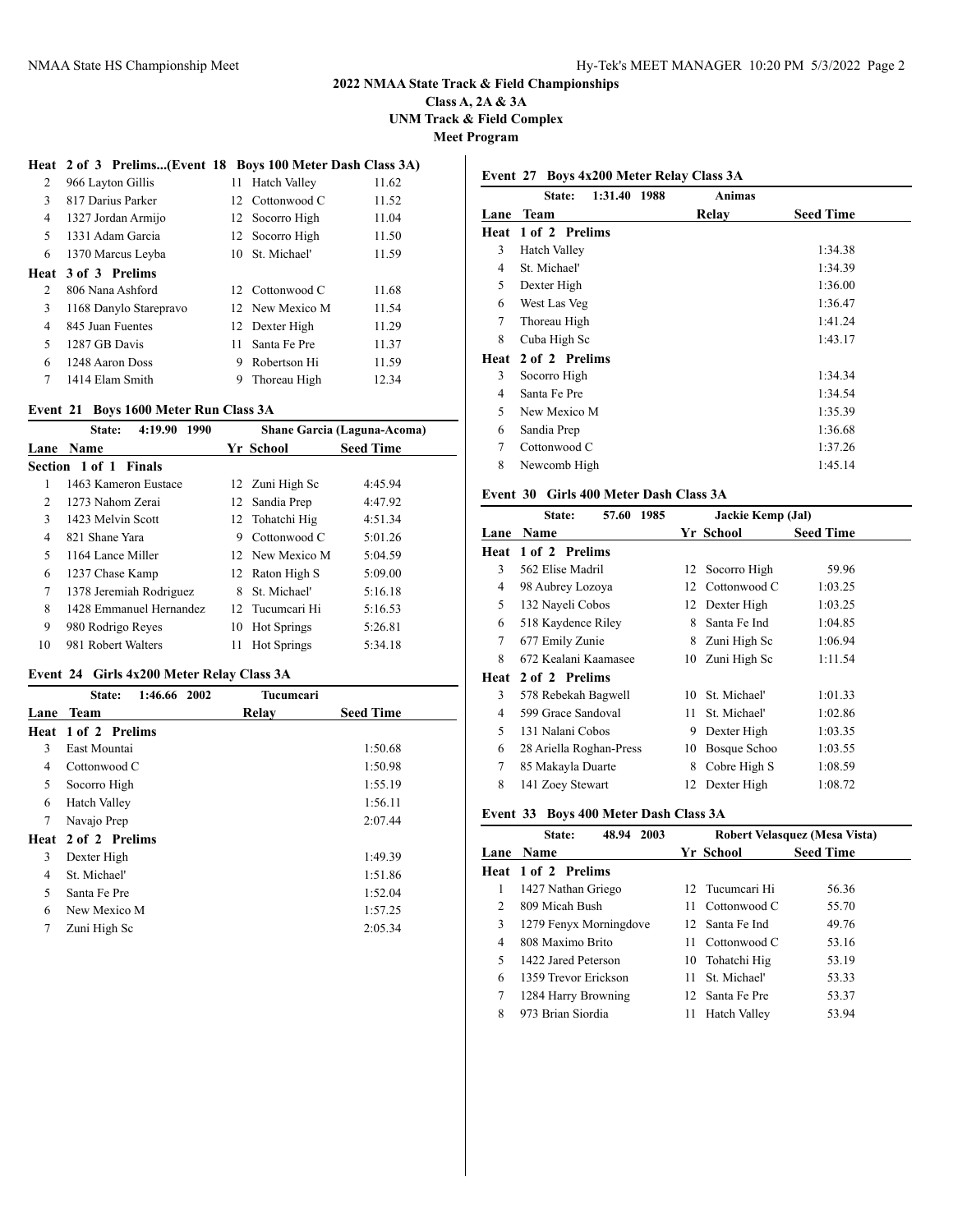### **Class A, 2A & 3A UNM Track & Field Complex Meet Program**

### **Heat 2 of 2 Prelims...(Event 33 Boys 400 Meter Dash Class 3A)**

|              | 1413 Matthew Milliken  | 12 Thoreau High | 56.34 |
|--------------|------------------------|-----------------|-------|
| 2            | 1333 Garrick Gutierrez | 11 Socorro High | 55.81 |
| $\mathbf{3}$ | 845 Juan Fuentes       | 12 Dexter High  | 51.73 |
| 4            | 1292 Asher Nathan      | 11 Santa Fe Pre | 52.63 |
| 5            | 1248 Aaron Doss        | 9 Robertson Hi  | 53.28 |
| 6            | 1368 Ryan Kuhn         | 12 St. Michael' | 53.30 |
| 7            | 1369 Daniel Kupcho     | 11 St. Michael' | 53.52 |
| 8            | 970 Joaquin Olvera     | 12 Hatch Valley | 53.54 |
|              |                        |                 |       |

#### **Event 36 Girls 300 Meter Hurdles Class 3A**

|      | 45.17 2019<br>State: |    | Sevilla Duran (Sandia Prep) |                  |  |
|------|----------------------|----|-----------------------------|------------------|--|
| Lane | <b>Name</b>          |    | Yr School                   | <b>Seed Time</b> |  |
| Heat | 1 of 2 Prelims       |    |                             |                  |  |
| 3    | 587 Raylee Hunt      | 9  | St. Michael'                | 49.85            |  |
| 4    | 589 Jada Lujan       | 10 | St. Michael'                | 50.75            |  |
| 5    | 583 Jacque Gorman    | 11 | St. Michael'                | 50.82            |  |
| 6    | 91 Hayden Drager     | 10 | Cottonwood C                | 54.48            |  |
| 7    | 411 Alexandra LaBee  |    | 12 New Mexico M             | 54.81            |  |
| 8    | 674 Jazmine Lasiloo  | 9  | Zuni High Sc                | 1:01.54          |  |
| Heat | 2 of 2 Prelims       |    |                             |                  |  |
| 3    | 564 Kilee Mounyo     |    | 12 Socorro High             | 49.85            |  |
| 4    | 499 Camila Chavez    | 9  | Sandia Prep                 | 50.46            |  |
| 5    | 522 Katherine Bair   | 11 | Santa Fe Pre                | 51.04            |  |
| 6    | 628 Elena Gutierrez  |    | 12 Tucumcari Hi             | 53.26            |  |
| 7    | 240 Aileen Gutierrez | 12 | <b>Hatch Valley</b>         | 56.56            |  |
| 8    | 108 Kaleigh Shorty   |    | 12 Crownpoint H             | 57.84            |  |

#### **Event 39 Boys 300 Meter Hurdles Class 3A**

|      | 1992<br>38.50<br>State: |                 | Lance Little (Menaul) |                  |
|------|-------------------------|-----------------|-----------------------|------------------|
| Lane | Name                    |                 | Yr School             | <b>Seed Time</b> |
| Heat | 1 of 2 Prelims          |                 |                       |                  |
| 3    | 1279 Fenyx Morningdove  | 12 <sup>1</sup> | Santa Fe Ind          | 40.06            |
| 4    | 1351 Soren Annon        | 9               | St. Michael'          | 43.28            |
| 5    | 1171 Christopher Vega   | 11              | New Mexico M          | 44.10            |
| 6    | 1466 Deron Lastyano     | 8               | Zuni High Sc          | 46.34            |
| 7    | 1429 Santiago Montano   | 11              | Tucumcari Hi          | 46.53            |
| 8    | 814 Estevan Maestas     | 11              | Cottonwood C          | 48.46            |
| Heat | 2 of 2 Prelims          |                 |                       |                  |
| 3    | 1373 Daymon Lujan       | 12              | St. Michael'          | 42.28            |
| 4    | 1383 Isaiah Salazar     | 12              | St. Michael'          | 43.22            |
| 5    | 1339 Gavin Spitz        | 12              | Socorro High          | 44.56            |
| 6    | 1337 Braden Mounyo      | 10              | Socorro High          | 45.31            |
| 7    | 810 Marcus Flores       | 12              | Cottonwood C          | 47.11            |
| 8    | 1419 Josh Dawes         | 9               | Tohatchi Hig          | 48.44            |

## **Event 42 Girls 1600 Sprint Medley Class 3A**

|      | 4:20.42 2008<br>State: | <b>Cloudcroft</b> |                  |
|------|------------------------|-------------------|------------------|
| Lane | <b>Team</b>            | Relay             | <b>Seed Time</b> |
| Heat | 1 of 2 Prelims         |                   |                  |
| 2    | Wingate High           |                   | 5:25.04          |
| 3    | St. Michael'           |                   | 4:27.90          |
| 4    | Dexter High            |                   | 4:36.57          |
| 5    | Santa Fe Ind           |                   | 4:37.60          |
| 6    | West Las Veg           |                   | 4:53.21          |
| 7    | Zuni High Sc           |                   | 4:54.09          |
| 8    | Tucumcari Hi           |                   | 5:21.63          |
| Heat | 2 of 2 Prelims         |                   |                  |
| 2    | <b>Hatch Valley</b>    |                   | 5:26.96          |
| 3    | New Mexico M           |                   | 4:34.75          |
| 4    | Sandia Prep            |                   | 4:36.13          |
| 5    | Santa Fe Pre           |                   | 4:40.05          |
| 6    | Cottonwood C           |                   | 4:43.64          |
| 7    | Cuba High Sc           |                   | 5:04.58          |
| 8    | <b>Hot Springs</b>     |                   | 5:16.27          |
|      |                        |                   |                  |

## **Event 45 Boys 1600 Sprint Medley Class 3A**

|      | 3:38.20<br>2014<br>State: | <b>Dexter</b> |                  |
|------|---------------------------|---------------|------------------|
| Lane | <b>Team</b>               | Relay         | <b>Seed Time</b> |
| Heat | 1 of 2 Prelims            |               |                  |
| 2    | Cottonwood C              |               | 4:13.68          |
| 3    | Santa Fe Pre              |               | 3:45.92          |
| 4    | New Mexico M              |               | 3:52.16          |
| 5    | Tohatchi Hig              |               | 3:54.30          |
| 6    | Robertson Hi              |               | 4:03.80          |
| 7    | Cuba High Sc              |               | 4:04.61          |
| 8    | <b>Hatch Valley</b>       |               | 4:12.30          |
| Heat | 2 of 2 Prelims            |               |                  |
| 3    | Sandia Prep               |               | 3:47.35          |
| 4    | St. Michael'              |               | 3:49.86          |
| 5    | Zuni High Sc              |               | 3:58.39          |
| 6    | Santa Fe Ind              |               | 4:02.24          |
| 7    | <b>Hot Springs</b>        |               | 4:05.08          |
| 8    | Dexter High               |               | 4:10.08          |

#### **Event 48 Girls 200 Meter Dash Class 3A**

| 25.80<br>State:            | Jackie Kemp (Jal)  |                  |
|----------------------------|--------------------|------------------|
| <b>Lane Name</b>           | Yr School          | <b>Seed Time</b> |
| <b>Heat 1 of 2 Prelims</b> |                    |                  |
| 629 Haisley Huffman        | 10 Tucumcari Hi    | 29.09            |
| 154 Audria Vestal          | 12 East Mountai    | 26.74            |
| 560 Tamra Fowler           | 10 Socorro High    | 27.34            |
| 471 Reyna Marquez          | 10 Raton High S    | 27.34            |
| 599 Grace Sandoval         | 11 St. Michael'    | 27.49            |
| 141 Zoey Stewart           | 12 Dexter High     | 27.72            |
| 677 Emily Zunie            | Zuni High Sc<br>8. | 28.74            |
|                            |                    | 1985             |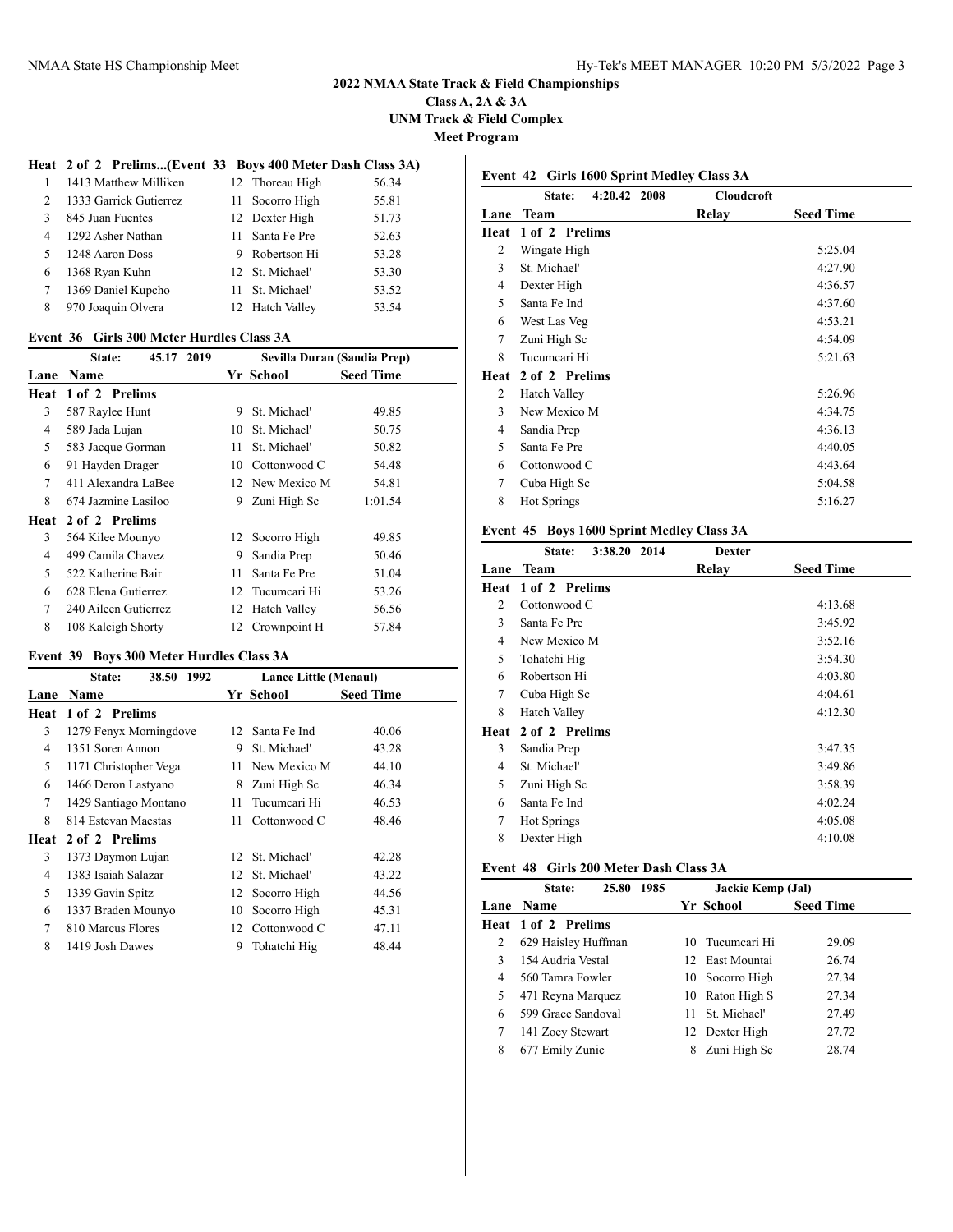### **Class A, 2A & 3A UNM Track & Field Complex Meet Program**

**Heat 2 of 2 Prelims...(Event 48 Girls 200 Meter Dash Class 3A)**

|    | $\mathbf{u}$ = $\mathbf{v}$ = 1 cannot $\mathbf{u}$ and $\mathbf{v}$ on $\mathbf{v}$ and $\mathbf{v}$ and $\mathbf{v}$ and $\mathbf{v}$ |   |                 |       |
|----|-----------------------------------------------------------------------------------------------------------------------------------------|---|-----------------|-------|
| 2  | 407 Yilnazbah Wanneka-Yello 11 Navajo Prep                                                                                              |   |                 | 30.04 |
| 3  | 132 Nayeli Cobos                                                                                                                        |   | 12 Dexter High  | 26.99 |
| 4  | 588 Milena Keene                                                                                                                        |   | 12 St. Michael' | 27.28 |
| -5 | 103 Alyssa Sanchez                                                                                                                      |   | 12 Cottonwood C | 27.35 |
| 6  | 562 Elise Madril                                                                                                                        |   | 12 Socorro High | 27.46 |
| 7  | 104 Celeste Turner                                                                                                                      |   | 9 Cottonwood C  | 28.06 |
| 8  | 131 Nalani Cobos                                                                                                                        | 9 | Dexter High     | 28.22 |
|    |                                                                                                                                         |   |                 |       |

#### **Event 51 Boys 200 Meter Dash Class 3A**

|        | State:<br>22.29 2002    |              | <b>Mark Lamb (Cimarron)</b> |                  |
|--------|-------------------------|--------------|-----------------------------|------------------|
| Lane   | Name                    |              | Yr School                   | <b>Seed Time</b> |
| Heat   | 1 of 3 Prelims          |              |                             |                  |
| 3      | 1292 Asher Nathan       | 11           | Santa Fe Pre                | 23.07            |
| 4      | 1287 GB Davis           | 11           | Santa Fe Pre                | 23.13            |
| 5      | 1370 Marcus Leyba       | 10           | St. Michael'                | 23.71            |
| 6      | 1284 Harry Browning     | 12           | Santa Fe Pre                | 23.75            |
| $\tau$ | 1456 Nicolario Ulibarri | 9            | West Las Veg                | 23.90            |
| 8      | 1331 Adam Garcia        | 12           | Socorro High                | 23.99            |
| Heat   | 2 of 3 Prelims          |              |                             |                  |
| 2      | 1413 Matthew Milliken   | 12           | Thoreau High                | 25.74            |
| 3      | 1279 Fenyx Morningdove  | 12           | Santa Fe Ind                | 22.67            |
| 4      | 806 Nana Ashford        | 12           | Cottonwood C                | 23.22            |
| 5      | 1327 Jordan Armijo      | 12           | Socorro High                | 23.60            |
| 6      | 966 Layton Gillis       | 11           | <b>Hatch Valley</b>         | 23.83            |
| $\tau$ | 1289 Hakan Gurler-Hatch | 12           | Santa Fe Pre                | 23.89            |
| 8      | 1168 Danylo Starepravo  | 12           | New Mexico M                | 24.05            |
| Heat   | 3 of 3 Prelims          |              |                             |                  |
| 3      | 1369 Daniel Kupcho      | 11           | St. Michael'                | 22.76            |
| 4      | 845 Juan Fuentes        | 12           | Dexter High                 | 23.19            |
| 5      | 817 Darius Parker       | 12           | Cottonwood C                | 23.61            |
| 6      | 1160 Jaikayo Brown      | $12^{\circ}$ | New Mexico M                | 23.80            |
| 7      | 1248 Aaron Doss         | 9            | Robertson Hi                | 23.89            |
| 8      | 1294 Malachi Prevatt    | 11           | Santa Fe Pre                | 24.03            |

#### **Event 54 Girls 3200 Meter Run Class 3A**

| 11:23.23 1993<br>State: | Melissa Lucero (Laguna-Acoma) |              |                                                                   |
|-------------------------|-------------------------------|--------------|-------------------------------------------------------------------|
| <b>Name</b>             |                               |              | <b>Seed Time</b>                                                  |
|                         |                               |              |                                                                   |
| 587 Raylee Hunt         | 9                             | St. Michael' | 11:41.48                                                          |
| 523 Sophie Bair         | 8                             | Santa Fe Pre | 12:03.36                                                          |
| 508 Destiny Chino       | 9                             | Santa Fe Ind | 12:24.95                                                          |
| 26 Kate Henderson       | 9                             | Bosque Schoo | 12:33.09                                                          |
| 501 Cera Eckenroth      | 11.                           | Sandia Prep  | 12:37.21                                                          |
| 405 Nicole Tsosie       |                               |              | 13:37.34                                                          |
| 668 Alexandria Bewanika |                               |              | 13:46.94                                                          |
| 595 Lauren Patten       | 9                             | St. Michael' | 15:20.54                                                          |
| 557 Jada Castillo       | 10                            | Socorro High | 16:09.71                                                          |
| 567 Mia Tenorio         |                               |              | 16:12.46                                                          |
|                         | Section 1 of 1 Finals         |              | Yr School<br>10 Navajo Prep<br>12 Zuni High Sc<br>12 Socorro High |

|                | 4:09.65 2018<br>State:                    | Tularosa |                  |
|----------------|-------------------------------------------|----------|------------------|
|                | E Cervantes, S Marr, T Noblitt, A Montoya |          |                  |
| Lane           | <b>Team</b>                               | Relav    | <b>Seed Time</b> |
| Heat           | 1 of 2 Prelims                            |          |                  |
| 3              | Dexter High                               |          | 4:19.07          |
| $\overline{4}$ | Santa Fe Pre                              |          | 4:24.82          |
| 5              | Santa Fe Ind                              |          | 4:43.78          |
| 6              | Zuni High Sc                              |          | 4:44.04          |
| 7              | Cuba High Sc                              |          | 5:07.80          |
| 8              | Navajo Prep                               |          | 5:10.04          |
| Heat           | 2 of 2 Prelims                            |          |                  |
| 3              | St. Michael'                              |          | 4:13.21          |
| 4              | Sandia Prep                               |          | 4:28.07          |
| 5              | New Mexico M                              |          | 4:41.21          |
| 6              | <b>Hatch Valley</b>                       |          | 4:44.92          |
| 7              | Tucumcari Hi                              |          | 4:47.35          |
| 8              | Socorro High                              |          | 5:13.04          |

## **Event 60 Boys 4x400 Meter Relay Class 3A**

# **State: 3:26.95 2019 St Michael's**

| S Alcaraz, H Lee, J Angel, J Johnson |                            |       |                  |  |  |
|--------------------------------------|----------------------------|-------|------------------|--|--|
|                                      | Lane Team                  | Relay | <b>Seed Time</b> |  |  |
|                                      | <b>Heat 1 of 2 Prelims</b> |       |                  |  |  |
| 3                                    | St. Michael'               |       | 3:34.02          |  |  |
| 4                                    | Dexter High                |       | 3:46.69          |  |  |
| 5                                    | Tohatchi Hig               |       | 3:47.14          |  |  |
| 6                                    | Tucumcari Hi               |       | 3:53.04          |  |  |
| 7                                    | Zuni High Sc               |       | 3:53.64          |  |  |
|                                      | Heat 2 of 2 Prelims        |       |                  |  |  |
| 3                                    | Sandia Prep                |       | 3:38.72          |  |  |
| 4                                    | Santa Fe Pre               |       | 3:38.86          |  |  |
| 5                                    | Hatch Valley               |       | 3:51.41          |  |  |
| 6                                    | Socorro High               |       | 3:52.67          |  |  |
| 7                                    | Cuba High Sc               |       | 4:24.14          |  |  |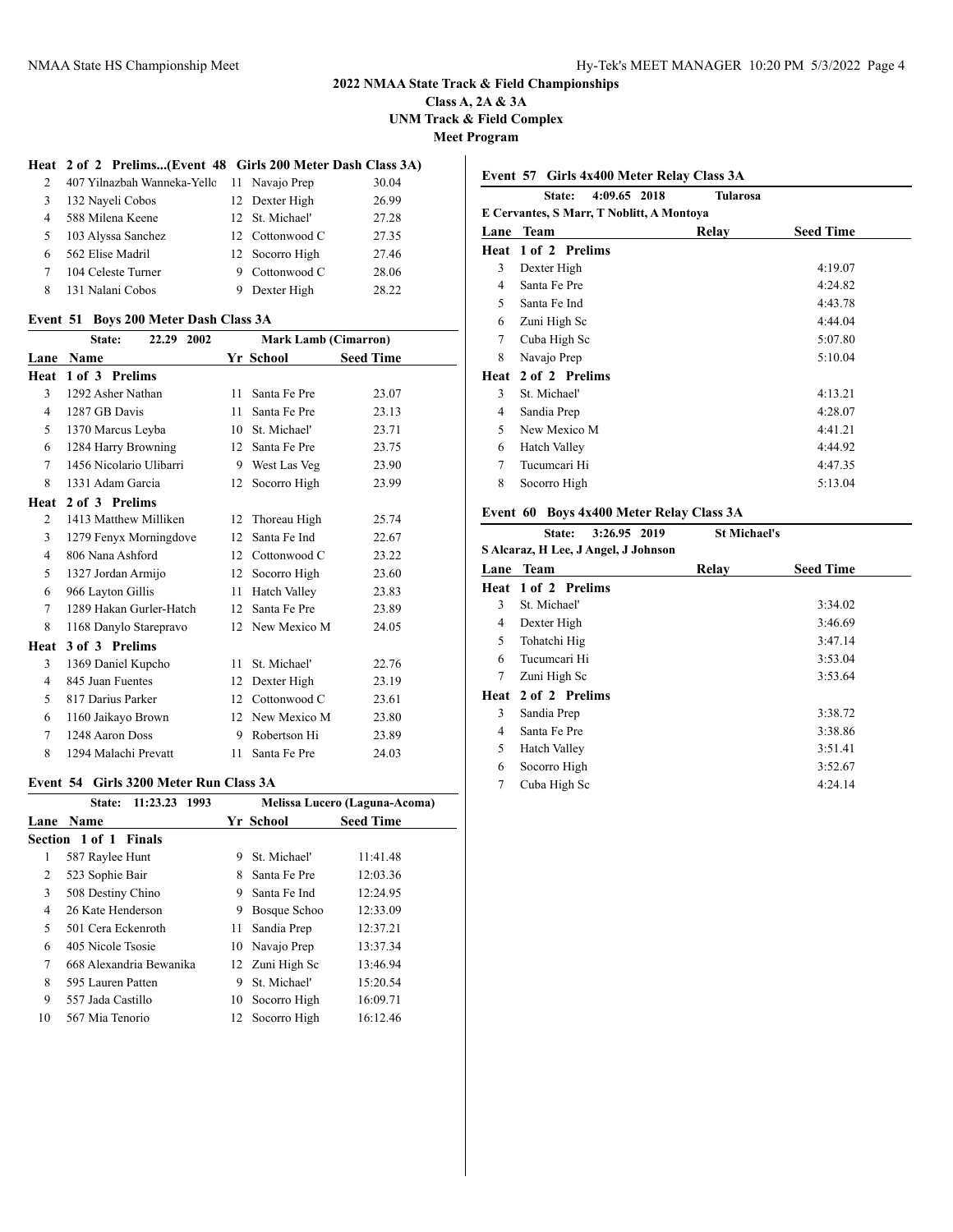**Class A, 2A & 3A UNM Track & Field Complex Meet Program**

## **Event 63 Girls 1600 Meter Run Class 3A**

|    | 5:10.13 2008<br>State: |      |                    | <b>Courtney Schultz (Cloudcroft)</b> |
|----|------------------------|------|--------------------|--------------------------------------|
|    | <b>Lane Name</b>       |      | Yr School          | <b>Seed Time</b>                     |
|    | Section 1 of 1 Finals  |      |                    |                                      |
| 1  | 587 Raylee Hunt        | 9    | St. Michael'       | 5:20.11                              |
| 2  | 508 Destiny Chino      | 9    | Santa Fe Ind       | 5:32.63                              |
| 3  | 417 Tessa Walker       |      | 12 New Mexico M    | 5:43.33                              |
| 4  | 502 Isabel Fernandez   | 9    | Sandia Prep        | 5:44.48                              |
| 5  | 26 Kate Henderson      | 9    | Bosque Schoo       | 5:44.82                              |
| 6  | 523 Sophie Bair        | 8    | Santa Fe Pre       | 5:45.63                              |
| 7  | 97 Sophia Lopez        | 11   | Cottonwood C       | 5:54.12                              |
| 8  | 405 Nicole Tsosie      | 10   | Navajo Prep        | 5:55.54                              |
| 9  | 670 Shania Chavez      | 11 - | Zuni High Sc       | 5:55.84                              |
| 10 | 140 Angela Quintana    | 8    | Dexter High        | 6:27.04                              |
| 11 | 566 Sky Sessions       | 9    | Socorro High       | 7:10.44                              |
| 12 | 255 Sandra Rios        | 12   | <b>Hot Springs</b> | 7:13.11                              |
|    |                        |      |                    |                                      |

### **Event 66 Girls 800 Meter Run Class 3A**

|                | 2:19.93 2015<br>State: |    |                | <b>Taylor Bacon (Desert Academy)</b> |
|----------------|------------------------|----|----------------|--------------------------------------|
| Lane           | <b>Name</b>            |    | Yr School      | <b>Seed Time</b>                     |
|                | Section 1 of 1 Finals  |    |                |                                      |
| 1              | 587 Raylee Hunt        | 9  | St. Michael'   | 2:22.37                              |
| 2              | 562 Elise Madril       | 12 | Socorro High   | 2:28.92                              |
| 3              | 504 Sidney Harenberg   | 12 | Sandia Prep    | 2:29.33                              |
| $\overline{4}$ | 97 Sophia Lopez        | 11 | Cottonwood C   | 2:30.44                              |
| 5              | 508 Destiny Chino      | 9  | Santa Fe Ind   | 2:31.05                              |
| 6              | 526 Helen Desmond      | 9  | Santa Fe Pre   | 2:32.41                              |
| 7              | 417 Tessa Walker       | 12 | New Mexico M   | 2:33.64                              |
| 8              | 102 Chloe Montoya      | 9  | Cottonwood C   | 2:35.09                              |
| 9              | 529 Nya Griego         | 9  | Santa Fe Pre   | 2:36.93                              |
| 10             | 401 Laila Charley      |    | 12 Navajo Prep | 2:47.64                              |
| 11             | 673 Kaitlynn Laiwakete | 12 | Zuni High Sc   | 2:49.44                              |
| 12             | 626 Caylee Benavidez   | 9  | Tucumcari Hi   | 2:51.82                              |
| 13             | 413 Mary Olvera        | 10 | New Mexico M   | 2:54.12                              |
| 14             | 566 Sky Sessions       | 9  | Socorro High   | 3:02.70                              |

## **Event 69 Boys 800 Meter Run Class 3A**

|    | 1:54.46 2021<br>State: |    |                    | Kaden Helmka (Sandia Prep) |
|----|------------------------|----|--------------------|----------------------------|
|    | <b>Lane Name</b>       |    | <b>Yr School</b>   | <b>Seed Time</b>           |
|    | Section 1 of 1 Finals  |    |                    |                            |
| 1  | 1272 Aiden Vujevic     | 11 | Sandia Prep        | 2:00.81                    |
| 2  | 1368 Ryan Kuhn         | 12 | St. Michael'       | 2:02.10                    |
| 3  | 808 Maximo Brito       | 11 | Cottonwood C       | 2:02.27                    |
| 4  | 1422 Jared Peterson    | 10 | Tohatchi Hig       | 2:03.32                    |
| 5  | 1281 Joshua Abeyta     | 12 | Santa Fe Pre       | 2:05.74                    |
| 6  | 1424 Nicholas Yazzie   |    | 12 Tohatchi Hig    | 2:11.24                    |
| 7  | 1418 Briley Dauphinais | 10 | Tohatchi Hig       | 2:11.74                    |
| 8  | 1164 Lance Miller      |    | 12 New Mexico M    | 2:12.60                    |
| 9  | 1348 Johnny Abeyta     | 11 | St. Michael'       | 2:14.67                    |
| 10 | 980 Rodrigo Reyes      | 10 | <b>Hot Springs</b> | 2:15.59                    |
| 11 | 796 Jeraiah Garcia     |    | 12 Cobre High S    | 2:18.76                    |
| 12 | 1170 Leo Valadez       | 11 | New Mexico M       | 2:20.62                    |
|    |                        |    |                    |                            |

## **Event 72 Boys 3200 Meter Run Class 3A**

|                | 9:20.90<br>1990<br><b>State:</b> |    |                    | Shane Garcia (Laguna-Acoma) |
|----------------|----------------------------------|----|--------------------|-----------------------------|
| Lane           | <b>Name</b>                      |    | Yr School          | <b>Seed Time</b>            |
|                | Section 1 of 1 Finals            |    |                    |                             |
| 1              | 1273 Nahom Zerai                 |    | 12 Sandia Prep     | 10:17.14                    |
| $\mathfrak{D}$ | 1463 Kameron Eustace             |    | 12 Zuni High Sc    | 10:45.64                    |
| 3              | 811 Zachary Jeantete             |    | 12 Cottonwood C    | 10:50.97                    |
| 4              | 1423 Melvin Scott                |    | 12 Tohatchi Hig    | 10:54.94                    |
| 5              | 1237 Chase Kamp                  |    | 12 Raton High S    | 10:57.79                    |
| 6              | 1377 Jaden Perea                 | 9  | St. Michael'       | 11:07.89                    |
| 7              | 807 Alex Bergevin                | 10 | Cottonwood C       | 11:10.47                    |
| 8              | 1164 Lance Miller                |    | 12 New Mexico M    | 11:11.02                    |
| 9              | 1428 Emmanuel Hernandez          |    | 12 Tucumcari Hi    | 11:24.73                    |
| 10             | 981 Robert Walters               | 11 | <b>Hot Springs</b> | 13:00.41                    |
| 11             | 792 Jaime Cabrera                | 11 | Cobre High S       | 13:01.71                    |

## **Event 84 Boys High Jump Class 3A**

|     | State:                | $6 - 07$ | 1985 | <b>Mike Manos (Clayton)</b> |                     |                  |
|-----|-----------------------|----------|------|-----------------------------|---------------------|------------------|
| Pos | Name                  |          |      |                             | Yr School           | <b>Seed Mark</b> |
|     | Flight 1 of 1 Finals  |          |      |                             |                     |                  |
| 1   | 1158 Enrique Almeida  |          |      | 11                          | New Mexico M        | 5-01.00          |
| 2   | 1172 Mikael Ashley    |          |      | 10                          | Newcomb High        | 5-02.00          |
| 3   | 729 Andre Kahn        |          |      | 12                          | Bosque Schoo        | 5-02.00          |
| 4   | 1412 Patrick Garoutte |          |      | 12                          | Thoreau High        | 5-04.00          |
| 5   | 1159 Juan Badillo     |          |      | 11                          | New Mexico M        | 5-06.00          |
| 6   | 842 Eric Brock        |          |      |                             | 12 Dexter High      | 5-08.00          |
| 7   | 1384 Cole Sandoval    |          |      | 9                           | St. Michael'        | 5-08.00          |
| 8   | 1238 Anderson Weese   |          |      | 11                          | Raton High S        | 5-08.00          |
| 9   | 1374 Derek Martinez   |          |      | 12                          | St. Michael'        | 5-08.00          |
| 10  | 1285 Hugh Browning    |          |      | 12                          | Santa Fe Pre        | 5-10.00          |
| 11  | 1294 Malachi Prevatt  |          |      | 11                          | Santa Fe Pre        | 5-10.00          |
| 12  | 1284 Harry Browning   |          |      | 12                          | Santa Fe Pre        | $6 - 00.00$      |
| 13  | 969 Eduardo Moreno    |          |      | 11                          | <b>Hatch Valley</b> | $6 - 00.00$      |
| 14  | 1339 Gavin Spitz      |          |      |                             | 12 Socorro High     | 6-04.00          |

## **Event 85 Girls Long Jump Class 3A**

|        | 18-00<br>2002<br>State: |    |                     | <b>Sandy Fortner (Tucumcari)</b> |
|--------|-------------------------|----|---------------------|----------------------------------|
| Pos    | Name                    |    | Yr School           | <b>Seed Mark</b>                 |
| Flight | $1$ of $1$<br>Finals    |    |                     |                                  |
| 1      | 667 Ariel Awelagte      | 10 | Zuni High Sc        | 13-01.50                         |
| 2      | 677 Emily Zunie         | 8  | Zuni High Sc        | 13-06.00                         |
| 3      | 245 Jacqueline Moriel   | 10 | <b>Hatch Valley</b> | 13-11.00                         |
| 4      | 241 Brooklin Lovato     | 12 | <b>Hatch Valley</b> | 13-11.00                         |
| 5      | 154 Audria Vestal       | 12 | East Mountai        | 14-11.00                         |
| 6      | 589 Jada Lujan          | 10 | St. Michael'        | 15-10.25                         |
| 7      | 534 Dahlia Reyes-Newell | 9  | Santa Fe Pre        | 15-11.00                         |
| 8      | 151 Kaylee Baker        | 12 | East Mountai        | 16-00.00                         |
| 9      | 141 Zoey Stewart        | 12 | Dexter High         | 16-04.00                         |
| 10     | 531 Emery Kurth         | 10 | Santa Fe Pre        | 16-04.00                         |
| 11     | 629 Haisley Huffman     | 10 | Tucumcari Hi        | 16-06.25                         |
| 12     | 556 Lola Apodaca        | 12 | Socorro High        | 16-07.00                         |
| 13     | 132 Nayeli Cobos        | 12 | Dexter High         | 16-08.00                         |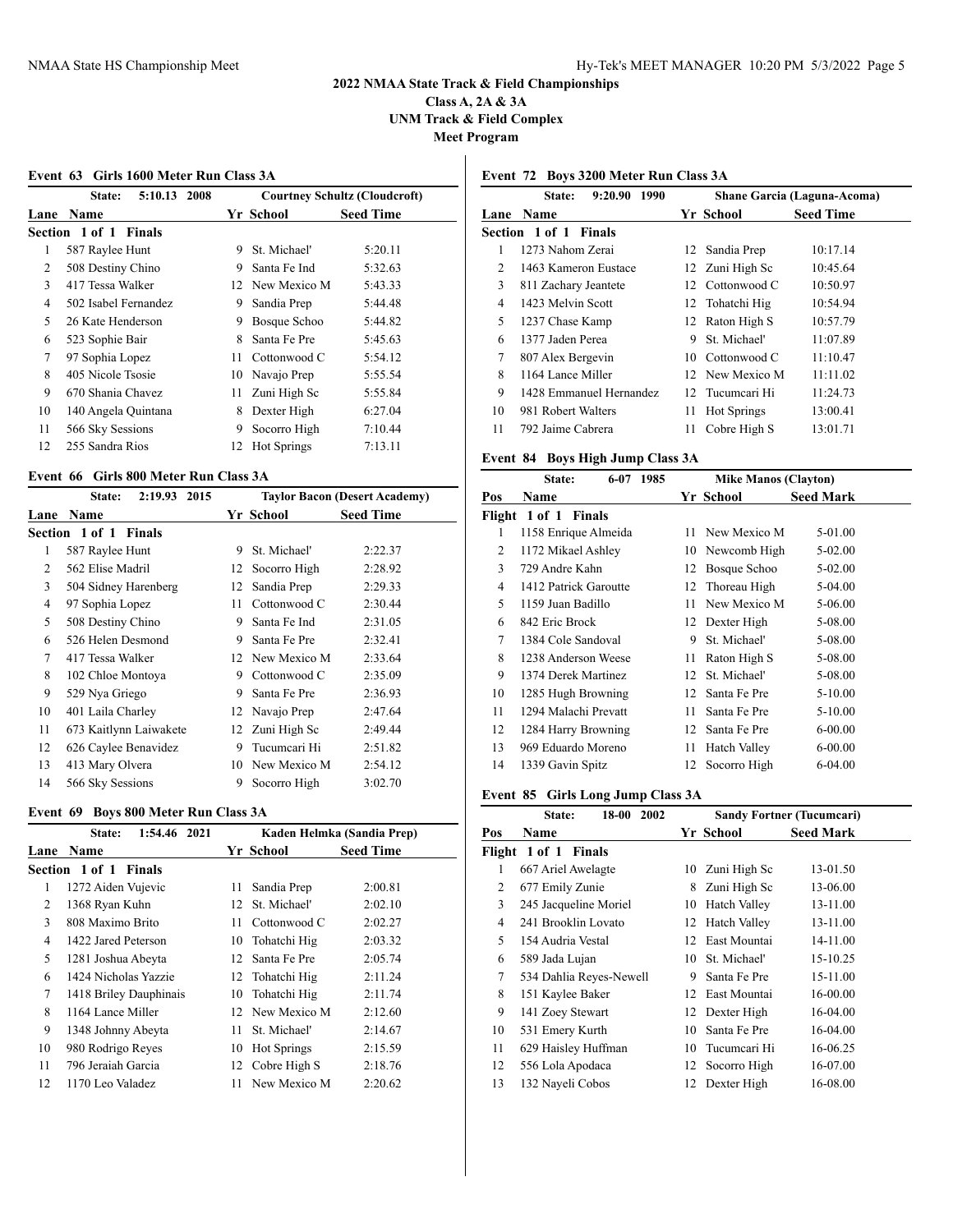**Class A, 2A & 3A UNM Track & Field Complex Meet Program**

### **Event 86 Girls Shot Put Class 3A**

|     | $41-02$<br><b>2000</b><br>State: |    |                 | Teresa Roybal (Ft. Sumner) |
|-----|----------------------------------|----|-----------------|----------------------------|
| Pos | <b>Name</b>                      |    | Yr School       | <b>Seed Mark</b>           |
|     | Flight 1 of 1 Finals             |    |                 |                            |
| 1   | 84 Autumn Duarte                 | 11 | Cobre High S    | 26-07.00                   |
| 2   | 237 Gisselle Ayala               | 10 | Hatch Valley    | 27-06.50                   |
| 3   | 27 Maya Kronberg                 | 10 | Bosque Schoo    | 27-10.25                   |
| 4   | 625 Delilah Acosta               | 12 | Tucumcari Hi    | 28-02.00                   |
| 5   | 506 Katie Stueker                | 11 | Sandia Prep     | 29-06.50                   |
| 6   | 513 Emma Lewis                   | 9  | Santa Fe Ind    | 31-03.00                   |
| 7   | 588 Milena Keene                 | 12 | St. Michael'    | 31-05.00                   |
| 8   | 623 Kayla Garcia                 |    | 12 Thoreau High | 31-05.50                   |
| 9   | 593 Carmen Pacheco               | 10 | St. Michael'    | $32 - 02.00$               |
| 10  | 509 Cameron Conners              | 12 | Santa Fe Ind    | 32-05.00                   |
| 11  | 411 Alexandra LaBee              | 12 | New Mexico M    | 33-01.00                   |
| 12  | 487 Pasepa Tuineau               | 12 | Robertson Hi    | 33-01.50                   |
| 13  | 419 Lilah Yazzie                 |    | 12 Newcomb High | 33-10.50                   |
|     |                                  |    |                 |                            |

#### **Event 90 Girls High Jump Class 3A**

|     | 5-06.25 2003<br>State: |    | <b>Sandy Fortner (Tucumcari)</b> |                  |  |
|-----|------------------------|----|----------------------------------|------------------|--|
| Pos | Name                   |    | Yr School                        | <b>Seed Mark</b> |  |
|     | Flight 1 of 1 Finals   |    |                                  |                  |  |
| 1   | 565 Jeanette Otero     | 9  | Socorro High                     | $4 - 00.00$      |  |
| 2   | 107 Madison Kalfsbeck  | 12 | Crownpoint H                     | $4 - 02.00$      |  |
| 3   | 91 Hayden Drager       | 10 | Cottonwood C                     | $4 - 02.00$      |  |
| 4   | 634 Kyla Samaniego     | 8  | Tucumcari Hi                     | $4 - 04.00$      |  |
| 5   | 526 Helen Desmond      | 9  | Santa Fe Pre                     | 4-08.00          |  |
| 6   | 578 Rebekah Bagwell    | 10 | St. Michael'                     | 4-08.00          |  |
| 7   | 518 Kaydence Riley     | 8  | Santa Fe Ind                     | $4 - 10.00$      |  |
| 8   | 154 Audria Vestal      | 12 | East Mountai                     | 4-11.00          |  |
| 9   | 589 Jada Lujan         | 10 | St. Michael'                     | 5-02.00          |  |
| 10  | 564 Kilee Mounyo       | 12 | Socorro High                     | 5-02.00          |  |
| 11  | 137 Alexa Miramontes   | 9  | Dexter High                      | 5-02.00          |  |
| 12  | 531 Emery Kurth        | 10 | Santa Fe Pre                     | 5-02.00          |  |

#### **Event 91 Boys Pole Vault Class 3A**

| 14-03.50 2002<br><b>State:</b> |                         |   | <b>Ryan Kimbrell (Capitan)</b> |                  |  |  |
|--------------------------------|-------------------------|---|--------------------------------|------------------|--|--|
| Pos                            | <b>Name</b>             |   | Yr School                      | <b>Seed Mark</b> |  |  |
|                                | Flight 1 of 1 Finals    |   |                                |                  |  |  |
|                                | 846 Kaesn George        | 9 | Dexter High                    | 8-00.00          |  |  |
| 2                              | 1167 Hubert Quintana    |   | 12 New Mexico M                | 8-00.00          |  |  |
| 3                              | 1456 Nicolario Ulibarri | 9 | West Las Veg                   | 8-06.00          |  |  |
| 4                              | 1452 Santiago Encinias  |   | 10 West Las Veg                | 8-06.00          |  |  |
| 5                              | 1335 Jay Lee            | 8 | Socorro High                   | $9 - 06.00$      |  |  |
| 6                              | 1337 Braden Mounyo      |   | 10 Socorro High                | 10-00.00         |  |  |
|                                | 1263 Ashadu Ball        | 9 | Sandia Prep                    | 11-00.00         |  |  |

## **Event 92 Boys Discus Throw Class 3A**

|     | 171-06 1967<br>State: |     | Danny Lord (Jal)    |                  |
|-----|-----------------------|-----|---------------------|------------------|
| Pos | <b>Name</b>           |     | Yr School           | <b>Seed Mark</b> |
|     | Flight 1 of 1 Finals  |     |                     |                  |
| 1   | 823 Quincy Benally    |     | 12 Crownpoint H     | 103-08.50        |
| 2   | 875 Tony Melof        | 10. | East Mountai        | 104-08.50        |
| 3   | 847 Garet Gonzalez    | 8   | Dexter High         | 104-11           |
| 4   | 974 Edgar Vacio       | 10  | <b>Hatch Valley</b> | 113-03           |
| 5   | 1332 Damian Greenwood | 11  | Socorro High        | 113-08           |
| 6   | 1354 Jordan Bernal    |     | 12 St. Michael'     | 118-03           |
| 7   | 1372 Taven Lozada     | 11  | St. Michael'        | 121-03           |
| 8   | 830 Davian Lechuga    |     | 12 Cuba High Sc     | 126-05           |
| 9   | 824 Navarro Burnside  |     | 12 Crownpoint H     | 128-10           |
| 10  | 1431 Khobie Salvador  |     | 12 Tucumcari Hi     | 132-03.50        |

## **Event 93 Boys Triple Jump Class 3A**

| 44-08.50<br>2015<br><b>State:</b> |                         | Dante Torello (Santa Rosa) |                     |                  |  |
|-----------------------------------|-------------------------|----------------------------|---------------------|------------------|--|
| Pos                               | Name                    |                            | Yr School           | <b>Seed Mark</b> |  |
|                                   | Flight 1 of 1 Finals    |                            |                     |                  |  |
| 1                                 | 810 Marcus Flores       |                            | 12 Cottonwood C     | 36-03.50         |  |
| 2                                 | 1465 Alec Lastyano      | 11.                        | Zuni High Sc        | 36-08.50         |  |
| 3                                 | 1467 Keeshaul Martinez  | 11.                        | Zuni High Sc        | $36-10.00$       |  |
| 4                                 | 969 Eduardo Moreno      | 11.                        | <b>Hatch Valley</b> | 37-06.00         |  |
| 5                                 | 841 Alfredo Benavidez   |                            | 10 Dexter High      | 37-10.00         |  |
| 6                                 | 1337 Braden Mounyo      | 10.                        | Socorro High        | 37-10.50         |  |
| 7                                 | 1289 Hakan Gurler-Hatch | 12 <sub>1</sub>            | Santa Fe Pre        | 39-06.00         |  |
| 8                                 | 1383 Isaiah Salazar     |                            | 12 St. Michael'     | $40 - 03.00$     |  |
| 9                                 | 845 Juan Fuentes        |                            | 12 Dexter High      | 40-06.00         |  |
| 10                                | 806 Nana Ashford        | 12.                        | Cottonwood C        | $42 - 00.00$     |  |
|                                   |                         |                            |                     |                  |  |

### **Event 104 Girls Javelin Throw Class 3A**

|     | 131-05 2012<br>State: |     | Felicia Chavez (Cuba) |                  |
|-----|-----------------------|-----|-----------------------|------------------|
| Pos | <b>Name</b>           |     | Yr School             | <b>Seed Mark</b> |
|     | Flight 1 of 1 Finals  |     |                       |                  |
|     | 124 Autumn Wilson     | 11  | Cuba High Sc          | 83-06            |
| 2   | 109 Lauri Tsosie      | 10  | Crownpoint H          | 90-04.50         |
| 3   | 622 Leah Delgarito    | 11. | Thoreau High          | 93-02            |
| 4   | 253 Mahela Hernandez  | 10  | <b>Hot Springs</b>    | 93-09            |
| 5   | 632 July Lafferty     | 9   | Tucumcari Hi          | 95-00            |
| 6   | 92 Sydney Faron       | 9   | Cottonwood C          | 98-03            |
| 7   | 532 Lauren McHorse    | 11. | Santa Fe Pre          | $100 - 01$       |
| 8   | 86 Keana Huerta       | 11  | Cobre High S          | 104-07           |
| 9   | 631 Alexus Lafferty   | 11  | Tucumcari Hi          | 108-01           |
| 10  | 483 Liana Fernandez   | 11  | Robertson Hi          | 110-04           |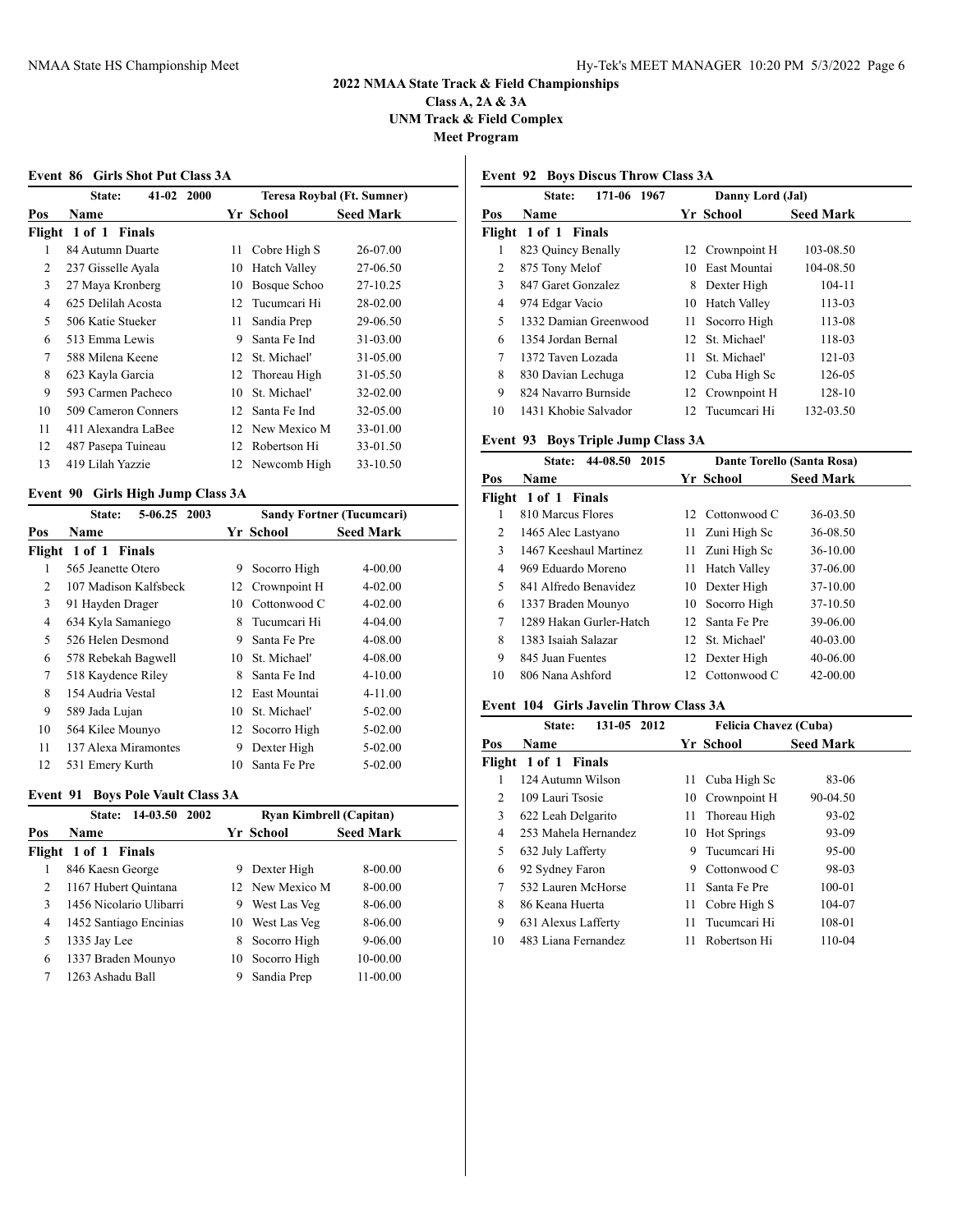**Class A, 2A & 3A UNM Track & Field Complex Meet Program**

#### **Event 105 Boys Long Jump Class 3A**

|     | 23-05.75<br>1974<br><b>State:</b> |    | <b>Curtis Lindley (Texico)</b> |                  |
|-----|-----------------------------------|----|--------------------------------|------------------|
| Pos | Name                              |    | Yr School                      | <b>Seed Mark</b> |
|     | Flight 1 of 1 Finals              |    |                                |                  |
| 1   | 816 Luca Nuccio                   | 11 | Cottonwood C                   | 16-03.00         |
| 2   | 1414 Elam Smith                   | 9  | Thoreau High                   | 17-08.50         |
| 3   | 728 Bennett Hart                  | 12 | Bosque Schoo                   | 18-01.00         |
| 4   | 1168 Danylo Starepravo            | 12 | New Mexico M                   | 19-01.50         |
| 5   | 1412 Patrick Garoutte             | 12 | Thoreau High                   | 19-02.25         |
| 6   | 1374 Derek Martinez               | 12 | St. Michael'                   | 19-05.00         |
| 7   | 1284 Harry Browning               | 12 | Santa Fe Pre                   | 20-00.00         |
| 8   | 975 Devin Gonzales                | 12 | <b>Hot Springs</b>             | 20-01.00         |
| 9   | 796 Jeraiah Garcia                | 12 | Cobre High S                   | 20-04.00         |
| 10  | 1369 Daniel Kupcho                | 11 | St. Michael'                   | 20-04.00         |
| 11  | 1247 Mateo Contreras              | 10 | Robertson Hi                   | 20-05.00         |
| 12  | 1160 Jaikayo Brown                |    | 12 New Mexico M                | 20-07.50         |
| 13  | 845 Juan Fuentes                  | 12 | Dexter High                    | 20-08.00         |
|     |                                   |    |                                |                  |

## **Event 106 Boys Shot Put Class 3A**

|     | $E$ , ent 100 $E$ 0, 90, 910; 1 ut Chass $E_1$<br>55-02.25 2000<br><b>State:</b> | Larry Roybal (Ft. Sumner) |                  |  |
|-----|----------------------------------------------------------------------------------|---------------------------|------------------|--|
| Pos | <b>Name</b>                                                                      | Yr School                 | <b>Seed Mark</b> |  |
|     | Flight 1 of 1 Finals                                                             |                           |                  |  |
|     | 1410 Joshua Charley                                                              | 12 Thoreau High           | 37-06.00         |  |
| 2   | 1336 Caden Moreland                                                              | Socorro High<br>11        | 38-03.00         |  |
| 3   | 1349 Xavier Alvarez                                                              | 10 St. Michael'           | 38-09.00         |  |
| 4   | 803 Derek Schuller                                                               | 10 Cobre High S           | 41-07.00         |  |
| 5   | 1166 Roland Parscal                                                              | 12 New Mexico M           | 41-09.00         |  |
| 6   | 1356 Andy Dang                                                                   | St. Michael'<br>11        | $42 - 00.00$     |  |
| 7   | 830 Davian Lechuga                                                               | 12 Cuba High Sc           | 43-00.25         |  |
| 8   | 1264 Sudias Ball                                                                 | Sandia Prep<br>11         | 44-09.00         |  |
| 9   | 1431 Khobie Salvador                                                             | 12 Tucumcari Hi           | 46-05.00         |  |
| 10  | 824 Navarro Burnside                                                             | 12 Crownpoint H           | $46 - 11.00$     |  |

#### **Event 111 Girls Discus Throw Class 3A**

|     | 135-08<br>1999<br>State: |    | <b>Nicole Segovia (Jal)</b> |                  |  |
|-----|--------------------------|----|-----------------------------|------------------|--|
| Pos | Name                     |    | Yr School                   | <b>Seed Mark</b> |  |
|     | Flight 1 of 1 Finals     |    |                             |                  |  |
| 1   | 237 Gisselle Ayala       |    | 10 Hatch Valley             | $67-11$          |  |
| 2   | 242 Miah Martinez        | 10 | Hatch Valley                | $73-03$          |  |
| 3   | 117 Serenity Harrison    |    | 10 Cuba High Sc             | 75-05            |  |
| 4   | 416 Emily Spaniel        | 11 | New Mexico M                | 77-07            |  |
| 5   | 593 Carmen Pacheco       | 10 | St. Michael'                | 79-00            |  |
| 6   | 27 Maya Kronberg         |    | 10 Bosque Schoo             | 80-01            |  |
| 7   | 509 Cameron Conners      | 12 | Santa Fe Ind                | 83-01            |  |
| 8   | 625 Delilah Acosta       |    | 12 Tucumcari Hi             | 87-05.50         |  |
| 9   | 623 Kayla Garcia         |    | 12 Thoreau High             | 95-01            |  |
| 10  | 419 Lilah Yazzie         |    | 12 Newcomb High             | 99-02            |  |
|     |                          |    |                             |                  |  |

## **Event 112 Girls Pole Vault Class 3A**

| 2019<br>$10-00$<br>State: |                      |    | <b>Sydney Pyles (Sandia Prep)</b> |                  |  |
|---------------------------|----------------------|----|-----------------------------------|------------------|--|
| Pos                       | <b>Name</b>          |    | Yr School                         | <b>Seed Mark</b> |  |
|                           | Flight 1 of 1 Finals |    |                                   |                  |  |
| 1                         | 83 Alyssia Carillo   | 11 | Cobre High S                      | $6-00.00$        |  |
| 2                         | 558 Ariana Crespin   | 9  | Socorro High                      | $6-00.00$        |  |
| 3                         | 506 Katie Stueker    | 11 | Sandia Prep                       | 7-06.00          |  |
| 4                         | 251 Kalista Cates    |    | 12 Hot Springs                    | 8-00.00          |  |
| 5                         | 597 Ceciliana Ruiz   | 10 | St. Michael'                      | 8-00.00          |  |
| 6                         | 132 Nayeli Cobos     |    | 12 Dexter High                    | $9 - 00.00$      |  |
| 7                         | 500 Mia Chiavetta    |    | 12 Sandia Prep                    | $9-06.00$        |  |
| 8                         | 583 Jacque Gorman    | 11 | St. Michael'                      | $10 - 03.00$     |  |

## **Event 113 Girls Triple Jump Class 3A**

| 37-10.75 2019<br><b>State:</b> |                         | Hayden Colfax (Santa Fe Prep) |                 |                  |  |
|--------------------------------|-------------------------|-------------------------------|-----------------|------------------|--|
| Pos                            | Name                    |                               | Yr School       | <b>Seed Mark</b> |  |
| Flight                         | 1 of 1 Finals           |                               |                 |                  |  |
| 1                              | 673 Kaitlynn Laiwakete  |                               | 12 Zuni High Sc | 25-11.00         |  |
| 2                              | 563 Ally Martinez       | 11                            | Socorro High    | 28-06.50         |  |
| 3                              | 676 Fernadette Yatsatie | 11.                           | Zuni High Sc    | 29-10.00         |  |
| 4                              | 627 Estella Cordova     | 10                            | Tucumcari Hi    | 29-11.50         |  |
| 5                              | 28 Ariella Roghan-Press | 10                            | Bosque Schoo    | 30-02.00         |  |
| 6                              | 240 Aileen Gutierrez    |                               | 12 Hatch Valley | 30-10.00         |  |
| 7                              | 103 Alyssa Sanchez      |                               | 12 Cottonwood C | 31-02.50         |  |
| 8                              | 587 Raylee Hunt         | 9                             | St. Michael'    | 32-07.00         |  |
| 9                              | 131 Nalani Cobos        | 9                             | Dexter High     | 32-09.00         |  |
| 10                             | 531 Emery Kurth         | 10                            | Santa Fe Pre    | 33-06.00         |  |
| 11                             | 583 Jacque Gorman       | 11                            | St. Michael'    | 33-09.50         |  |
|                                |                         |                               |                 |                  |  |

#### **Event 114 Boys Javelin Throw Class 3A**

|     | 179-05 2009<br>State:  |    | <b>Ryan Diller (Clayton)</b> |                  |  |  |
|-----|------------------------|----|------------------------------|------------------|--|--|
| Pos | Name                   |    | Yr School                    | <b>Seed Mark</b> |  |  |
|     | Flight 1 of 1 Finals   |    |                              |                  |  |  |
| 1   | 822 Jonathan Antonio   | 10 | Crownpoint H                 | 109-01           |  |  |
| 2   | 797 Gabriel Gutierrez  | 11 | Cobre High S                 | 115-02           |  |  |
| 3   | 831 Dylan Sandoval     | 8  | Cuba High Sc                 | 116-05           |  |  |
| 4   | 727 Sean Cervantes     | 12 | Bosque Schoo                 | 127-08           |  |  |
| 5   | 824 Navarro Burnside   | 12 | Crownpoint H                 | 129-01           |  |  |
| 6   | 1373 Daymon Lujan      | 12 | St. Michael'                 | 139-08           |  |  |
| 7   | 1162 Gavin Gallegos    | 12 | New Mexico M                 | 142-11           |  |  |
| 8   | 1361 Devin Flores      | 12 | St. Michael'                 | 144-08           |  |  |
| 9   | 1425 Andrew Clark      | 12 | Tucumcari Hi                 | 148-02           |  |  |
| 10  | 1264 Sudias Ball       | 11 | Sandia Prep                  | 149-05           |  |  |
| 11  | 1279 Fenyx Morningdove | 12 | Santa Fe Ind                 | 156-08           |  |  |
| 12  | 802 GJ Peru            | 11 | Cobre High S                 | 160-00.50        |  |  |